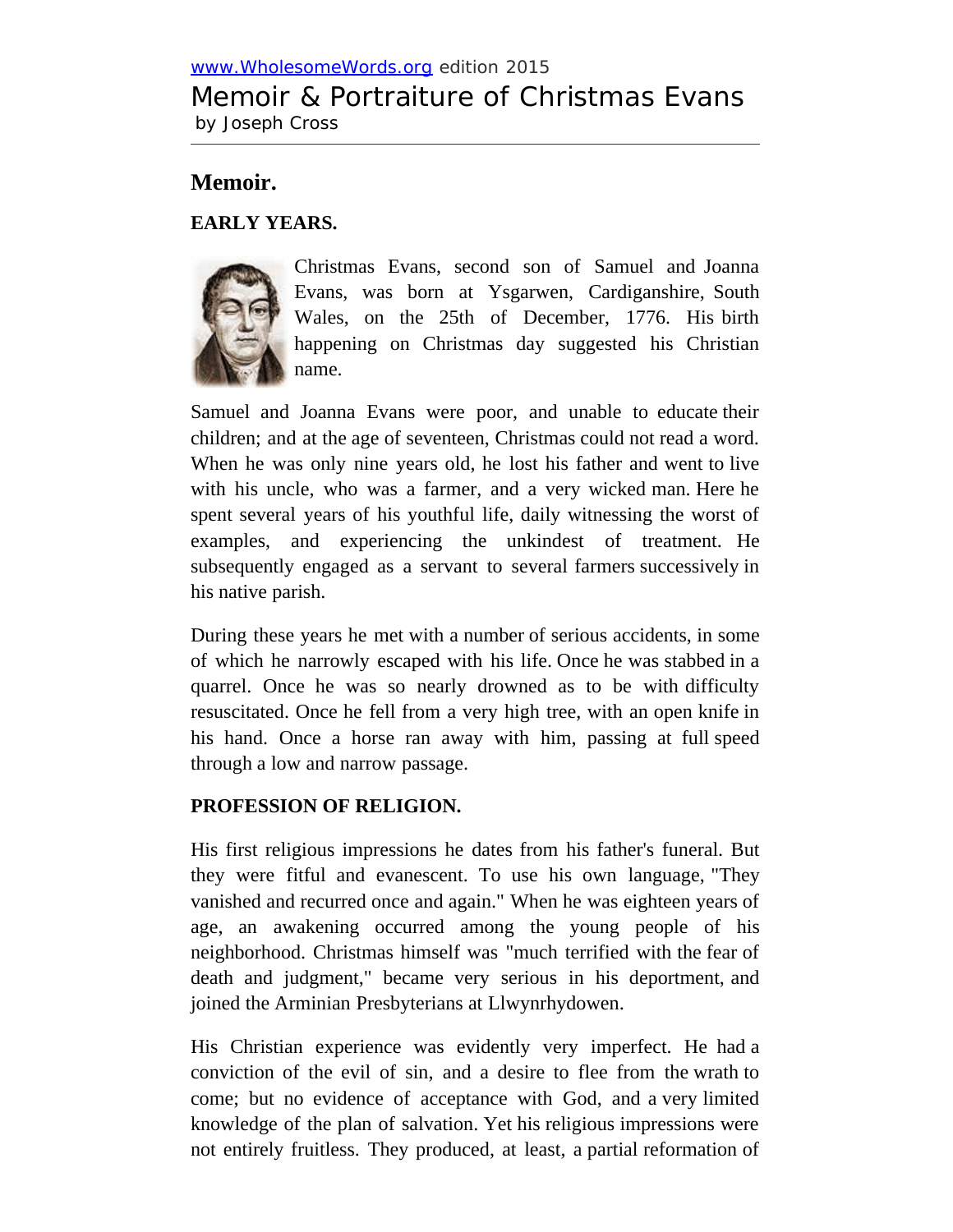life, and led to many penitential resolutions. He thought much of eternity, and was frequent in secret prayer. He soon felt a strong desire to understand the Scriptures, and with this view began to learn to read. According to his own account, "There was not one in seven in those parts at that time that knew a letter." Almost entirely unaided, he prosecuted his purpose; and in an incredibly short time was able to read his Bible.

### **COMMENCEMENT OF PREACHING.**

He was now called upon to exercise his gifts in public prayer and exhortation. "To this," he says, "I felt a strong inclination, though I knew myself a mass of spiritual ignorance." His first performance was so generally approved, that he felt greatly encouraged to proceed. Shortly afterward, he preached a sermon at a prayer-meeting, in the parish of Llangeler, county of Caermarthen. The discourse, however, was not original, but a translation from Bishop Beveridge. He also committed one of the Rev. Mr. Rowlands' sermons, and preached it in the neighborhood of the church to which he belonged. A gentleman who heard him expressed great astonishment at such a sermon from an unlettered boy. The mystery was solved the next day; he found the sermon in a book. "But I have not done thinking," said he, "that there is something great in the son of Samuel the shoemaker, for his prayer was as good as the sermon." His opinion of the young preacher would probably have suffered some farther abatement, if he had known, what was the fact, that the prayer itself was memorized!

Young Evans now received frequent invitations to preach, in sundry places, for different denominations; especially in the Baptist church, at Penybont, Llandysil. He spoke occasionally in the pulpits of several eminent ministers. All who heard him were delighted with his discourses, and gave him much encouragement. These labors drew him into the society of many excellent Christians. He seems to have profited by their godly conversation, and soon acquired an experimental knowledge of justification by faith, though the witness of the Spirit was not so clear as in many cases, and he could never fix upon any particular time when he obtained the blessing.

# **BACKSLIDING AND RECOVERY.**

The young preacher shortly felt the need of a little more learning, to qualify him for his calling. He commenced going to school to the Rev. Mr. Davis, his pastor, and devoted himself for about six months to the study of Latin. This involved him in pecuniary distress. He took a journey into England, to labour during the harvest season, for the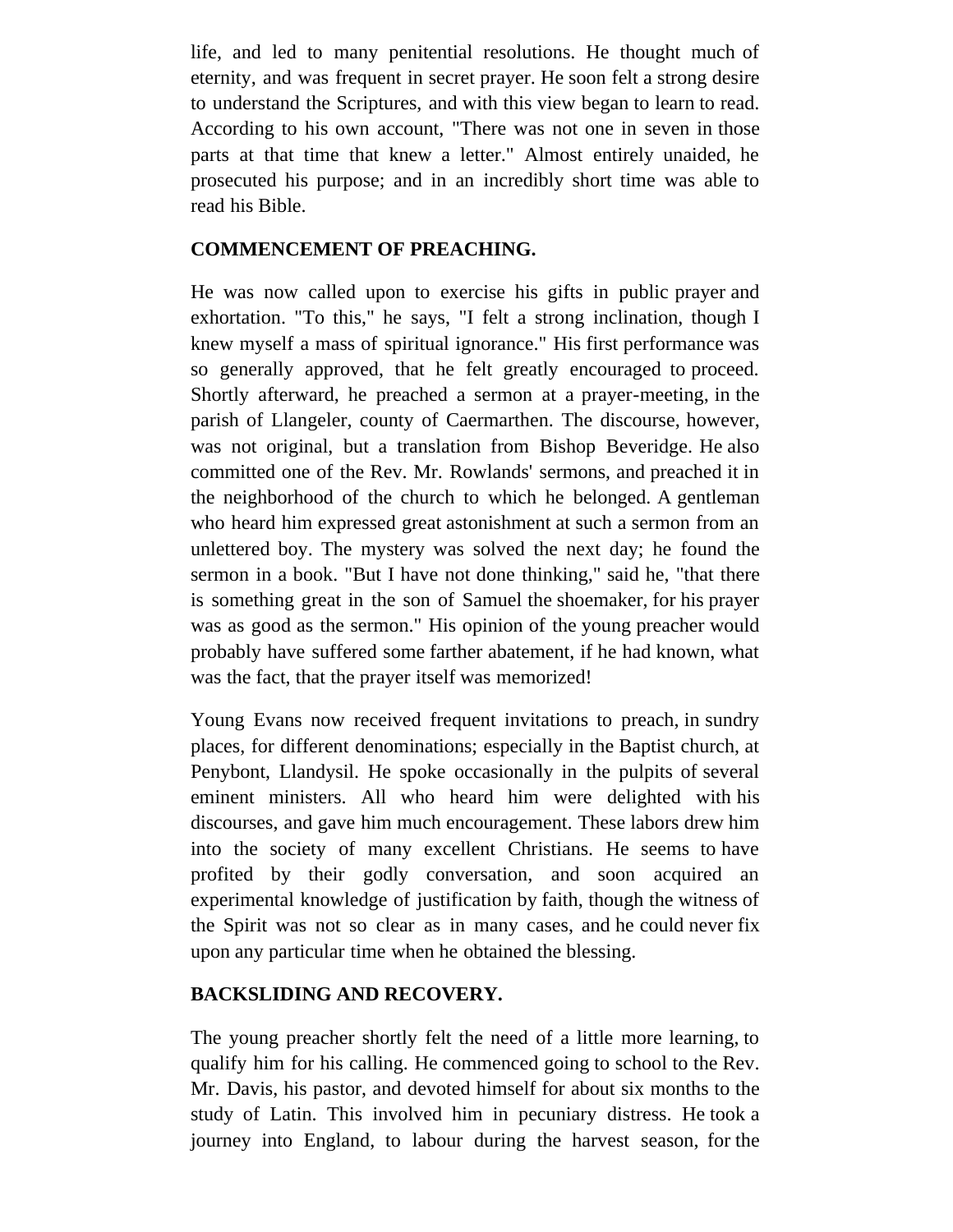purpose of replenishing his purse, and enabling him to continue his studies. While thus engaged, he fell into temptation, and his religious feelings suffered a sad declension. He thought of relinquishing the school and the ministry, and devoting bis life to secular pursuits. While revolving this matter in his mind, the children of the wicked one came upon him, and buffeted him back to his duty. He was waylaid by a mob, who had determined to kill him. They beat him so severely, that he lay for a long time insensible; and one of them gave him a blow upon his left eye, which occasioned its total blindness through the rest of his life.

"That night," says he, "I dreamed that the day of judgment was come. I saw Jesus on the clouds, and all the world on fire. I was in great fear, yet crying earnestly, and with some confidence, for his peace. He answered and said: 'Thou thoughtest to be a preacher; but what wilt thou do now? The world is on fire, and it is too late!' On this I awoke, and felt heartily thankful that I was in bed."

This dream produced a deep impression upon his mind, and recovered him from his spiritual declension. He began to preach with renewed energy and success, and all his friends predicted that he would "yet become a great man, and a celebrated preacher."

# **CHANGE OF VIEWS.**

There was living, about this time, at Aberduar, a Mr. Amos, who bad left the Arminian Presbyterians, and joined the Calvinistic Baptists. He came to visit young Evans, and converse with him on the subject of baptism. The latter was unpractised in argument, and little acquainted with the Scriptures. He strove strenuously for a while, but was at length silenced by the superior skill of his antagonist. Encouraged by his success, Mr. Amos made him another visit, during which he shook his faith in the validity of infant baptism. After this he came again and again. Mr. Evans was at length brought to believe there was no true baptism but immersion by a Baptist minister. Now it was suggested that he ought to be immersed. Other Baptist friends interested themselves in his case, and put into his hands such books as were best adapted to their purpose. He was shortly satisfied what was his duty. "After much struggling," says he, "between the flesh and the spirit, between obedience and disobedience, I went to the Baptist church at Aberduar, in the parish of Llanybyther, in the county of Caermarthen. I was cordially received there, but not without a degree of dread, on the part of some, that I was still a stout-hearted Arminian." He was baptized with several others, by the pastor, Rev. Timothy Thomas, in the river Duar, and admitted to the communion of the church. This was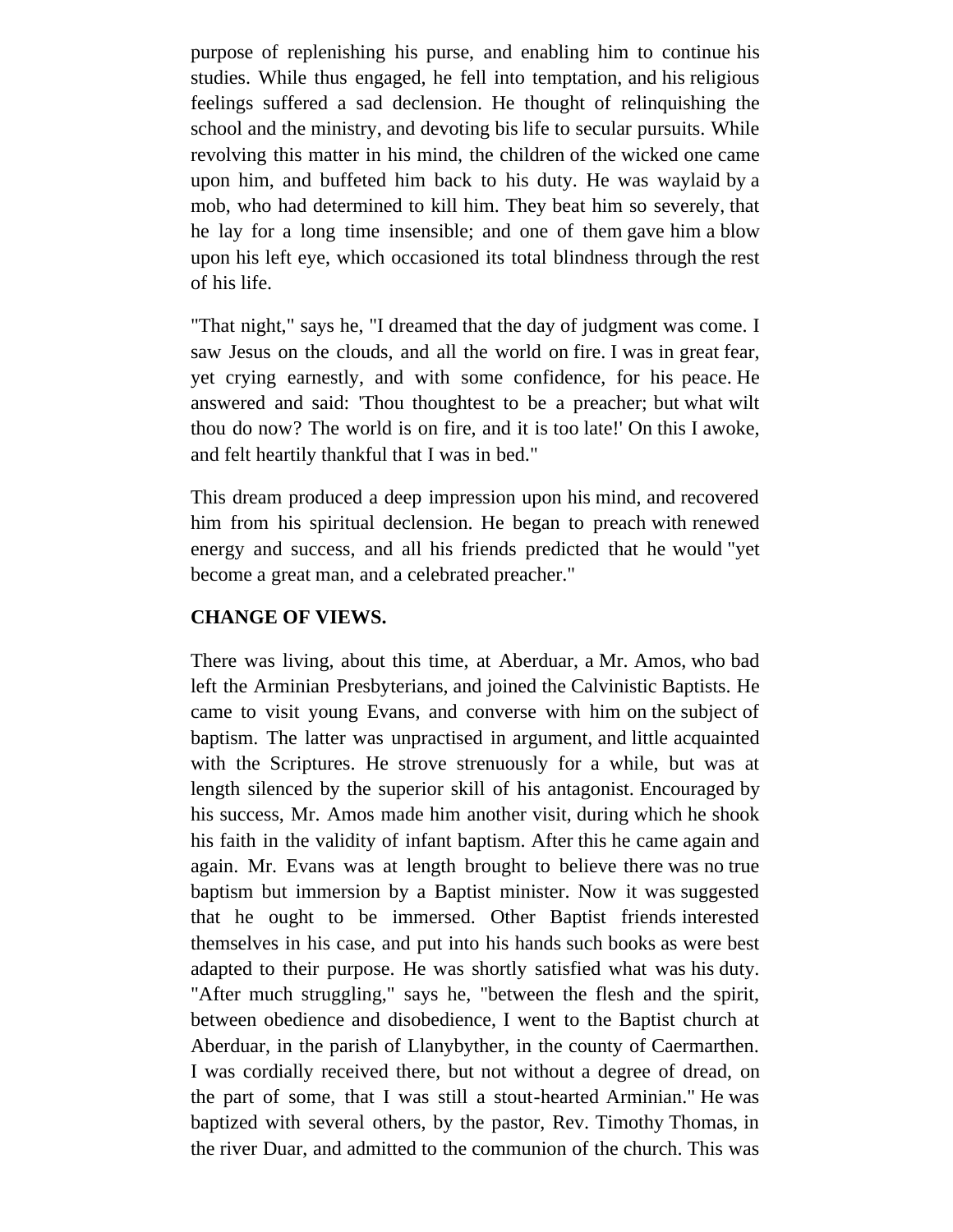in 1788, when Mr. Evans was about the age of 22.

It is not strange, that, after such a change, he should gradually imbibe the doctrine of election, and its concomitants, as held by the Calvinistic Baptists; but it is quite evident, not only by inference from his own account, but by information from other sources, that he had not yet relinquished his Arminian theology. Whether he would have been more pious and useful, by adhering to his Arminian views, and remaining among his Arminian friends, is a question not for us to answer, and perhaps of little practical importance. It is certain that he became a Calvinist of the highest school, and "a burning and shining light" among his Baptist brethren. That the Calvinistic faith is not incompatible with eminent holiness of life, we have other evidence than that afforded by the history of Christmas Evans. The seraphic piety of a Bunyan, a Baxter, a Whitefield, and a Payson, should silence for ever the clamors of Arminian bigotry!

### **DEPRESSING VIEWS OF HIMSELF.**

For several years after this, Mr. Evans entertained painfully depressing views of his Christian character and ministerial talents. He thought every other believer had more light than himself, and every other preacher greater gifts. He called himself "a mass of ignorance and sin." He imagined his discourses entirely useless to his hearers. This he attributed partly to his habit of repeating them *memoriter*. Others appeared to him to speak extemporaneously, and he "thought they received their sermons directly from heaven," while he, by memorizing his, forfeited the aid of the Holy Spirit "I therefore changed my method," says he, "and took a text without any premeditation, and endeavored to speak what occurred to me at the time. If bad before, it was worse now. I had neither sense nor life, nothing but a poor miserable tone, which produced no effect upon the hearers, and made me really sick of myself. I thought God had nothing to do with me as a preacher. I had no confidence in my own talents and virtues, and the very sound of my voice discouraged me. I have since perceived the great goodness of God herein, preserving me from being puffed up by too good an opinion of my own gifts and graces, which both before and since has proved fatal to many young preachers."

These views of himself often occasioned him deep distress of mind. He entered the pulpit with dread. He conceived that the mere sight of him there was sufficient to becloud the hearts of his hearers, and intercept every ray of light from heaven. He could not ascertain that he had been the means of the salvation of a single soul during the five years of his preaching. It might have been some relief to him, could he have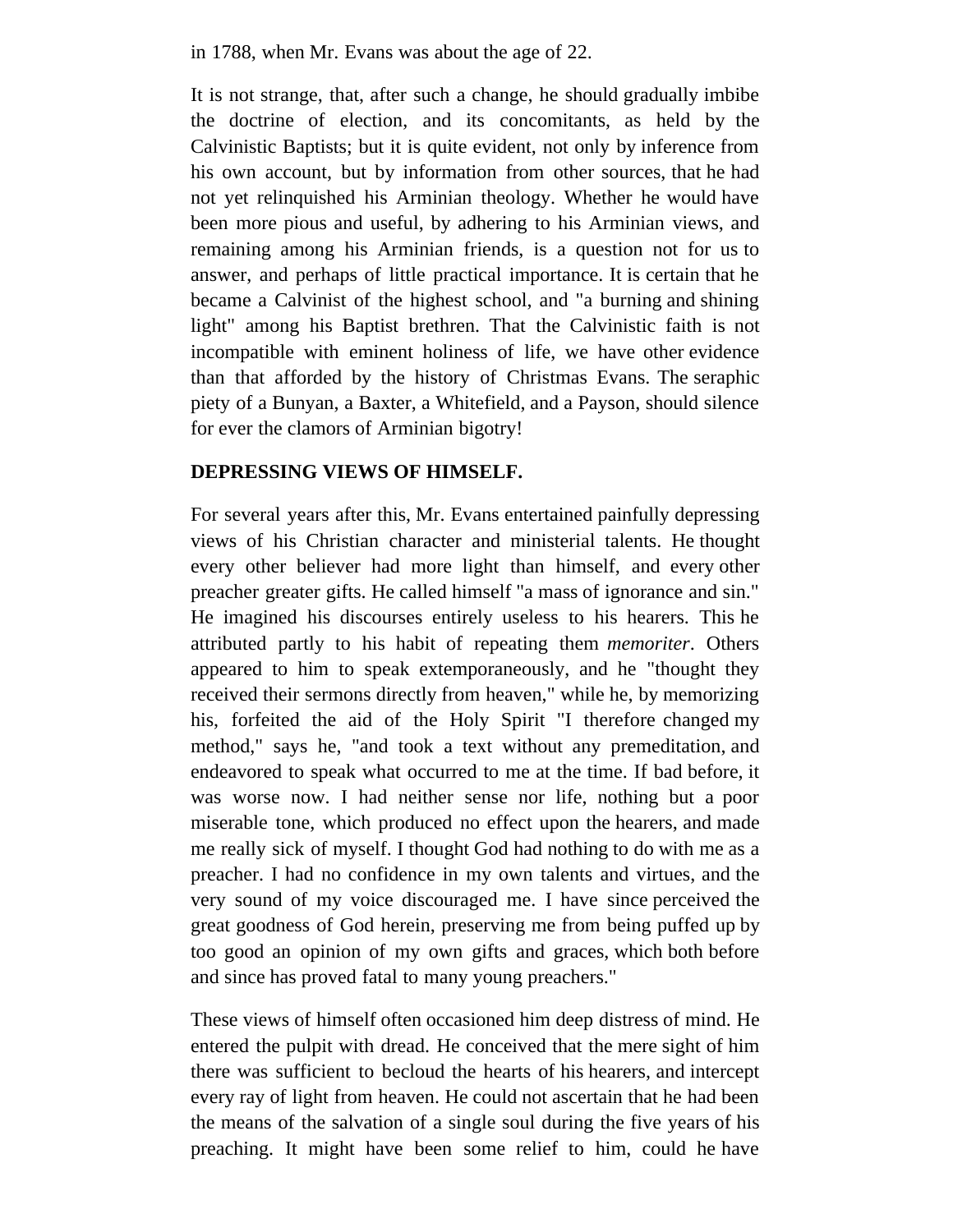ventured to develop to some judicious Christian friend the disquietude of his soul. But this he dared not do, lest he should be deemed an unconverted man in the ministry, and exposed as a hypocrite to the world. So he wrapped up the painful secret in his heart, and drank his wormwood alone.

From all this, what are we to infer? That Mr. Evans had never been converted, or was not now in favour with God? We think not. All who knew him had full confidence in his piety, and thought him an excellent Christian. Whether his attention to the subject of baptism, or the Calvinistic views he had recently imbibed, had acted injuriously upon his religious enjoyment, would be an unprofitable speculation, if not otherwise improper. Perhaps these distressing doubts were but the permitted buffetings of Satan, to preserve him from spiritual pride; the preparatory darkness, which enabled him more highly to appreciate, and more earnestly to recommend to others, "the Bright and Morning Star." Many of God's chosen servants have been disciplined for their work in darkness. Dr. Payson, during all the earlier part of his eminently useful ministry, and John Summerfield, when his sweet persuasive tongue was leading multitudes to the Cross, were constantly distressed with doubts of their own spiritual condition. Though it is certainly the privilege of every believer to know that he is "a new creature in Christ Jesus," we cannot thence infer that all such as have not constantly the direct witness of the Spirit are in an unregenerate state.

### **LABORS IN LEYN.**

In 1790, Mr. Evans attended the Baptist association at Maesyberllan, in Brecknockshire. Some ministers from North Wales persuaded him to accompany them on their return. He found the Baptist people at Lëyn, in Caernarvonshire, few and feeble. They earnestly besought him to remain with them, to which he at length consented. He was immediately ordained a missionary, to itinerate among several small churches in that vicinity.

Now he began emphatically to "live by faith on the Son of God." The burden which he had borne so long, rolled away like that of Bunyan's Pilgrim. He received "the oil of joy for mourning, and the garment of praise for the spirit of heaviness." From this time, a wonderous power attended his preaching. Many were gathered into the church, as the fruit of his labor. "I could scarcely believe," says he, "the testimony of the people, who came before the church as candidates for membership, that they had been converted through my ministry. Yet I was obliged to believe, though it was marvellous in my eyes. This made me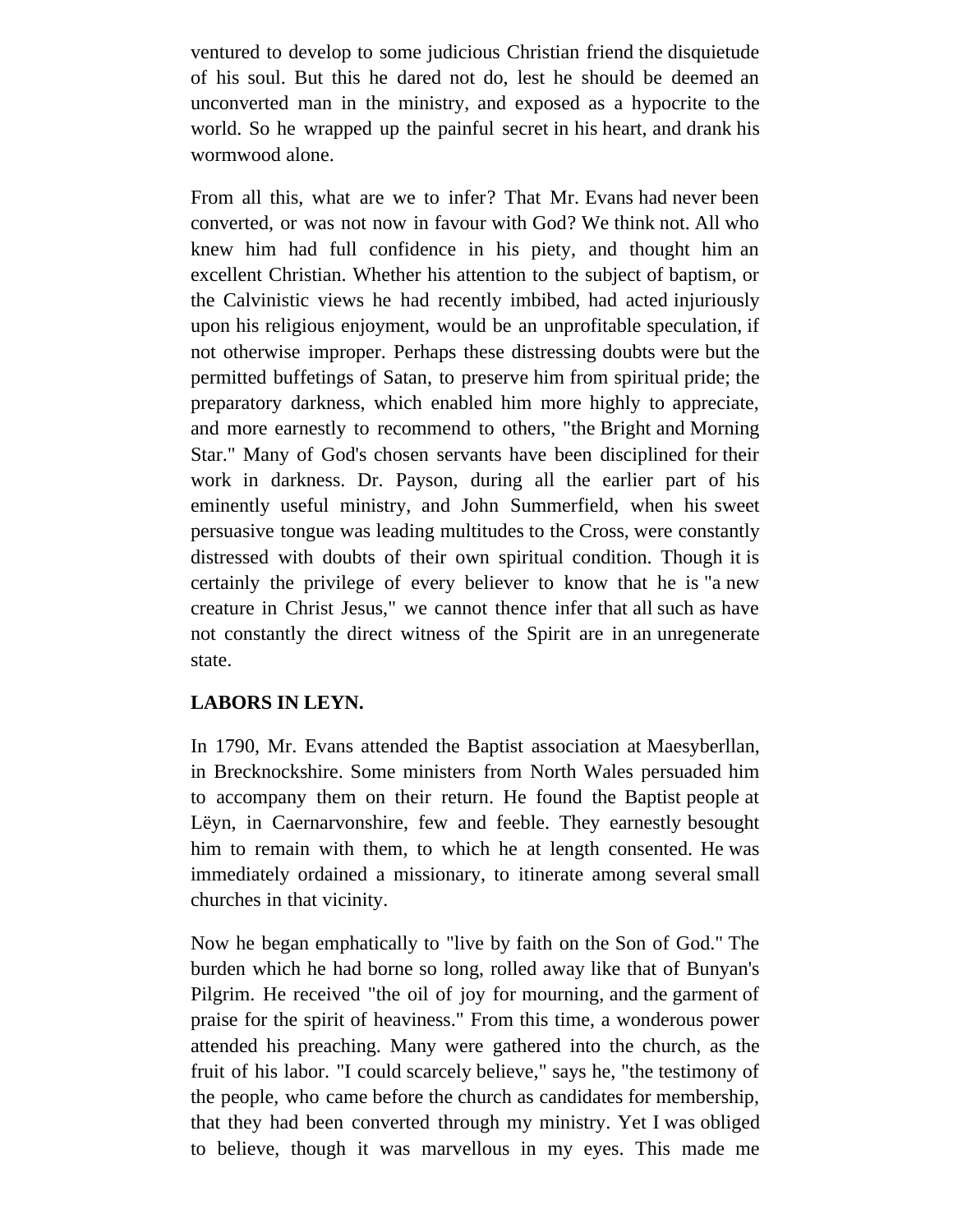thankful to God, and increased my confidence in prayer. A delightful gale descended upon me, as from the hill of the New Jerusalem, and I felt the three great things of the kingdom of heaven, righteousness, and peace, and joy in the Holy Ghost."

During the first year of his labors in Leyn, he was united in marriage to Miss Catherine Jones, a pious young lady of his own church, and a very suitable companion. After this event, his duties were increasingly arduous. He frequently preached five times during the Sabbath, and walked twenty miles. His heart was full of love, and he spoke with the ardor of a seraph. Constant labor and intense excitement soon wore upon his health. He became feeble, and his friends were apprehensive of consumption. Through the mercy of God, however, he was spared; gradually recovered his strength; and performed, through the remainder of a long life, an incredible amount of ministerial labor.

### **VISIT TO SOUTH WALES.**

Mr. Evans naturally felt a strong desire to see his friends in South Wales. During his second year at Leyn, thinking it might benefit his enfeebled health, as well as refresh his spirit, he determined to make them a visit. He was unable to procure a horse for the journey, and the small societies to which he preached were too poor to provide him one. So he set forth on foot, preaching in every town and village through which he passed. His talents were now developed, and he had received "an unction from the Holy One." All who heard him were astonished at his power. His old acquaintances regarded him as a new man. A great awakening followed him wherever he went. Hear his own language:—

"I now felt a power in the word, like a hammer breaking the rock, and not like a rush. I had a very powerful time at Kilvowyr, and also pleasant meetings in the neighborhood of Cardigan. The work of conversion was progressing so rapidly and with so much energy in those parts, that the ordinance of baptism was administered every month for a year or more, at Kilvowyr, Cardigan, Blaenywaun, Blaenffos, and Ebenezer, to from ten to twenty persons each month. The chapels and adjoining burying-grounds were crowded with hearers of a week-day, even in the middle of harvest. I frequently preached in the open air in the evenings, and the rejoicing, singing, and praising would continue until broad light the next morning. The hearers appeared melted down in tenderness at the different meetings, so that they wept streams of tears, and cried out, in such a manner that one might suppose the whole congregation, male and female, was thoroughly dissolved by the gospel. 'The word of God' was now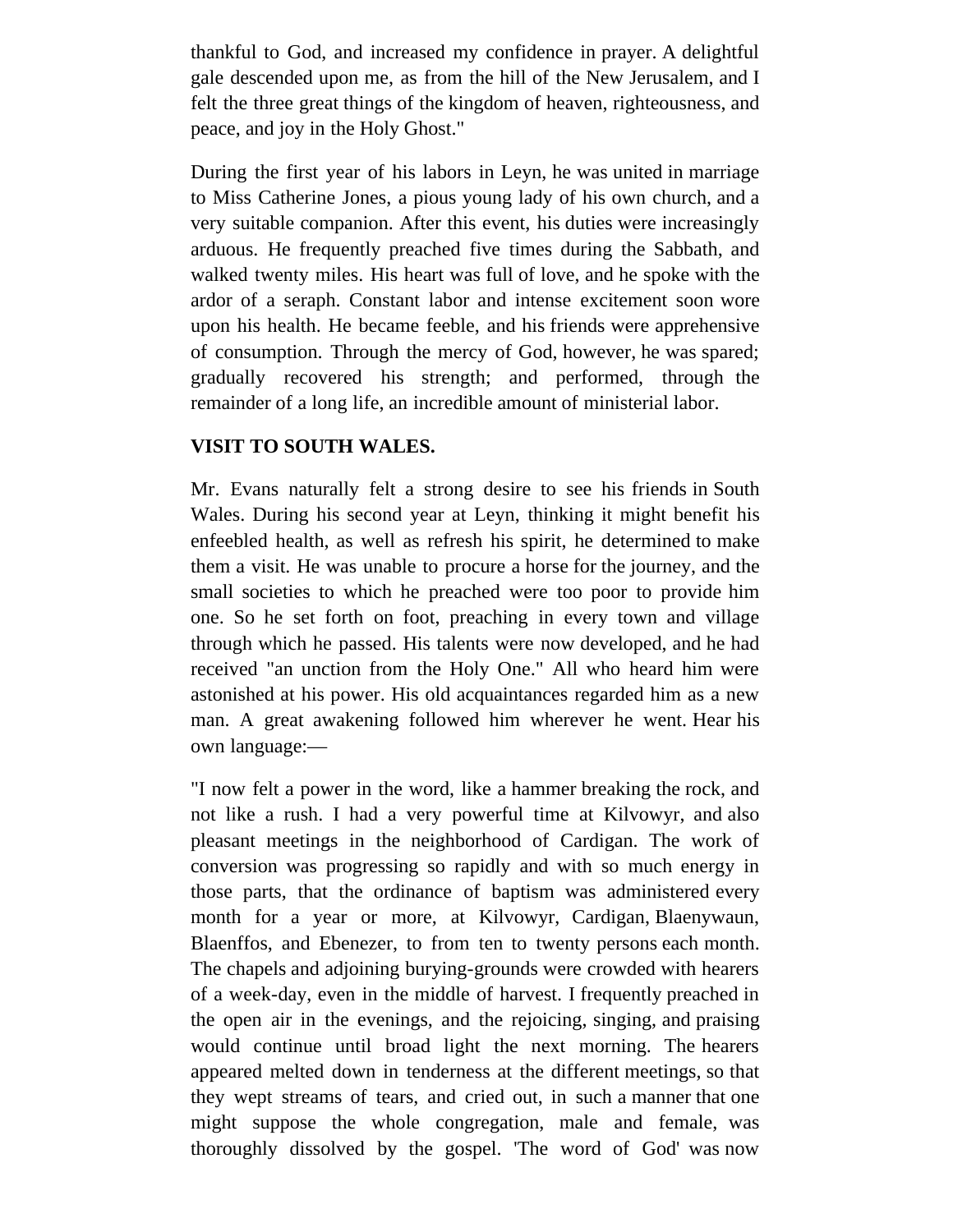become as 'a sharp two-edged sword, dividing asunder the joints and marrow,' and revealing unto the people the secret corruptions of their hearts. Preaching was now unto me a pleasure, and the success of the ministry in all places was very great. The same people attended fifteen or twenty different meetings, many miles apart, in the counties of Cardigan, Pembroke, Caermarthen, Glamorgan, Monmouth, and Brecknock. This revival, especially in the vicinity of Cardigan, and in Pembrokeshire, subdued the whole country, and induced people everywhere to think well of religion. The same heavenly gale followed down to Fishguard, Llangloffan, Little New-Castle, and Rhydwylim, where Mr. Gabriel Rees was then a zealous and a powerful preacher. There was such a tender spirit resting on the hearers at this season, from Tabor to Middlemill, that one would imagine, by their weeping and trembling in their places of worship, and all this mingled with so much heavenly cheerfulness, that they would wish to abide for ever in this state of mind."

The fame of this "wonderful work of God" spread through South Wales on the wings of the wind. An appointment for Christmas Evans to preach was sufficient to attract thousands to the place. In a very short time he had acquired greater popularity in Wales than any other minister of his day.

# **SETTLEMENT IN ANGLESEA.**

On Christmas day, when Mr. Evans was forty-six years of ago, he removed from Leyn to the isle of Anglesea. According to his own account, "it was a very rough day of frost and snow." Unencumbered with this world's goods, and possessing the true apostolic spirit, he "commenced the journey on horseback, with his wife behind him," and arrived on the evening of the same day at Llangewin.

Whatever the motive of this removal, it was certainly not the love of money. His salary in Anglesea was only £17 per annum, and for twenty years he never asked for more. He had learned, with the apostle, "having food and raiment, therewith to be content." He found his reward in his work. The privilege of preaching Christ and saving souls, with him, was preferable to mountains of gold and silver.

On his arrival in Anglesea, he found ten small Baptist societies, in a lukewarm and distracted condition; himself the only minister, and no brother to aid him within a hundred and fifty miles. He commenced his labors in earnest. One of his first movements was the appointment of a day of fasting and prayer in all the preaching places. He soon had the satisfaction to realize an extensive revival, which continued under his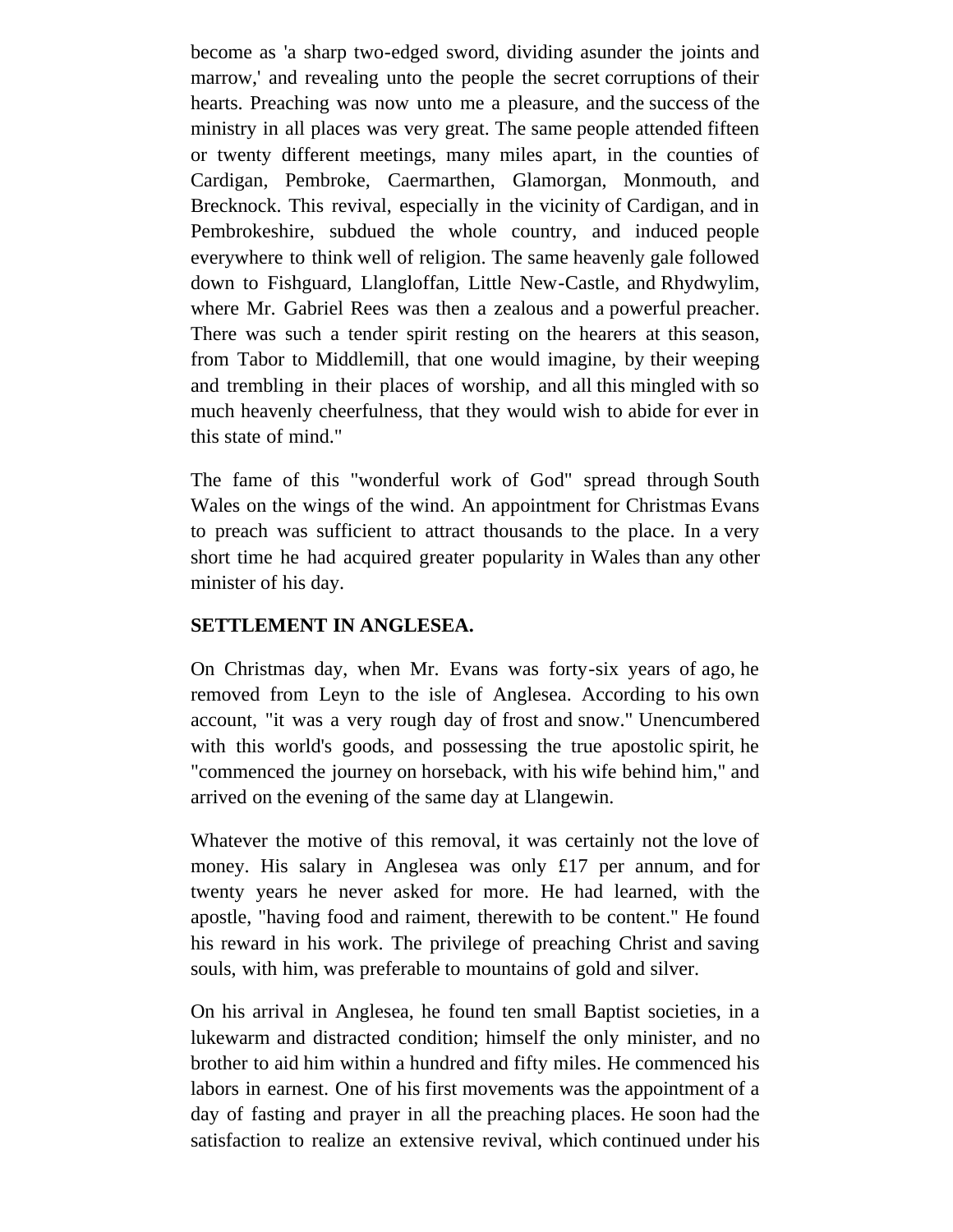faithful ministry for many years.

# **POWERFUL SERMONS.**

In 1794, the South West Baptist Association was held at Velin Voel, in Caermarthenshire. Mr. Evans was invited, as one of the preachers on the occassion. It was a journey of about two hundred miles. He undertook it on foot, with his usual fortitude, preaching at different places as he went along. The meeting was to commence with three consecutive sermons, the last of which was to be preached by Mr. Evans. The service was out of doors, and the heat was very oppressive. The first and second sermons were rather tedious, and the hearers seemed almost stupefied. Mr. Evans arose and began his sermon. Before he had spoken fifteen minutes, scores of people were on their feet, some weeping, some praising, some leaping and clapping their hands for joy. Nor did the effect end with the discourse. Throughout the evening, and during the whole night, the voice of rejoicing and prayer was heard in every direction; and the dawning of the next day, awaking the few that had fallen asleep through fatigue, only renewed the heavenly rapture. "Job David, the Socinian," said the preacher afterwards to a friend, "was highly displeased with this American gale." But all the Socinians in Wales could not counteract its influence, or frustrate its happy effects.

Mr. Evans continued to visit the associations in South Wales for many years: and whenever he came, the people flocked by thousands to hear "the one-eyed man of Anglesea." It was on one of those occasions, and under circumstances somewhat similar to the above, that he preached that singularly effective sermon on the demoniac of Gadara. The meeting had been in progress three days. Several discourses had been delivered with little or no effect. Christmas Evans took the stand, and announced as his text the evangelical account of the demoniac of Gadara. He described him as a naked man, with flaming eyes, and wild and fierce gesticulation; full of relentless anger, and subject to strange paroxysms of rage; the terror and pity of all the townsfolk. They had bound him with great chains, but he would break them as Samson broke the withes. They had tried to soothe him by kindness, but he would leap upon them like a furious wild beast, or burst away with the speed of a stag, his long hair streaming on the wind behind him. He inhabited the rocks of a Jewish cemetery; and when he slept, be laid down in a tomb. The place was a little out of town, and not far from the great turnpike road, so that people passing often saw him, and heard his dreadful lamentations and blasphemies. Nobody dared to cross his path unarmed, and all the women and children ran away as soon as they saw him coming. Sometimes he sallied forth from his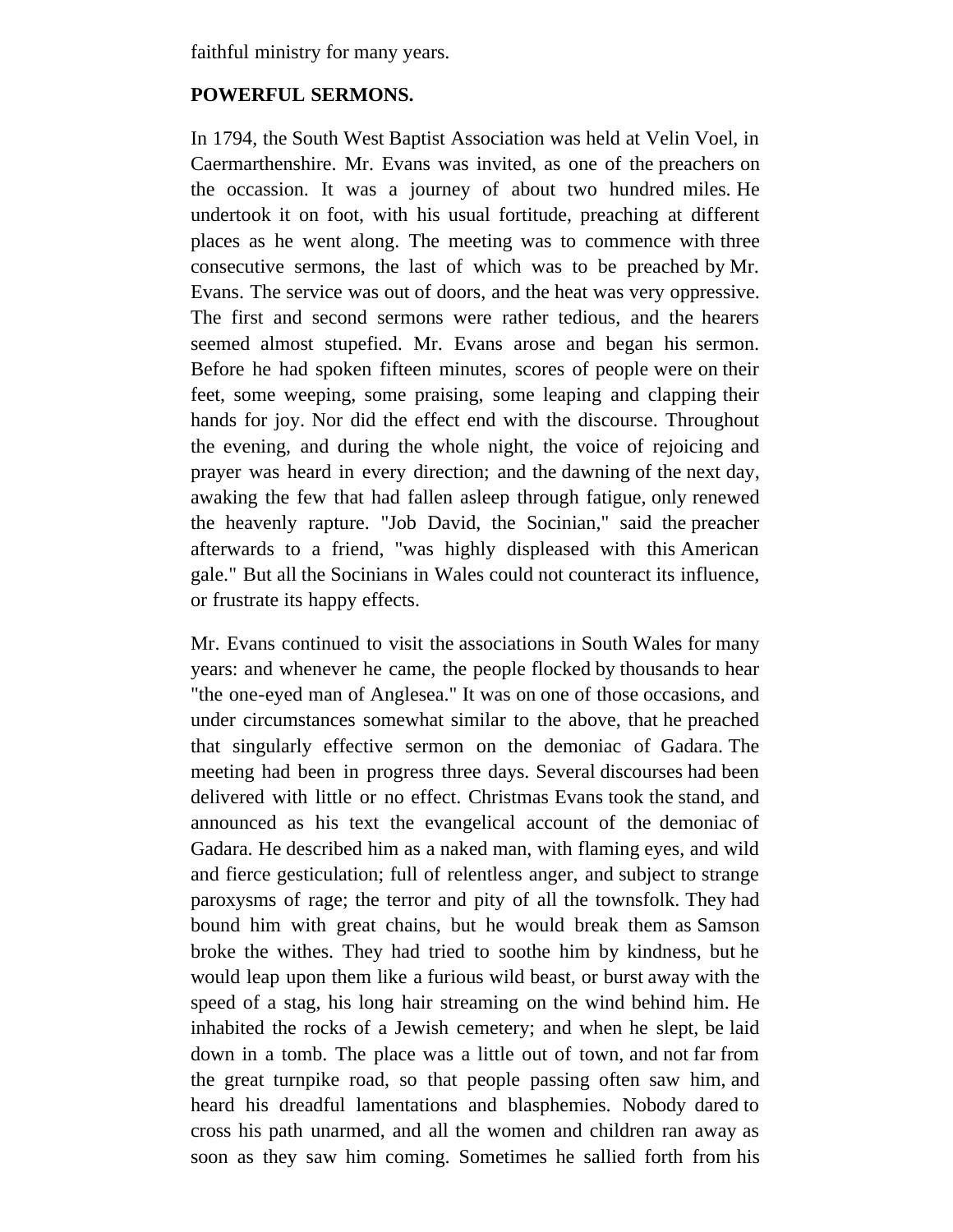dismal abode at midnight, like one risen from the dead, howling and cursing like a fiend, breaking into houses, frightening the inhabitants from their beds, and driving them to seek shelter in the streets and the fields. He had a broken-hearted wife, and five little children, living about a mile and a half distant In his intervals of comparative calmness, he would set out to visit them. On his way, the evil spirit would come upon him, and transform the husband and father instantly into a fury. Then he would run toward the house, raving like a wounded tiger, and roaring like a lion upon his prey. He would spring against the door, and shatter it into fragments; while the poor wife and children fled through the back door to the neighbors, or concealed themselves in the cellar. Then he would spoil the furniture, and break all the dishes, and bound away howling again to his home in the cemetery. The report of this mysterious and terrible being had spread through all the surrounding region, and everybody dreaded and pitied the man among the tombs. Jesus came that way. The preacher described the interview, the miracle, the happy change in the sufferer, the transporting surprise of his long afflicted family. Then, shifting the scene, he showed his hearers the catastrophe of the swine, the flight of the affrighted herdsman, his amusing report to his master, and the effect of the whole upon the populace. All this was done with such dramatic effect, as to convulse his numerous hearers with alternate laughter and weeping for more than half an hour. Having thus elicited an intense interest in the subject, he proceeded to educe from the narrative several important doctrines, which he illustrated so forcibly, and urged so powerfully, that the people first became profoundly serious, then wept like mourners at a funeral, and finally threw themselves on the ground, and broke forth in loud prayers for mercy; and the preacher continued nearly three hours, the effect increasing till he closed. One who heard that wonderful sermon says, that, during the first half hour, the people seemed like an assembly in a theatre, delighted with an amusing play; after that, like a community in mourning, over some great and good man, cut off by a sudden calamity; and at last, like the inhabitants of a city shaken by an earthquake, rushing into the streets, falling upon the earth, and screaming and calling upon God!

### **SANDEMANIANISM AND SABELLIANISM.**

About this time arose among the Baptists of North Wales a bitter and distracting controversy, concerning Sandemanianism and Sabellianism, which had been introduced by the Rev. Mr. Jones, a man of considerable learning and influence in the denomination. Mr. Evans was at first inclined to fall in with these doctrines, and participated largely in the strife of tongues. He says:—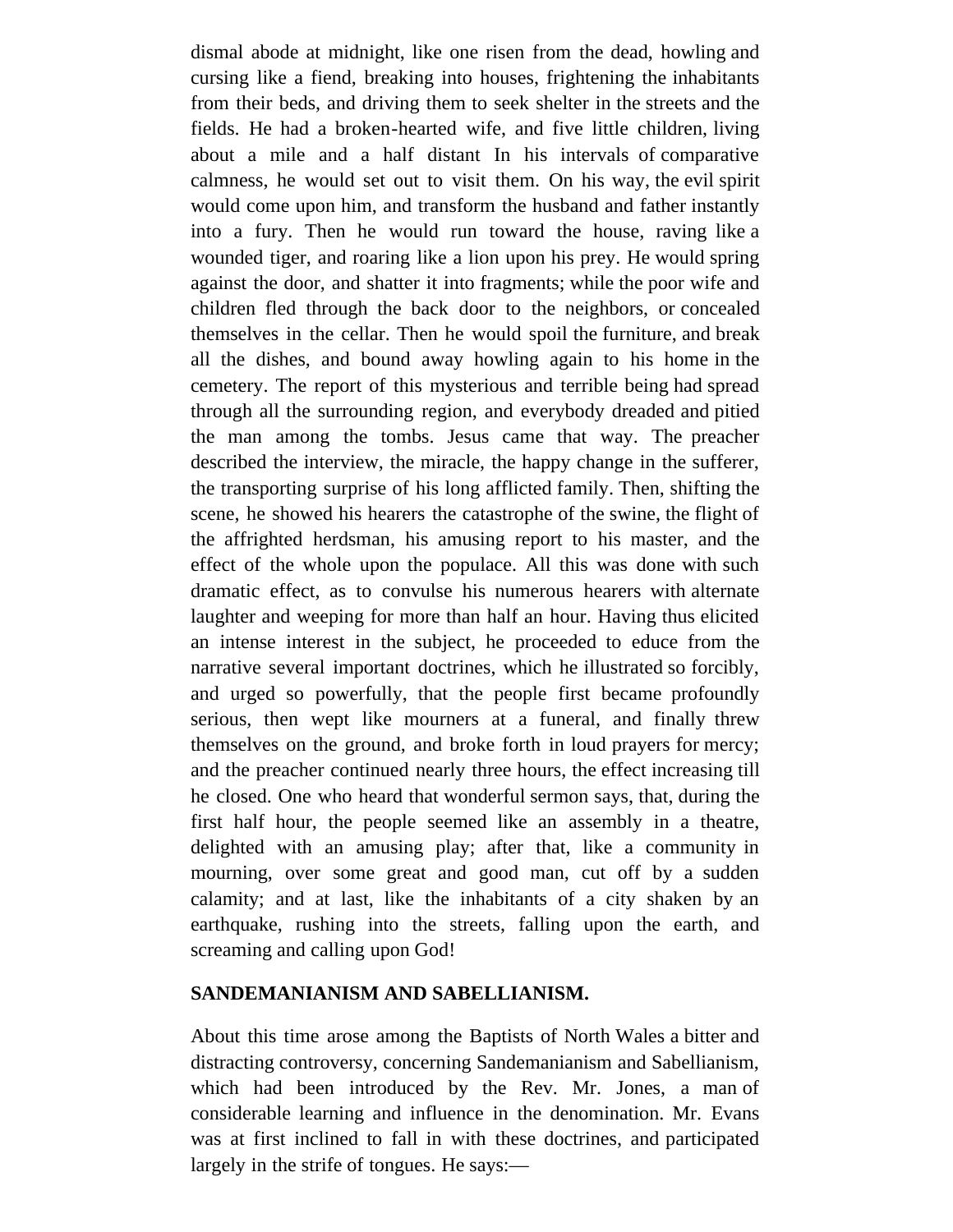"The Sandemanian system affected me so far as to quench the spirit of prayer for the conversion of sinners, and it induced in my mind a greater regard for the smaller things of the kingdom of heaven than for the greater. I lost the strength which clothed my mind with zeal, confidence, and earnestness in the pulpit for the conversion of souls to Christ. My heart retrograded, in a manner, and I could not realize the testimony of a good conscience. Sabbath nights, after having been in the day exposing and vilifying with all bitterness the errors that prevailed, my conscience felt as if displeased, and reproached me that I had lost nearness to, and walking with God. It would intimate that something exceedingly precious was now wanting in me; I would reply, that I was acting in obedience to the word; but it continued to accuse me of the want of some precious article. I had been robbed, to a great degree, of the spirit of prayer and of the spirit of preaching."

Mr. Evans thus describes the effect of this controversy upon his people:—

"The Sandemanian spirit began to manifest itself in the counties of Merioneth, Caernarvon, Anglesea, and Denbigh, and the first visible effect was the subversion of the hearers, for which the system was peculiarly adapted; intimating, as it did, that to Babylon the crowd of hearers always belonged. We lost, in Anglesea, nearly all those who were accustomed to attend with us; some of them joined other congregations; and, in this way, it pulled down nearly all that had been built up in twelve or fifteen years, and made us appear once again a mean and despicable party in the view of the country. The same effects followed it in a greater or lesser degree in the other counties noticed; but its principal station appears to have been in Merionethshire; this county seems to have been particularly prepared for its reception, and here it achieved by some means a sort of supremacy."

### **TIME OF REFRESHING.**

Mr. Evans had been a long time in this controversy, destitute of all religious enjoyment, or, to use his own expressive phrase, "as dry as Gilboa," when he experienced a remarkable refreshing from the presence of the Lord. The following account is extracted from his journal:—

"I was weary of a cold heart towards Christ, and his sacrifice, and the work of his Spirit—of a cold heart in the pulpit, in secret prayer, and in the study. For fifteen years previously, I had felt my heart burning within, as if going to Emmaus with Jesus. On a day ever to be remembered by me, as I was going from Dolgelley to Machynlleth,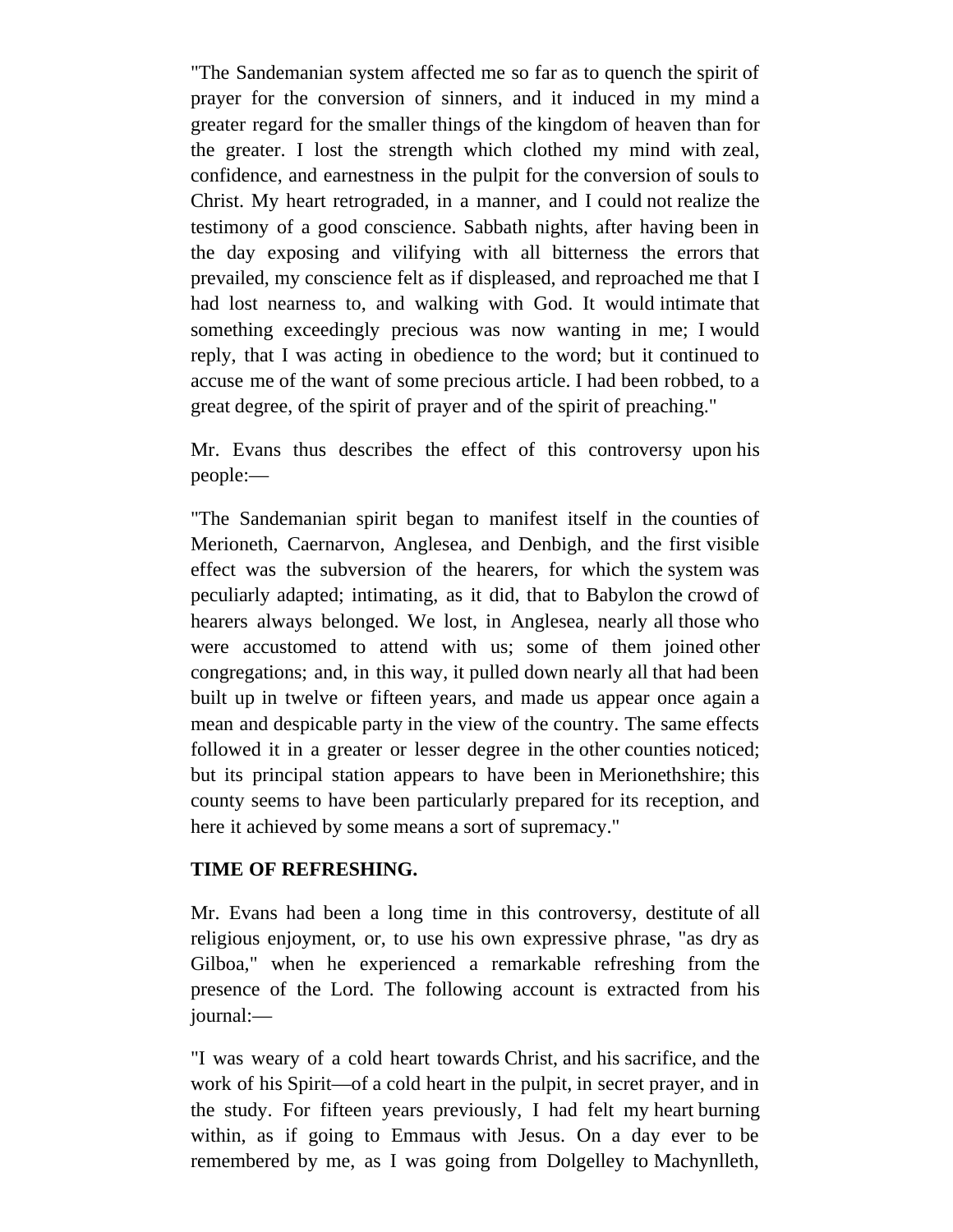and climbing up towards Cadair Idris, I considered it to be incumbent upon me to pray, however hard I felt my heart, and however worldly the frame of my spirit was. Having begun in the name of Jesus, I soon felt as it were the fetters loosening, and the old hardness of heart softening, and, as I thought, mountains of frost and snow dissolving and melting within me. This engendered confidence in my soul in the promise of the Holy Ghost. I felt my whole mind relieved from some great bondage: tears flowed copiously, and I was constrained to cry out for the gracious visits of God, by restoring to my soul the joy of his salvation;—and that he would visit the churches in Anglesea, that were under my care. I embraced in my supplications all the churches of the saints, and nearly all the ministers in the principality by their names. This struggle lasted for three hours: it rose again and again, like one wave after another, or a high flowing tide, driven by a strong wind, until my nature became faint by weeping and crying. Thus I resigned myself to Christ, body and soul, gifts and labors—all my life —every day and every hour that remained for me;—and all my cares I committed to Christ—The road was mountainous and lonely, and I was wholly alone, and suffered no interruption in my wrestlings with God.

"From this time, I was made to expect the goodness of God to churches and to myself. Thus the Lord delivered me and the people of Anglesea from being carried away by the flood of Sandemanianism. In the first religious meetings after this, I felt as if I had been removed from the cold and sterile regions of spiritual frost, into the verdant fields of the divine promises. The former striving with God in prayer, and the longing anxiety for the conversion of sinners, which I had experienced at Leyn, was now restored. I had a hold of the promises of God. The result was, when I returned home, the first thing that arrested my attention was, that the Spirit was working also in the brethren in Anglesea, inducing in them a spirit of prayer, especially in two of the deacons who were particularly importunate that God would visit us in mercy, and render the word of his grace effectual amongst us for the conversion of sinners."

# **COVENANT WITH GOD.**

Mr. Evans now entered into a solemn covenant with God, made, as he says, "under a deep sense of the evil of his heart, and in dependence upon the infinite grace and merit of the Redeemer." This interesting article is preserved among his papers. We give it entire, as a specimen of his spirit and his faith:—

I. "I give my soul and body unto thee, Jesus, the true God, and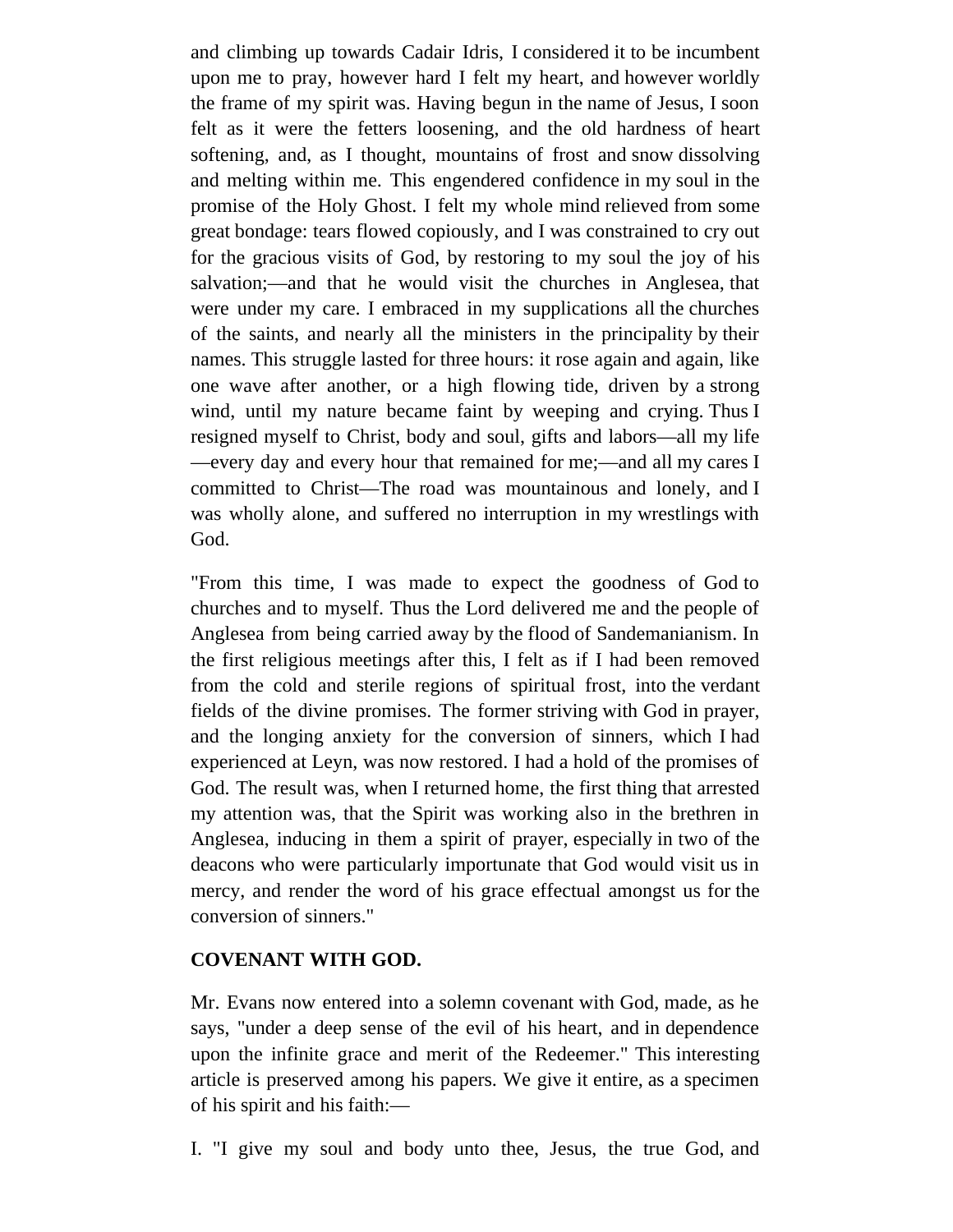everlasting life—deliver me from sin, and from eternal death, and bring me into life everlasting. Amen.—C. E.

II. "I call the day, the sun, the earth, the trees, the stones, the bed, the table, and the books, to witness that I come unto thee, Redeemer of sinners, that I may obtain rest for my soul from the thunders of guilt and the dread of eternity. Amen.—C. E.

III. "I do, through confidence in thy power, earnestly entreat thee to take the work into thine own hand, and give me a circumcised heart, that I may love thee, and create in me a right spirit, that I may seek thy glory. Grant me that principle which thou wilt own in the day of judgment, that I may not then assume pale facedness, and find myself a hypocrite. Grant me this, for the sake of thy most precious blood. Amen.—C. E.

IV. "I entreat thee, Jesus, the Son of God, in power, grant me, for the sake of thy agonizing death, a covenant-interest in thy blood, which cleanseth; in thy righteousness, which justifieth; and in thy redemption, which delivereth. I entreat an interest thy blood, for thy blood's sake, and a part in thee, for thy name's sake, which thou hast given among men. Amen.—C. E.

V. "O Jesus Christ, Son of the living God, take, for the sake of thy cruel death, my time, and strength, and the gifts and talents I possess; which, with a full purpose of heart, I consecrate to thy glory in the building up of thy church in the world, for thou art worthy of the hearts and talents of all men. Amen.—C. E.

VI. "I desire thee, my great High Priest, to confirm, by thy power, from thy High Court, my usefulness as a preacher, and my piety as a Christian, as two gardens nigh to each other; that sin may not have place in my heart, to becloud my confidence in thy righteousness, and that I may not be left to any foolish act that may occasion my gifts to wither, and rendered useless before my life ends. Keep thy gracious eye upon me, and watch over me, O my Lord, and my God for ever! Amen.—C. E.

VII. "I give myself in a particular manner to thee, O Jesus Christ, the Saviour, to be preserved from the falls into which many stumble, that thy name (in thy cause) may not be blasphemed or wounded, that my peace may not be injured, that thy people may not be grieved, and that thine enemies may not be hardened. Amen.—C. E.

VIII. "I come unto thee, beseeching thee to be in covenant with me in my ministry. As thou didst prosper Bunyan, Vavasor Powell, Howell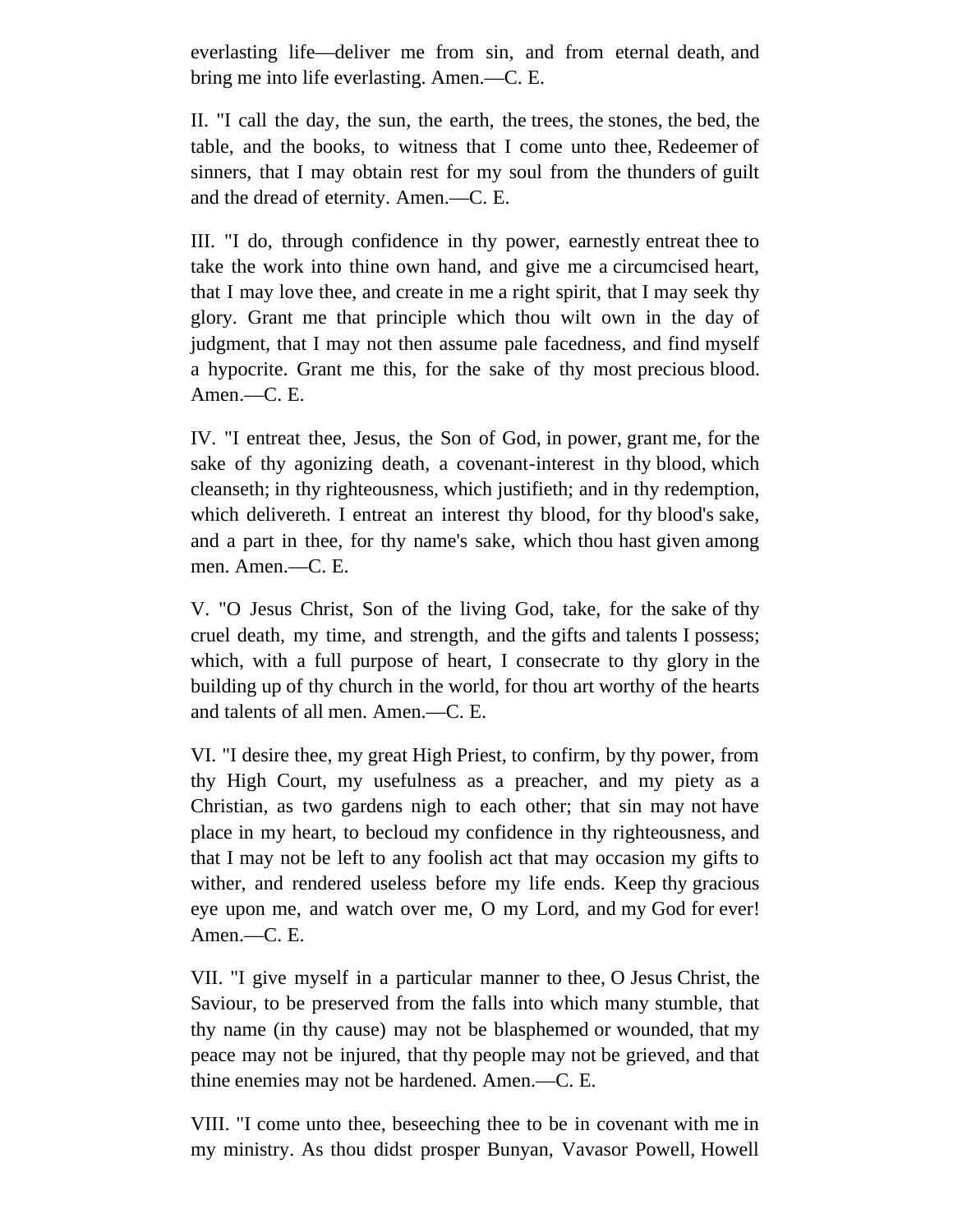Harris, Rowlands, and Whitefield, O do thou prosper me. Whatsoever things are opposed to my prosperity, remove them out of the way. Work in me every thing approved of God, for the attainment of this. Give me a heart 'sick of love' to thyself, and to the souls of men. Grant that I may experience the power of thy word before I deliver it, as Moses felt the power of his own rod, before he saw it on the land and waters of Egypt. Grant this, for the sake of thine infinitely precious blood, O Jesus, my hope, and my all in all! Amen.—C. E.

IX. "Search me now, and lead me in plain paths of judgment. Let me discover in this life what I am before thee, that I may not find myself of another character, when I am shown in the light of the immortal world, and open my eyes in all the brightness of eternity. Wash me in thy redeeming blood. Amen.—C. E.

X. "Grant me strength to depend upon thee for food and raiment, and to make known my requests. O let thy care be over me as a covenantprivilege betwixt thee and myself, and not like a general care to feed the ravens that perish, and clothe the lily that is cast into the oven; but let thy care be over me as one of thy family, as one of thine unworthy brethren. Amen.—C. E.

XI. "Grant, O Jesus! and take upon thyself the preparing of me for death, for thou art God; there is no need, but for thee to speak the word. If possible, thy will be done; leave me not long in affliction, nor to die suddenly, without bidding adieu to my brethren, and let me die in their sight, after a short illness. Let all things be ordered against the day of removing from one world to another, that there be no confusion nor disorder, but a quiet discharge in peace. O grant me this, for the sake of thine agony in the garden! Amen.—C. E.

XII. "Grant, O blessed Lord! that nothing may grow and be matured in me, to occasion thee to cast me off from the service of the sanctuary, like the sons of Eli; and for the sake of thine unbounded merit, let not my days be longer than my usefulness. O let me not be like lumber in a house in the end of my days,—in the way of others to work. Amen. —C. E.

XIII. "I beseech thee, O Redeemer! to present these my supplications before the Father: and O! inscribe them in thy book with thine own immortal pen, while I am writing them with my mortal hand, in my book on earth. According to the depths of thy merit, thine undiminished grace, and thy compassion, and thy manner unto thy people, O! attach thy name, in thine upper court, to these unworthy petitions; and set thine amen to them, as I do on my part of the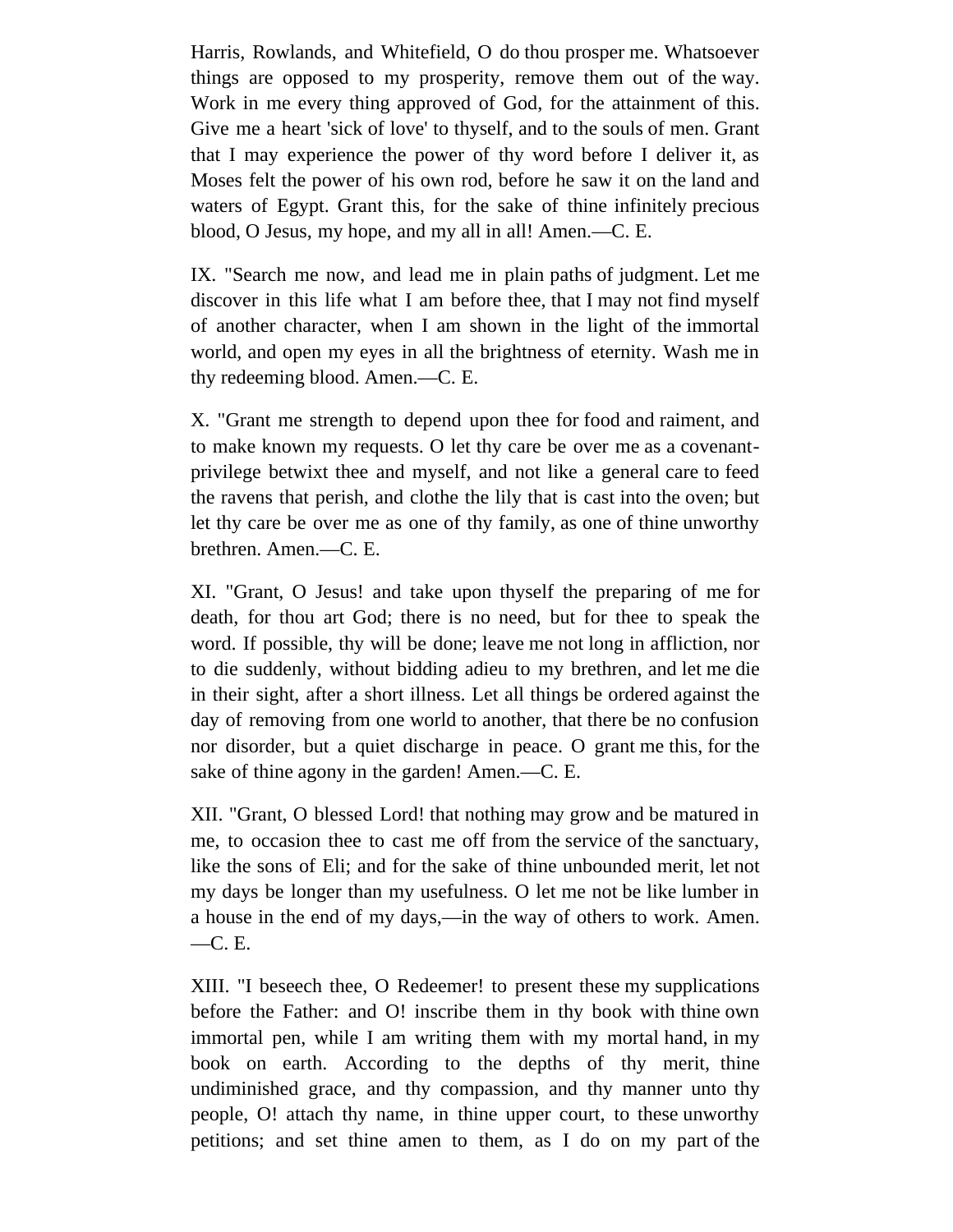covenant. Amen.—Christmas Evans, Llangevni, Anglesea, April 10,  $18 -$ ."

Mr. Evans, in speaking of this solemn transaction and its influence upon his spirit, subsequently observes: "I felt a sweet peace and tranquillity of soul, like unto a poor man that had been brought under the protection of the royal family, and had an annual settlement for life made upon him; from whose dwelling the painful dread of poverty and want had been for ever banished away."

Thus "strengthened with might in the inner man," he labored with renewed energy and zeal, and showers of blessings descended upon his labors. In two years, his ten preaching places in Anglesea were increased to twenty, and six hundred converts were added to the church under his care. "The wilderness and solitary place were glad for them, and the desert rejoiced and blossomed as the rose."

# **STUDYING THE ENGLISH LANGUAGE.**

Mr. Evans made several visits to Liverpool, Bristol, and other parts of England. On these occasions he was frequently solicited to preach in English, to which he several times consented, to the great gratification of his English friends. These sermons evinced the same energy of thought, and the same boldness of imagery, as those which he preached in Welsh; but in the power of his peculiar delivery, they were inevitably far inferior. His brethren in England were much delighted with his performances, and said it was "no wonder the Welsh were warm under such preaching;" but his language was broken and hesitating, and they could scarcely have any conception of his animation and energy when he spoke in his vernacular tongue.

His success induced him to commence a systematic study of the English language, that he might be able to preach in it with greater freedom and effect. He could read English before, and was somewhat familiar with the best English authors of his day; but never acquainted himself with the grammar of the language till he was thirty-three years of age. But read his own account of the matter:—

"The English brethren had prevailed upon me to preach to them in broken English, as it was; this induced me to set about the matter in earnest, making it a subject of prayer, for the aid of the Spirit, that I might be in some measure a blessing to the English friends, for there appeared some sign that God now called me to this department of labor in his service. I never succeeded in any thing for the good of others, without making it a matter of prayer. My English preaching was very broken and imperfect in point of language; yet, through the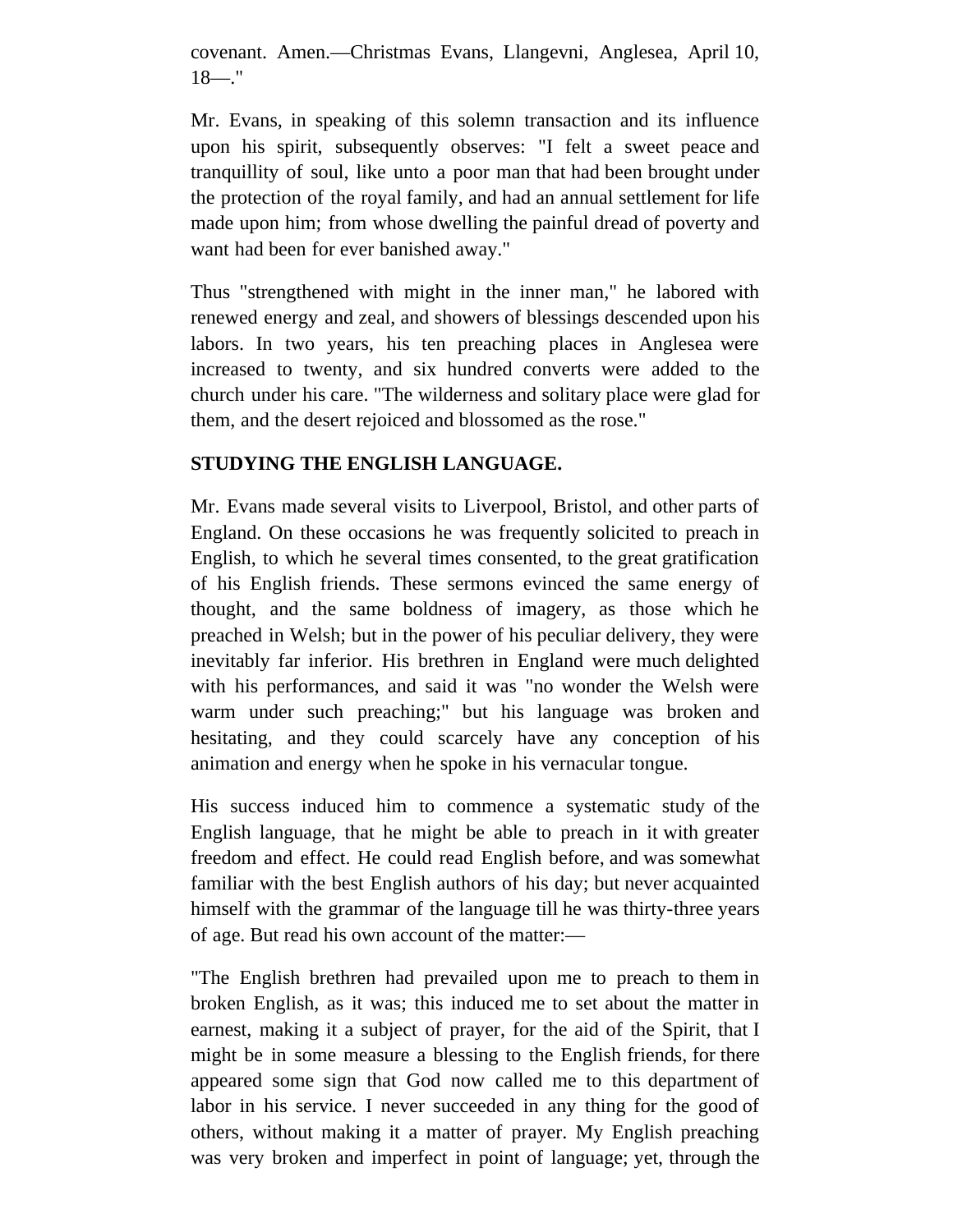grace of Jesus Christ, it was made in some degree useful at Liverpool, Bristol, and some other places. I was about forty years old when I learned to read the Hebrew Bible and the Greek Testament, and use Parkhurst's Lexicons in both languages. I found that, had I studied the English language attentively and perseveringly, I should be able to overcome great difficulties; and also, that I could without much labor in the course of few years, even in my idle hours, as it were, understand all the Hebrew words corresponding with every Welsh word in the Bible; and so also the Greek. I had always before thought that it was impossible to accomplish this, for I had no one to encourage me in the undertaking; but I found it was practicable, and proved it in some measure, yet relinquished the pursuit on account of my advanced age."

### **NEW TROUBLES AND SORROWS.**

Here we pass over several years of Mr. Evans' history, during which nothing of very special interest occurred, except the agitation of the Fullerian controversy. This is a matter which requires only a passing notice in this brief memoir. We let it sleep in silence.

Mr. Evans was now nearly sixty years of age. Infirmity, the result of his arduous labors and numerous afflictions, began to prey upon his system. The several congregations under his care had hitherto constituted but one church. But the number of preaching places had now become too great for him, in his enfeebled state, to continue his pastoral visits and labors among them as he had done. He therefore advised them to form themselves into separate churches, two or three stations uniting in one. This was the occasion of a dark and dreadful storm upon the apostle of Anglesea. Some of the churches refused the ministers he recommended, and called others whom he disapproved. Then arose a bitter party spirit, and general contention, among the congregations. Mr. Evans was severely censured, and even assailed with the shafts of slander. Many of his former friends forsook him, and some of those who professed to feel for him in his troubles did nothing for his vindication. The severity of these public calamities was increased by private afflictions. His beloved wife had gone "the way of all the earth." He was himself brought very low by sickness, in which be nearly lost his only remaining eye, and seemed fast tending to his final home.

But though cast down, he was not destroyed. "I wonder greatly," says he, "that I did not sink into the grave under the weight of sorrows that came upon me in my old age, together with an accumulation of trials of all kinds; but the Lord sustained me. There was, in the midst of all,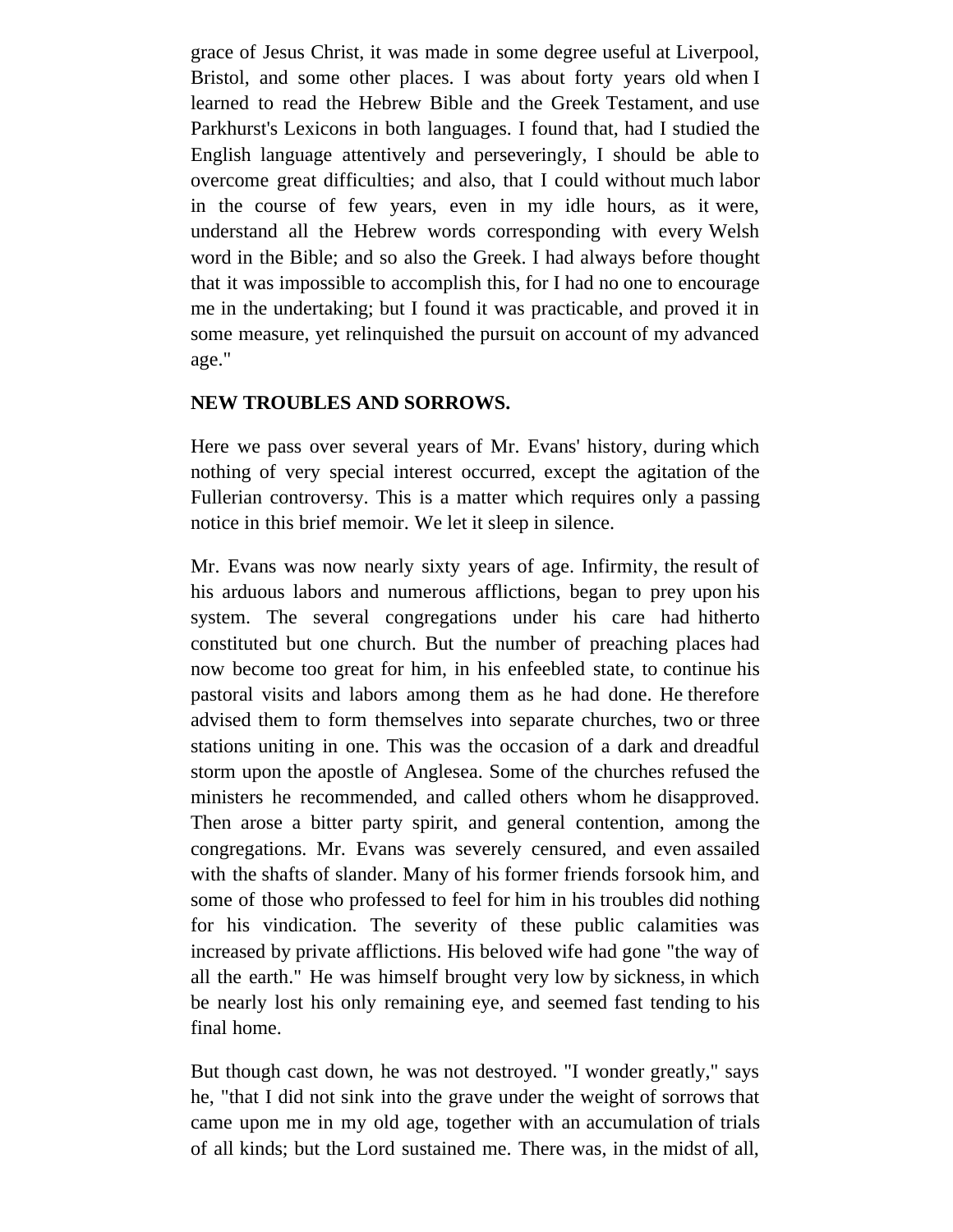a strong persuasion in my mind, that there was yet much work for me to do for God in the world, as well as much to suffer, ere I died. If I only entered the pulpit, I felt raised as it were to Paradise—above my afflictions—until I forgot my adversity; yea, I felt my mountain strong, my mind was in such a heavenly frame, and as anxious as ever for the conversion of sinners. The truth appeared to me in its power like a hammer in its strength. The doctrine dropped as sweet as the honey, yea, sweeter than the honeycomb, and as comfortable as the best wine. I was now particularly wishful that all the ministers in Anglesea should join with me, according to the promise, 'If two of you agree to ask the *same thing*, it shall be given unto you of my Father which is in heaven;' for I had such confidence that then I should see prosperity attending the ministry, and that I should not die until I had finished my work. I said to a brother:—'Brother, the doctrine, the confidence, and strength which I feel, will make some persons dance with joy yet in some parts of Wales.' 'Yea, brother,' said he, with tears flowing in streams from his eyes.

"Every thing now contributed to remove me from Anglesea. The unbending disposition of those who were offended at me, and the ardor of my own spirit, believing that there was work for me to do in some other field of the harvest of the Son of man, and my having prayed earnestly for twelve months for the direction of Divine Providence, together with the visions of my head in the night seasons, appeared to unite together to lead in one direction. At length, the determination to leave Anglesea, afflicted as I was, preponderated. I was much like Jacob, leaving his father and his mother, going with his staff only over Jordan: so was I, leaving the church: I had prayed, yea, I had striven with God for its prosperity, and had labored nearly forty years with it —now leaving it— possessing nothing of this world's goods, save the horse upon which I rode, and a small amount of silver in my pocket; and scarcely could I say that these were mine."

### **LEGAL PROSECUTION.**

During the above-mentioned tribulations he received an insulting letter, threatening him with a civil prosecution. "They talk," said he, "of casting me into a court of law, where I have never been, and hope I shall never go; but I will cast them first into the court of Jesus Christ, the source of law and authority." So saying, he retired to his chamber, and falling upon his knees, he wept and made supplication in the following pathetic strain:—

"O blessed Lord! in thy merit I confide, and trust to be heard. Lord, some of my brethren have run wild; and forgetting their duty and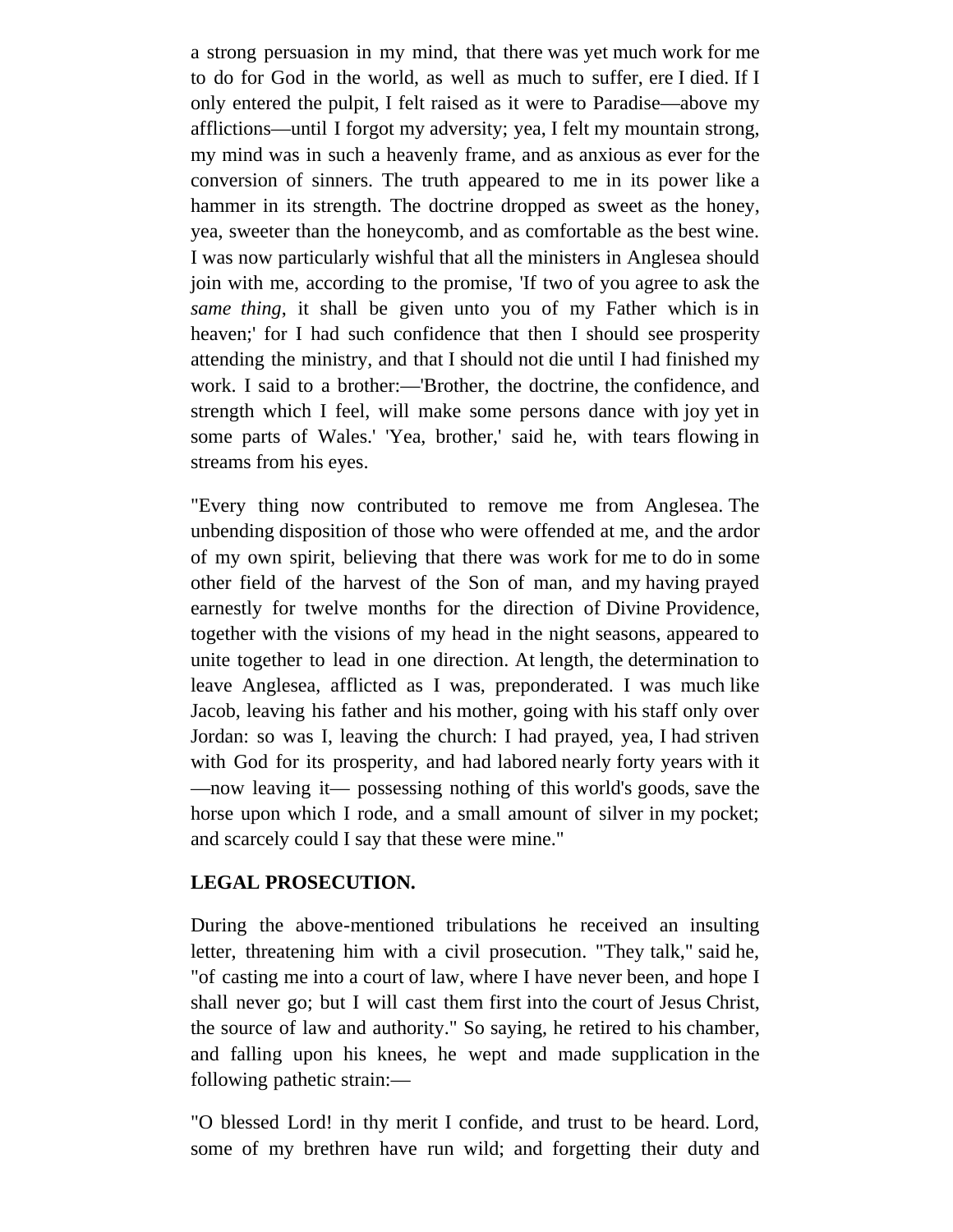obligations to their father in the gospel, they threaten me with the law of the land. Weaken, I beseech thee, their designs in this, as thou didst wither the arm of Jeroboam; and soften them, as thou didst soften the mind of Esau, and disarmed him of his warlike temper against thy servant Jacob, after the wrestling at Penuel. So disarm them, for I do not know the length of Satan's chain in this case, and in this unbrotherly attack. But thou canst shorten the chain as short as it may please thee. Lord, I anticipate them in point of law. They think of casting thine unworthy servant into the little courts here below; but I cast my cause into the High Court, in which thou, gracious Jesus, art the High Chancellor. Receive thou the cause of thine unworthy servant, and send them a writ or a notice immediately—sending into their conscience, and summoning them to consider what they are doing. O, frighten them with a summons from thy court, until they come and bow in contrition at thy feet; and take from their hands every revengeful weapon, and make them deliver up every gun of scandal, and every sword of bitter words, and every spear of slanderous expressions, and surrender them all at thy cross. Forgive them all their faults, and clothe them with white robes, and give them oil for their heads, and the organ, and the harp of ten strings, to sing, for the trampling of Satan under our feet by the God of peace."

Having thus poured out his heart to God, he felt some confidence of security. But he was never satisfied in such cases without an inward assurance of acceptance and success. So he went again and again; and when, like Jesus, he had "offered up many prayers, with strong crying and tears," like Jacob "he had power with God, and prevailed." "At the seventh time," says he, "I came down in full confidence that Christ had taken my cause into his own hand, and would be my Savior. I felt as cheerful and happy as Bunyan's Pilgrim, when his load fell off and rolled into the grave of Christ; or as Naaman, when he came up from the waters of Jordan, cured of his leprosy."

It is scarcely necessary to add, the threat was never executed. The Throne of Grace is the good man's sure resort in every emergency. Jehovah "hides him in his pavilion from the strife of tongues."

#### **CAERPHILLY.**

An invitation, which he received about this time, to take charge of the Baptist church in Caerphilly, Glamorganshire, South Wales, confirmed Mr. Evans in his determination to leave the scene of his recent trials. He set out alone, in his sixtieth year. The distance he had to travel was about two hundred miles. On the way, while dwelling on his past misfortunes, he found his heart melted within him, and drawn out in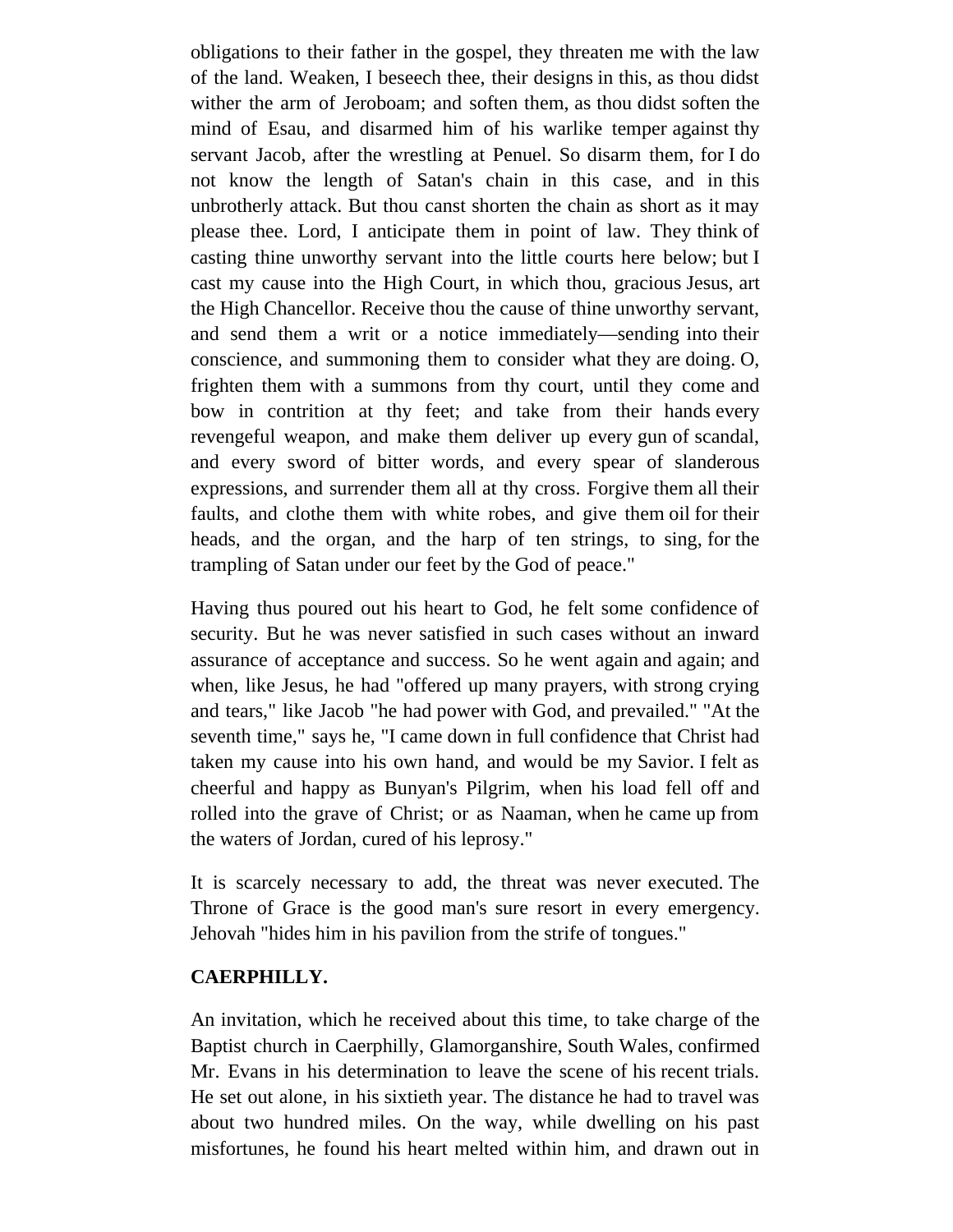fervent prayer. His faith soon triumphed over his afflictions and his fears. He renewed his covenant with God, and went on his way rejoicing. This revival of his religious feelings had a powerful effect upon his ministry. He had not been long in Caerphilly, before the Spirit of God was poured copiously upon the people.

Previous to this time of refreshing, he had a remarkable dream, which he noted in his diary. He thought he was in the church at Caerphilly, and found many harps hanging about the pulpit, wrapped in coverings of green. Then, said he, "I will take down the harps of heaven in this place." In removing the covering, he found the ark of the covenant, inscribed with the name of Jehovah. Then he cried, "Brethren, the Lord has come to us, according to his promise, and in answer to our prayers." In that very place, he shortly afterward had the satisfaction of receiving one hundred and forty converts into the church, as the fruit of his ministry.

While at Caerphilly, he entered into a second marriage. He remained there only two years. He says: "I never spent a short time in greater comfort, for the ark of God had appeared there, and the harps of one hundred and forty souls had been tuned to the song of redemption." Happy years no doubt they were, and gladly would Mr. Evans have ended his life in Caerphilly; but troubles arose between him and some of his parishioners, and, receiving a call from Cardiff, a neighboring town, he went to take charge of a church in that place.

# **ANOTHER COVENANT.**

Previous to his removal, and while he was meditating the matter, he made a new covenant with God. We extract again from his journal:—

"While returning from a place called Tongwynlâs over Caerphilly mountain, the spirit of prayer descended very copiously upon me. I wept for some hours, and heartily supplicated Jesus Christ, for the blessings here following. I found at this time a particular nearness to Christ, as if he were close by me, and my mind was filled with strong confidence that he attended to my requests, for the sake of the merits of his own name. This decided in favor of Cardiff."

I. "Grant me the great favor of being led by thee, according to thy will —by the directions of thy providence and word, and the disposing of my own mind by thy Spirit, for the sake of thine infinitely precious blood. Amen.—C. E.

II. "Grant, if I am to leave Caerphilly, that the gale (of the Spirit's influence) and religious revival I had there may follow me to Cardiff,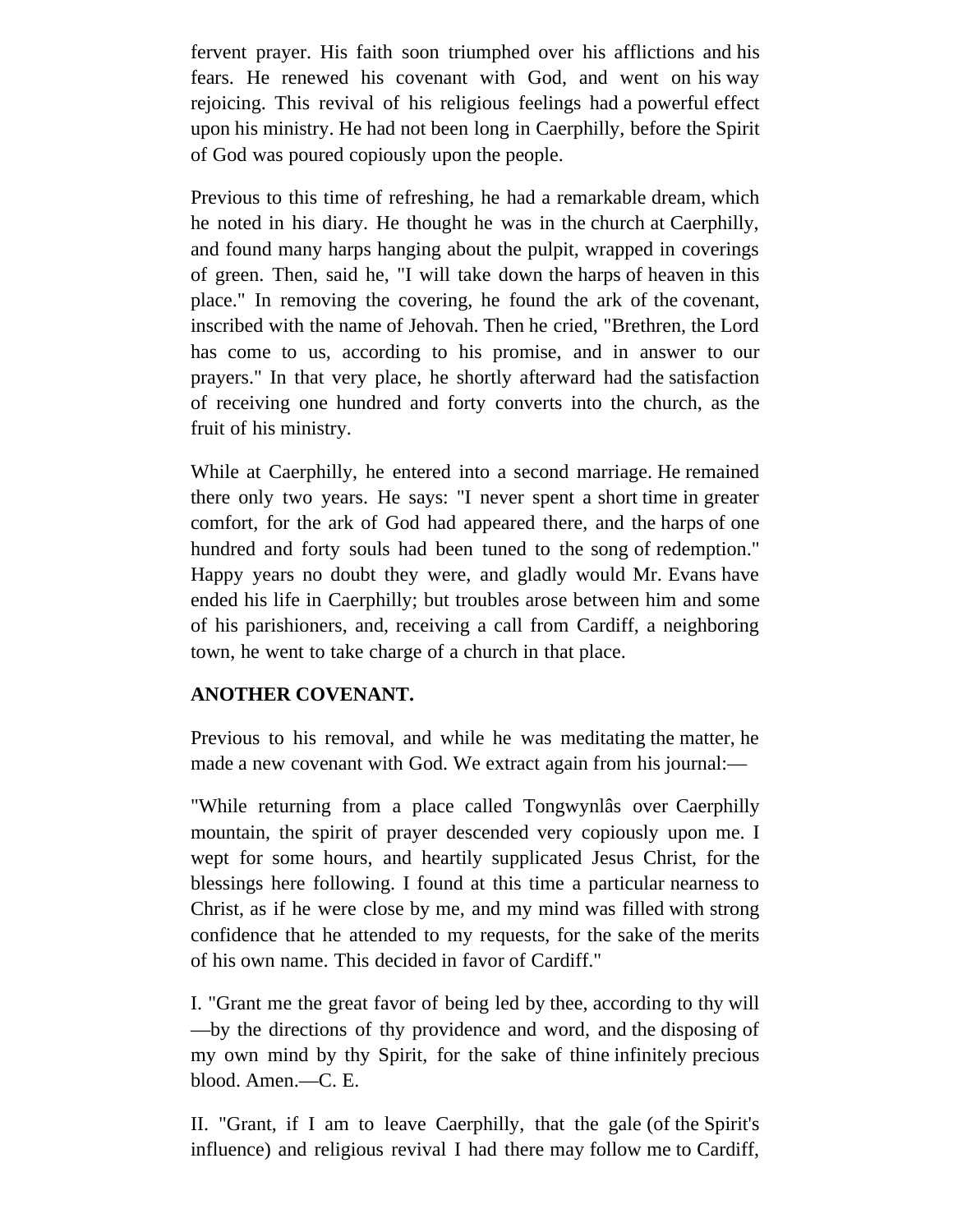for the sake of thy great name. Amen.—C. E.

III. "Grant thy blessing upon bitter things, to brighten, and quicken me more and more, and not to depress and render me more lifeless. Amen. —C. E.

IV. "Suffer me not to be trodden under the proud feet of members, or deacons, for the sake of thy goodness. Amen.—C. E.

V. "Grant me the invaluable favor of being, in thine hand, the means of calling sinners unto thyself, and of edifying thy saints, wherever thou wilt send me, for the sake of thy name. Amen.—C. E.

VI. "If I am to stay at Caerphilly, give me some tokens, as to Gideon of old, by removing the things that discourage me, and are in the way of the prosperity of religion in that church. Amen.—C. E.

VII. "Grant, Lord of glory, and Head of thy church, that the Ark of the cause which is thine, in Anglesea and Caerphilly, may be sustained from falling into the hands of the Philistines. Do not reject it. Aid it speedily, and lift up the light of thy countenance upon it; and by thy Spirit, word, and providence, so operate as to carry things forward in the churches, and neighborhoods, in such a manner as will produce changes in officers, and measures that will accomplish a thorough improvement in the great cause, for the establishment of which in the world thou hast died;—and by scattering those that delight in war, and closing the mouths of those that occasion confusion. Amen.—C. E.

VIII. "Grant me way-tokens by the time I begin my journey to Liverpool, and from thence to Anglesea, if it is thy will that I should go thither this year. Amen.——C. E.

IX. "O grant me succor beneath the shadow of the sympathy that is in thee towards them who are tempted, and the unbounded, power there is in thee to be the relief of such. Amen.—C. E.

X. "Accept of my thanksgiving a hundred millions of times, that thou hast not hitherto cast me from thine hand, as a darkened star, or a vessel in which there is no pleasure; and suffer not my life to be extended beyond my usefulness. Thanks, that thou hast not given me a prey to the teeth of any. Blessed be thy name. Amen.—C. E.

XI. "For the sake of thine infinite merit, do not cast me, thy servant, under the feet of pride and injustice, of worldly greatness, riches, and selfish oppression of any men, but hide me in the secret of thy tabernacle from the strife of tongues. Amen.—C. E.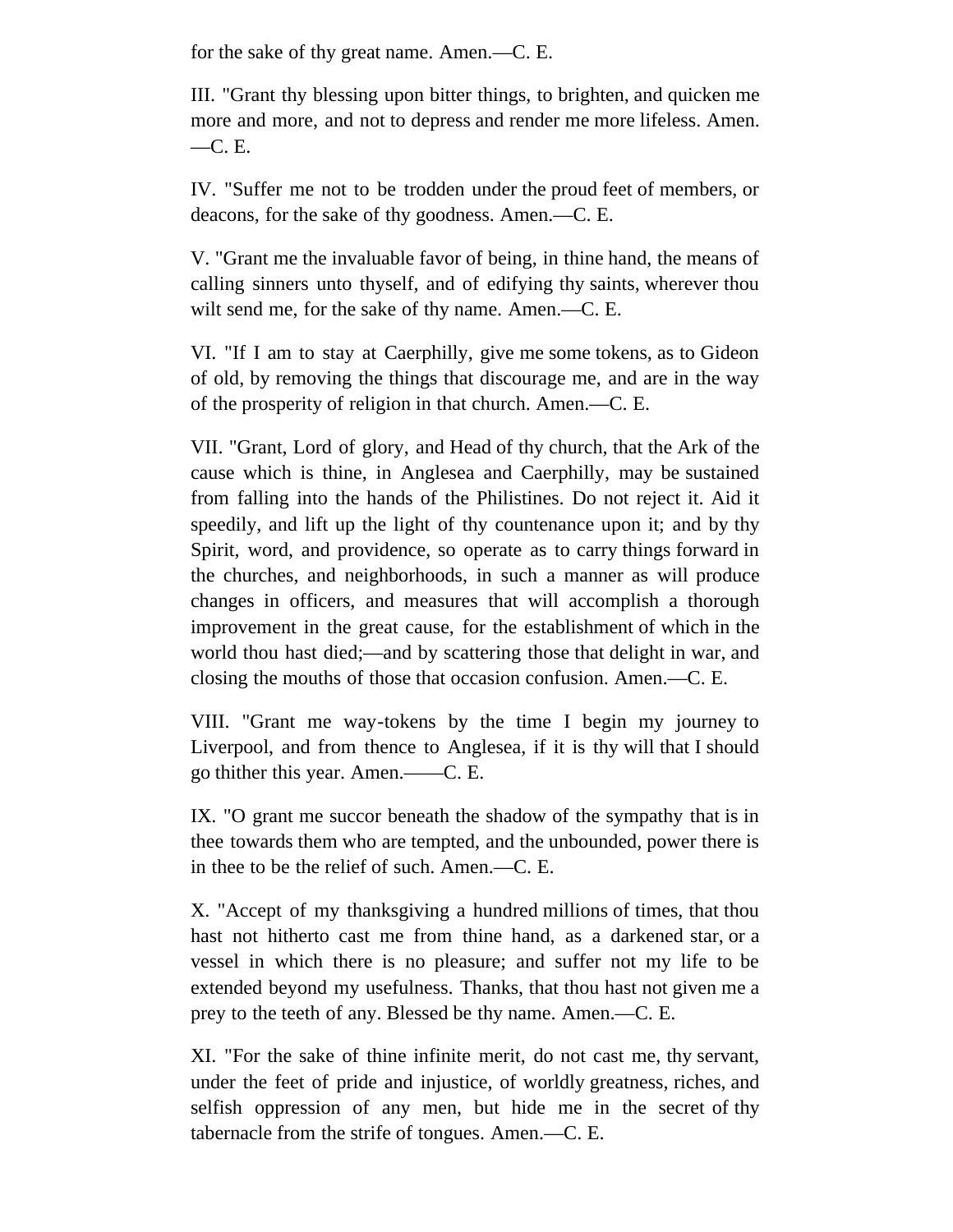XU. "Help me to wait silently and patiently upon thee, for the fulfilment of these things, and not become enraged, angry, and speak unadvisedly with my lips, like Moses, the servant of the Lord. Sustain my heart from sinking, to wait for fresh strength from Zion. Amen.— C. E.

XIII. "Help me to wait upon thee for the necessaries of life; let thy mercy and goodness follow me while I live; and, as it hath pleased thee to honor me greatly, by the blessing thou hast vouchsafed upon the ministry through me, as an humble instrument, at Caerphilly, after the great storm had beaten upon me in Anglesea, like Job, grant that this honor may continue to follow me the remainder of my days, as thou didst unto thy servant Job. Amen.—C. E.

XIV. "Let this covenant abide like the covenant of salt, until I come to thee in the world of eternal light. I entreat aid to resign myself to thee, and to thy will. I beseech thee take my heart, and inscribe upon it a deep reverence of thyself, with an inscription that time and eternity cannot efface. O let the remainder of my sermons be taken by thee from my lips; and those which I write, let them be unto thee for a praise. Unto thee I dedicate them. If there should be any thing in them conducive to thy glory, and to the service of thy kingdom, do thou preserve it, and reveal it unto men; else, let it die like the drop of a bucket in the midst of the scorching heat of Africa. O grant, that there may be a drop of that water which thou alone canst impart, and which springs up to eternal life, running through all my sermons. In this covenant, which probably is the last that will be written between me and thee on the earth, I commit myself, my wife, and the churches amongst whom I have preached, to the protection of thy grace, and the care of thy covenant Amen.—C. E.

XV. "Let this covenant continue when I am in sickness or in health, or in any other circumstance; for thou hast overcome the world, fulfilled the law, finished justifying righteousness, and hast swallowed up death in victory, and all power in heaven and earth is in thine hand. For the sake of thy most precious blood and perfect righteousness, note this covenant with thine own blood in the court of the memorials of forgiving mercy: attach unto it thy name in which I believe; and here I, this day, set my unworthy name unto it, with my mortal hand. Amen. —Christmas Evans. Dated, Cardiff, April 24, 1829."

# **CARDIFF.**

"After having entered into this covenant," says Mr. Evans in his diary, "I came to Cardiff, heartily and unhesitatingly, like a merchant that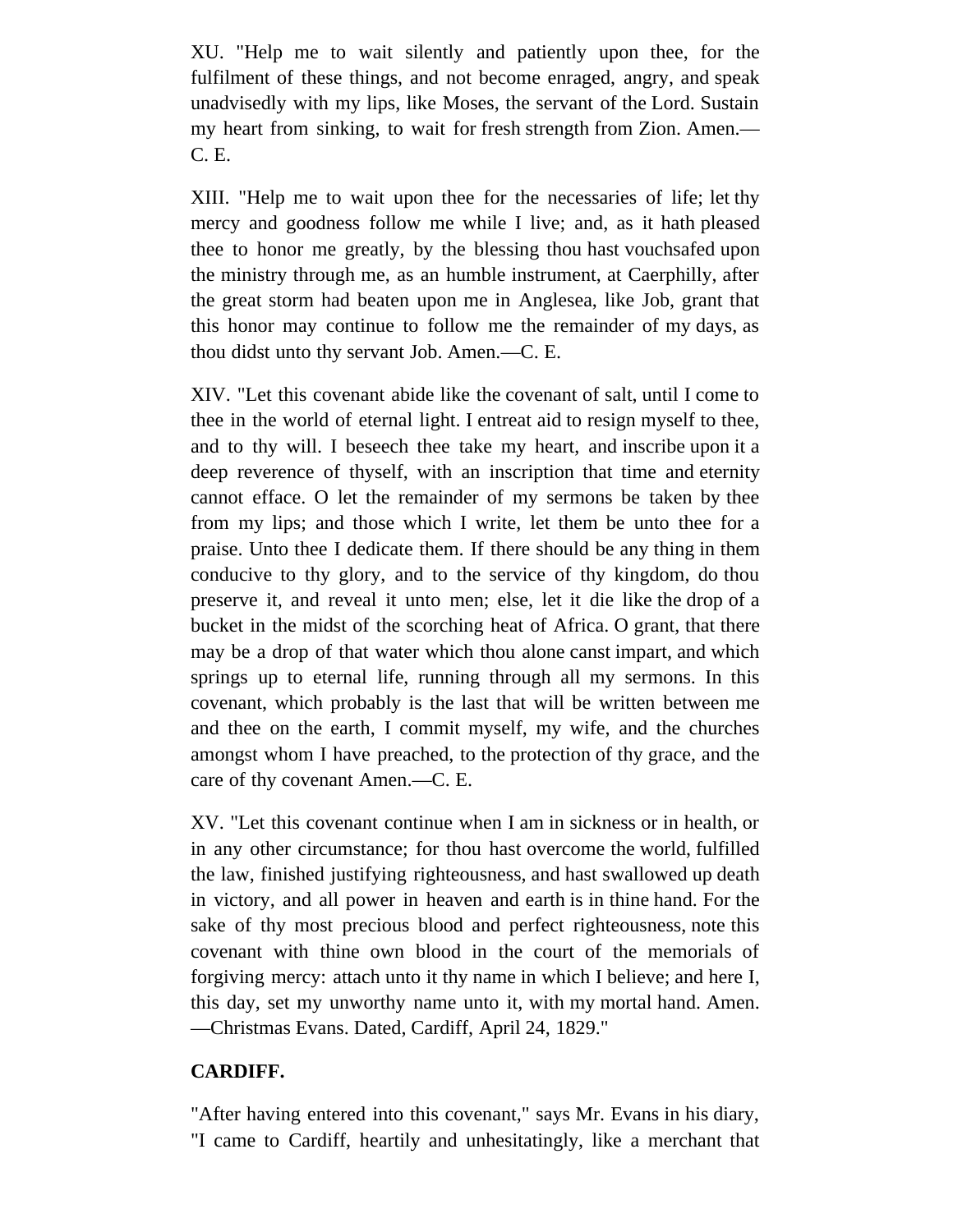should send his vessel to sea after it had been registered in the insurance office. I had nothing now to lose, for I had given myself up to the possession of Jesus, the Mediator of the New Testament, for time and for eternity; and so I have had to abide here in the secret of his tabernacle for these nine months."

He removed to Cardiff in the autumn of 1828, and remained there two years and a half. During this time, he received into the church about eighty converts. He was much in secret prayer, and enjoyed intimate communion with his God. He not only retired for devotion several times every day, but ordinarily rose at midnight to call upon the Lord. But the whole period of his residence was not a cloudless day. Some unpleasant matters arose in the church, which caused him much sorrow, as is evident from the following entry in his diary:—

"April 27,1829. I earnestly entreat thee, blessed Jesus, for the sake of thine own name, to regard me in this request...Let things be ordered, O Lord, that they may not be impediments and discouragements unto me, and a hinderance to the progress of religion. O, interpose between me and these obstacles, O Lord, that I may have no occasion to dispute with any, and so embitter my spirit! Thy power is infinite, and thy wisdom is infallible. Stand thou between me and all contention, that no ill effect come upon me. I flee to hide myself under the shadow of thy wings. Permit nothing to blunt the edge of my talents, my zeal, or my success,——nor corrupt the church. Grant me this for the sake of thine infinitely precious blood. Set thy name to this request in the court of heaven, and let Satan's party grow weaker and weaker, and the cause of truth and righteousness become like the house of David, and the house of David like the angel of the Lord. Deliver me, that my spirit be not irritated, and I speak unadvisedly with my lips, as Moses did. Hide me in thy pavilion from the strife of tongues... I am as it were on the verge of eternity; O save and preserve me by thy boundless power. Amen, Amen, Amen. Lord, regard, behold, hear, and spare.— Christmas Evans. Write this in thy book, O my Lord, and my God. Let none be disappointed that wait upon thee, gracious Lord.—Remember me."

He adds in another passage:—

"I have given my soul anew to Christ; my body; my talents; my influence in preaching; my name; my character as a man, as a Christian, and as a preacher of the gospel; my time, and the remnant of my opportunities; my success; my peace and comfort as a Christian and a minister. I have resigned all afresh into the hands of Christ. I have commended to his care, also, my wife, and all the circumstances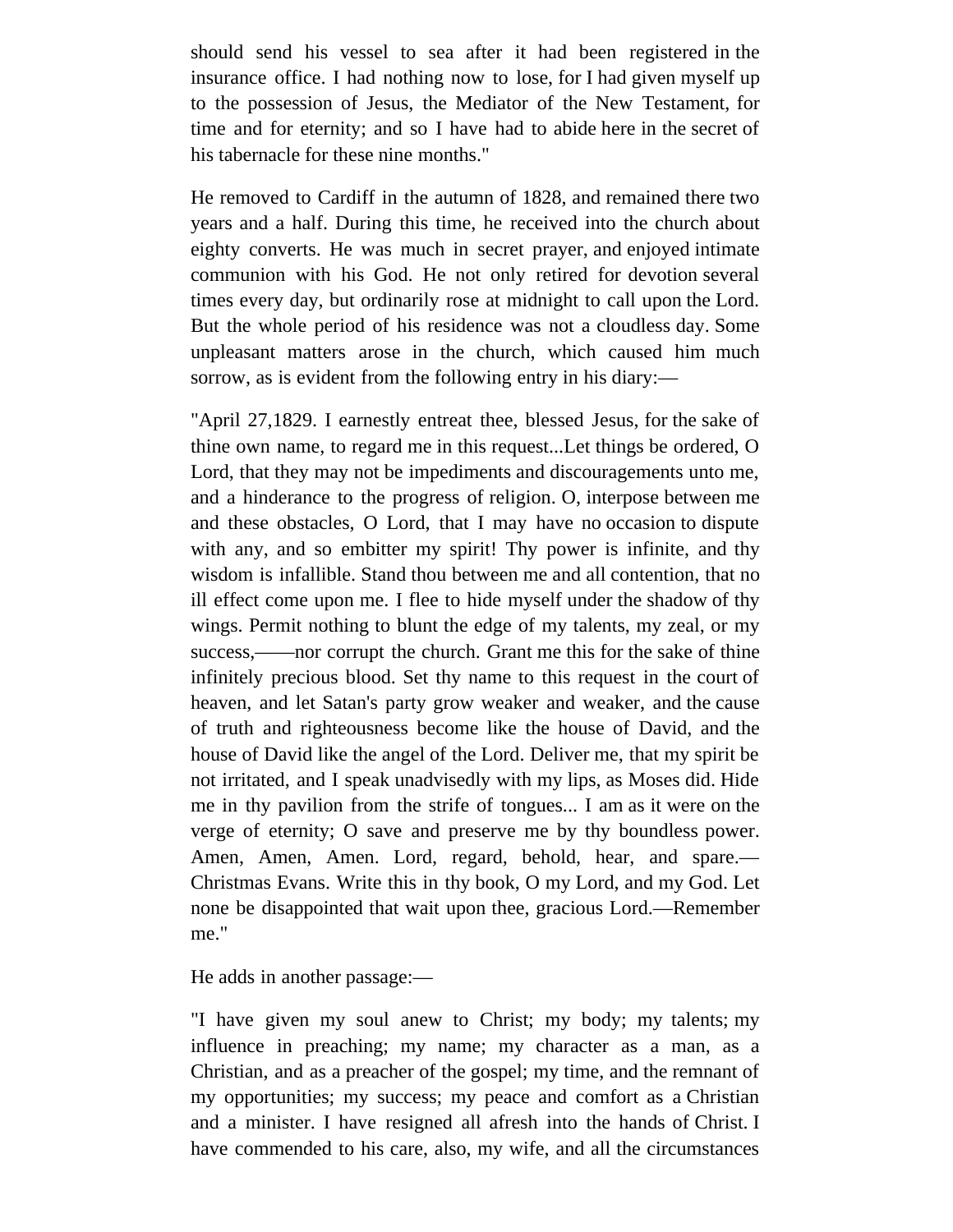of my family, and my friends and assistants in the work of the Lord, for whom I pray earnestly that they may be blessed, throughout Anglesea, Caernarvon, Caerphilly, Cardiff, and indeed in all the counties of Wales. There are many of them who were helpers to me in my day. I will say, in the language of Paul, and I hope with affectionate emotions of love to Jesus Christ, 'The Lord grant unto them that they may find mercy of the Lord in that day.' It is a great privilege to a minister to retain beloved friends, who have helped him with their prayers and sympathy. O bless those whom I have, and preserve the new race, the new generation of them that I have found in these parts. I committed to God, also, those who obstruct the progress of the cause here, and disturb the unity and brotherly love of the church. Let Christ, whose the church is, and let not me, remove every obstacle, either by changing and melting in the love of the gospel, or taking them somewhere else, where they shall not be a curse and an impediment to the cause—and by the means that shall seem fit in his sight. A word or a nod of thine shuts and opens heaven and earth, and all the locks of the land of Hades, or the invisible state. For the sake of the blood of thy covenant, grant the above things unto me, thine unworthy servant"

#### **SERMONS FOR THE PRESS.**

During his sojourn at Cardiff, though now sixty-five years old, much debilitated, and almost blind, he wrote about two hundred sermons for the press, many of which have since been published. It is certainly very remarkable, that he should write, at his advanced age, with all the vigor and vivacity of his earlier years. Perhaps, of all the sermons he ever made, those composed at Cardiff are the best. Most of them were preached on the Sabbath, and written out during the following week. This circumstance, with their author's peculiar nearness to God, may account for their freshness and power.

Mr. Evans was in the habit of referring every important matter to God. We find in his diary the following paragraph:—

"Cardiff, February 2, 1829. Lord, I have been importuned by many of my brethren in the ministry, to prepare a number of my sermons, that have been in the course of my ministry the most useful in thine hand for the conversion of sinners, with a view to publication. I had no time when in Anglesea to engage in the work, because my circumstances required so much travelling every week. I left the work to lie by, the two years I was at Caerphilly; but here, at Cardiff, I have had a new impulse in my thoughts to enter upon it; and I come unto thee, my great Lord, to consult thee, who art the Head of the church, and the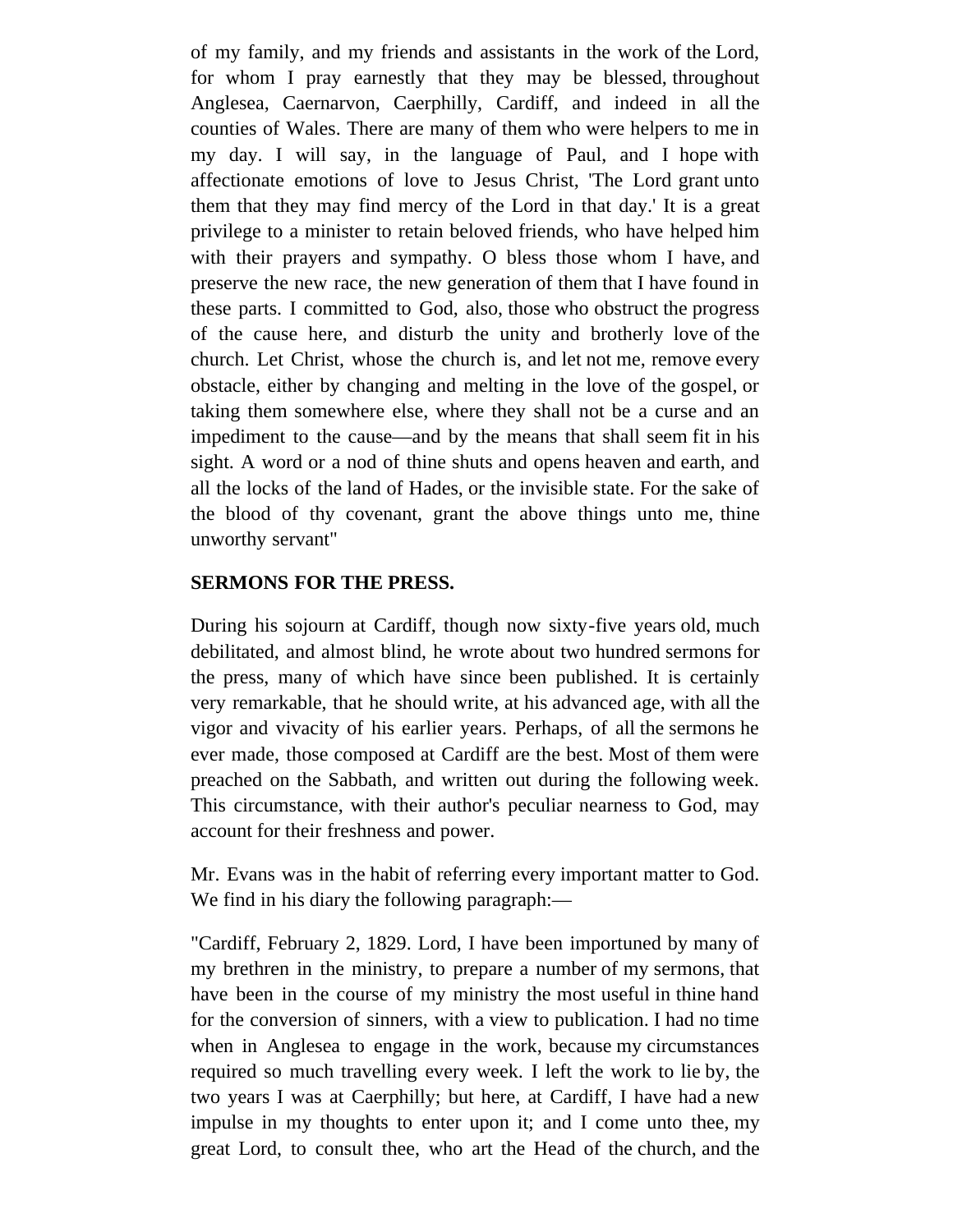Head-Prophet and Teacher of thy people. Shall I proceed with the work or not? Is it a part of my duty, or is it a useless, foolish notion of my own? I entreat thy gracious direction in this matter, for the sake of thy great name. Suffer me not to afflict myself, when my eyesight is so weak, with a work that thou wilt not bless, but which shall be buried in the land of forgetfulness. If thou wilt not open a door—with thee are the keys of the house of David—in thy providence, that I may obtain subscribers, and bring the work through the press, without hazarding myself in such a way as will involve me in debt and disgrace: and also if thou, the great feeder of the flock, wilt not direct me to give the true gospel, not only without error, but with the savor and unction which accompanies the works of Bunyan and others, which thy Spirit is likely to make use of whilst thou hast churches in Wales: if they should not be for thy glory in the building up of thy church, and the calling of sinners,—if these objects should not be accomplished by the publication of the sermons, dispose my mind to relinquish the undertaking. But if thou wilt patronise the work, strengthen me to accomplish the design. Lord, thou knowest I feel my own insufficiency for such an important enterprise, and my unworthiness to solicit of thee such a favor: but I cannot refrain from making these requests: therefore, for the sake of thine infinite merits, according to thy manner unto thy people, grant unto me my request. Amen."

### **WELSH JUMPING.**

In the autumn of 1829, Mr. Evans wrote in his diary extensive notes of a conversation which he had with several ministers in Bristol, on "the manner of religious rejoicing so remarkable among the Welsh." His friends condemned it in a sweeping sentence, under the name of "Welsh jumping." Mr. Evans attempted its vindication. We insert his own account:

"I observed that I could find no account of it among the Welsh until the time of Harris and Rowlands, Calvinistic Methodists, who flourished in Wales about the same time as Whitefield and Wesley in England. The preaching of these men was the means of producing a religious revival throughout all the principality, which had sunk into a state of deep lethargy, since the time of the great awakening under Vavasor Powell, about one hundred years before. At this period nothing was to be seen in almost every parish but young men and young women flocking together into the churches and church-yards, and engaging in different gambols and pastimes, such as ball-playing, foot-ball, leaping, fighting, and such like frolics, as if Wales had been changed into an Olympic mountain, and old paganism restored again. It is true, there were some preachers and churches, both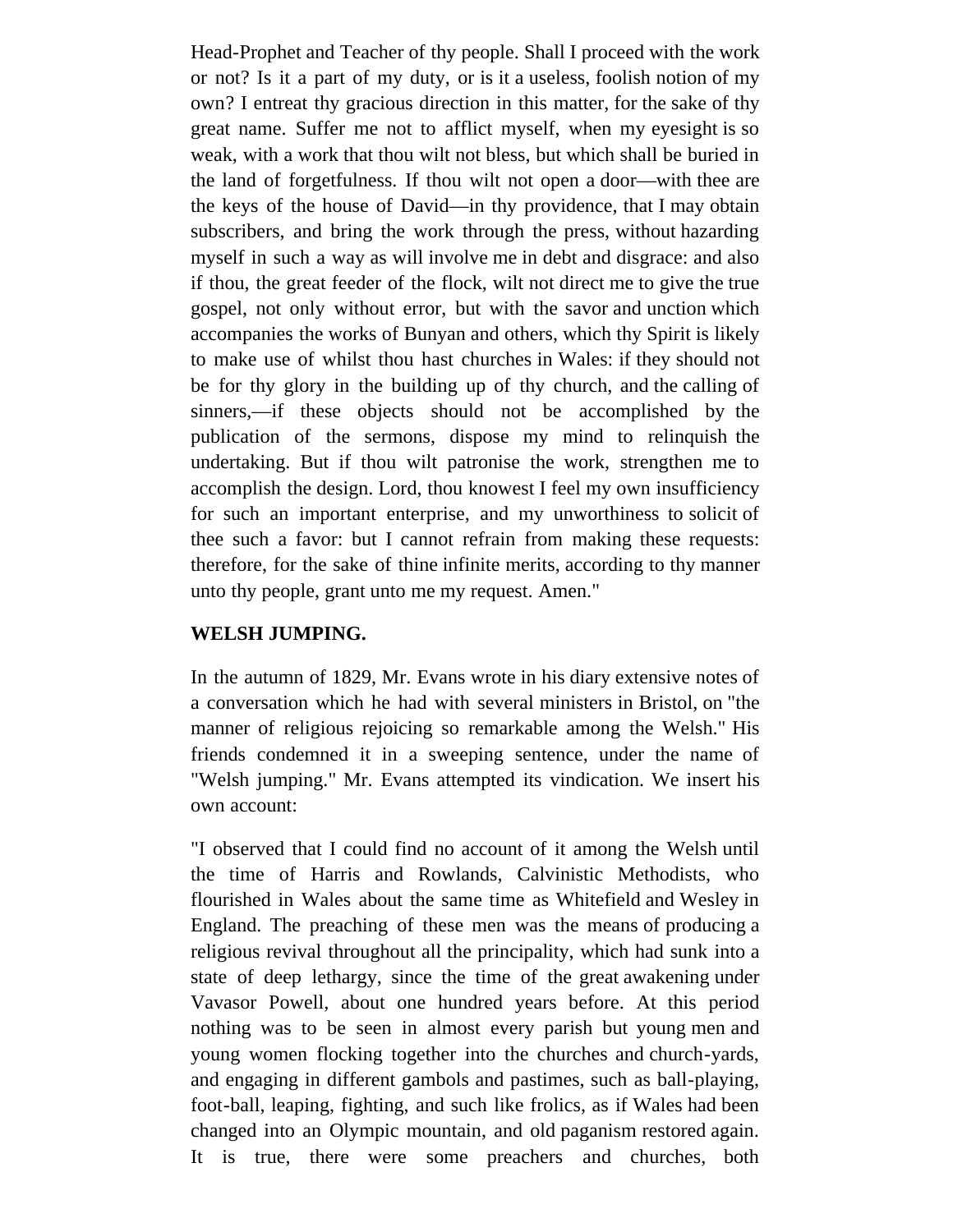Congregationalists and Baptists, then existing in the principality; but their talents, their spirits, or their magnanimity could not storm such a fortress of impiety. And, besides, there was a dreadful prejudice still remaining in the country against all sects, since the days of Charles II.; and they suffered persecution even unto blood, for about one hundred years previous to the appearing of these men. But from the ashes of those sufferers the revival by Harris and Rowlands sprung up, as did Luther from the ashes of Huss and Jerome of Prague.

"Mr. Rowlands and Mr. Harris were both of the communion of the Episcopal church, and, as such, there was not so much enmity against them at first; but after they had come out, and when the people understood that they were preachers of the cross of Christ, considerable persecution arose against them from the multitude; but it was now too late—for the gates of the city were opened—the leaven was put in the meal—the fire had been kindled—the sword was drawn from the scabbard, and many had been wounded, (spiritually,) and were ready to open the door for the gospel in spite of every danger. Harris, Rowlands, and the two Williams's, had been clothed with power from on high, and the hammer of their ministry was sufficiently heavy to break in pieces the northern iron. (Jer. xv. 12). Several laymen of powerful minds were also raised up about this time; such as Mr. David Morris, and others, who were valuable auxiliaries to carry on the work. By their ministry, this praising and jumping in religious enjoyment began in Wales, which has not wholly left it on certain occasions until this day.

"As an apology for them, granting at the same time the possibility of extremes even in a good cause in the present state; and that graceless persons may feel something from these excitements as of the powers of the world to come, in the miraculous gifts of the Holy Ghost in the apostolic age; observe,

"1. That it appears to me like the residue of the Spirit, and the powers of the world to come; which were necessary to open a way for the gospel through the darkness and obduracy of paganism in the days of the apostles.

"2. It is no argument of importance against it, that many graceless persons felt a considerable degree of influence at the time, as well as others; for so it was in the case of Saul, king of Israel, and some besides named in Scripture.

"3. There is no essential difference between religious enjoyment in Wales and that which is now experienced in America; and that which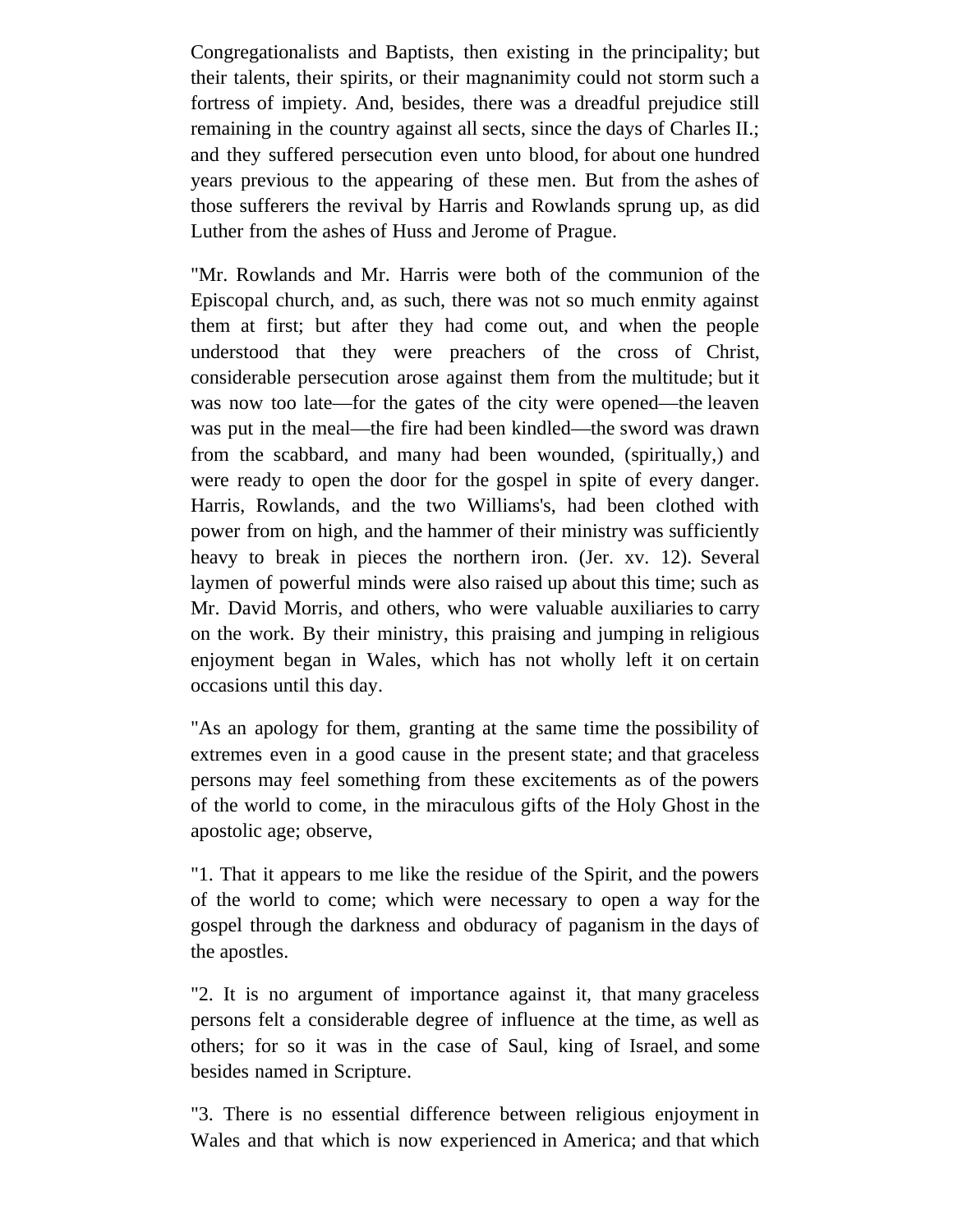accompanied the preaching of Whitefield in England, and even in Scotland: and that which also followed the ministry of President Edwards, in America, when whole towns and neighborhoods echoed with the sound of persons praying and praising God, as if a bursting cloud-shower of the Spirit of grace and prayer had descended upon them. Persons under the ministry of Whitefield wept, cried for mercy, and even fainted by the power of this influence.

"4. And such gracious influences are necessary for the spread of the gospel in every country, and in every land: and therefore the Millennium is described in the Bible as a period remarkable for the outpouring of the Holy Ghost—'that a nation shall be born at once, (Isaiah lxvi. 8)—and 'the flowing of the nations shall be to the mountain of the Lord's house (Isaiah ii. 3). It is this influence that has driven, as it were, the gospel into every nook of the mountains of Wales, as well as into its cities, towns, and villages; while in England, with all the advantages of education, the gospel, in a manner, is hid in a comer; and it has not run through the country, and searched out, and taken possession of all the inland parts of that spiritual Africa, and that for the want of these gales of divine influence, and powers peculiar to the gospel: and it can never be spread through every part of England as it is in Wales without these gifts. Common preaching will not do to rouse sluggish districts from the heavy slumbers into which they are sunk. Indeed, formal prayers and lifeless sermons are like bulwarks raised against these things in England; and this evil genius has also entered the principality under the pretence of order. Five or six stanzas will be sung as dry as Gilboa, instead of one or two verses, like a new song, full of God, of Christ, and the Spirit of grace, until the heart is attuned for worship. The burying-grounds are kept in fine order in Glamorganshire, and green shrubs and herbs grow on the graves, but all this is of little value, for the inhabitants of them are all dead—so is every form of godliness where its power is not felt. Order without life is exceedingly worthless. You exhibit all the character of human nature, leaving every bud of the flower to open in the beams of the sun, except in divine worship. On other occasions you appear to have as much fire in your affections as the Welsh have. If you are noticed in a court of law, the most efficient advocate, such as Erskine, will give you the greatest satisfaction; but you are contented with a preacher, speaking so lifelessly and so low that you can hardly understand the third part of what he says; and you will call this decency in the sanctuary. Tomorrow, I shall see you answering fully to the human character, in your own actions. When the speakers on the platform will be urging the claims of missions, you will then beat the boards, and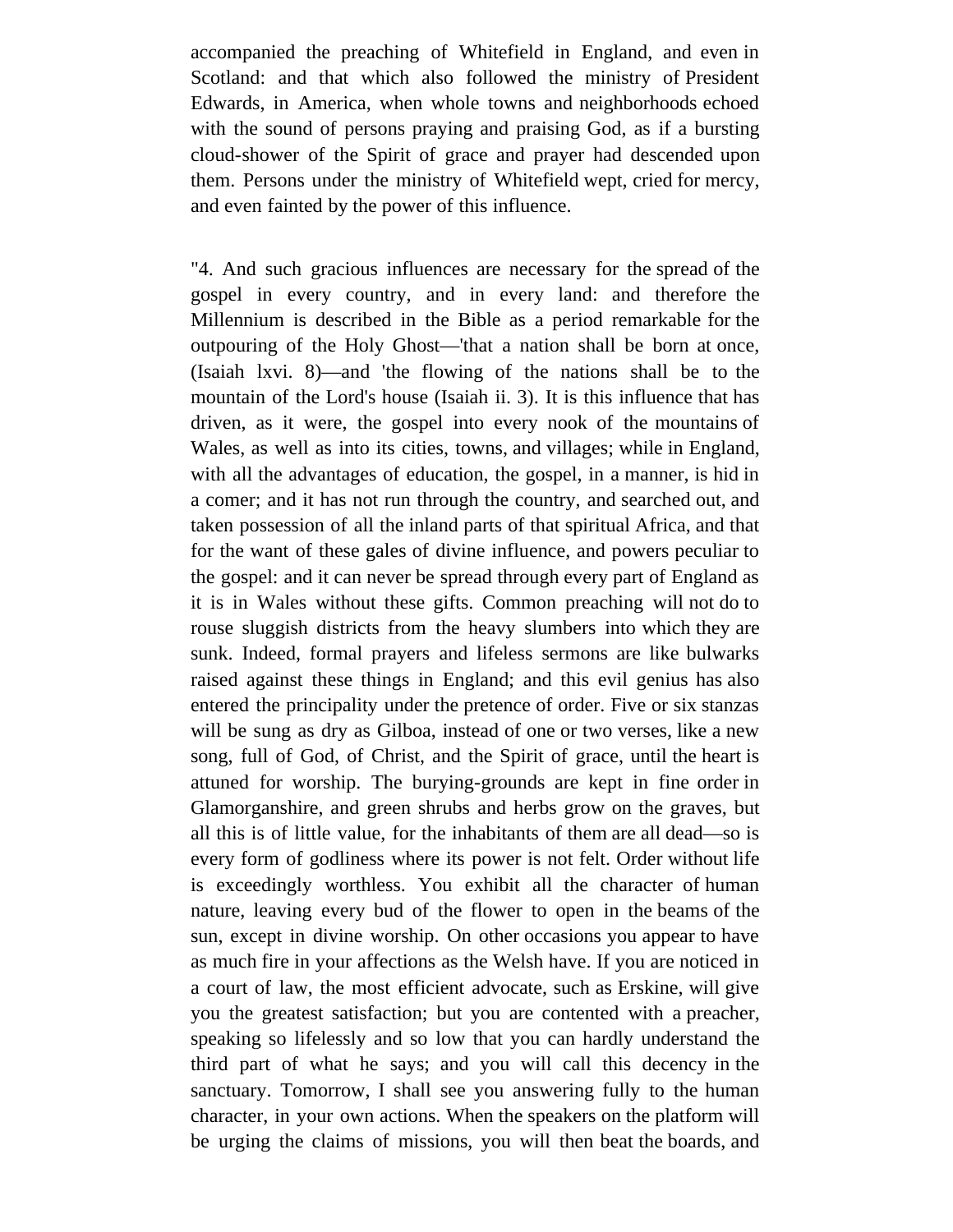manifest so much life and cheerfulness, that not one of you will be seen to take up a note-book, nor any other book, while the speaker shall be addressing you. A Welshman might suppose, by hearing your noise, that he had been silently conveyed to the midst of one of the meetings of the 'Welsh jumpers,' with this difference, that you would perceive many more tears shed, and hear more 'calves of the lips' (Hos. xiv. 2) offered up, in the rejoicing meetings of Wales. But you will use your heels well on such occasions, and a little of your tongues. But even in Wales, in certain places—that is, places where the fervent gales are not enjoyed which fill persons with fear and terror and joy in approaching the altar of God—you may see, while hearing a sermon, one looking into his hymn-book, another into his note-book, and a third turning over the leaves of his Bible, as if he were going to study a sermon in the sanctuary, instead of attending to what is spoken by the preacher as the mouth of God. If there is joy and gladness pertaining to many, the light of God's countenance in the sanctuary should develop it; until a fire is kindled, and he speak with his tongue, making melody unto the Lord in his heart, and praising Him with his lips.

"5. It is in vain to urge objections against these powerful gales of divine influence, and allege that it is under the ministry of the illiterate preachers of Wales only they are experienced. Harris, Rowlands, and the two Williamses were not so, for they had been brought up for the established church. Whitefield and Edwards were men of education, and they preached the doctrine which in England is considered evangelical.

"6. It is also beside the point to affirm that only persons of no weight, that is, ignorant boys and girls, are in the habit of thus rejoicing and praising God in His temple; for it is certain, that those who express their joy in this manner possess so much sound experimental knowledge, as to make them eminent in that respect. I have listened to many of them in the midst of their enjoyment, and have often been delighted while they repeated true, evangelical, and substantial stanzas, replete with profound sentiment: for in such seasons, they could find out the very best, which made impressions on their memories; and these rapturous feelings developed them, as if the tongue were moved by the heat and force of the fire within. And many other things of an evangelical and gracious character they will utter on these joyful occasions, with such heavenly eloquence as would be inimitable, and impracticable even for themselves to utter with the same effect, without enjoying these meltings of spirit. This enjoyment is accompanied by many tears and much tenderness of heart: nor are persons of a dry spirit and hard heart ever regarded as fit subjects for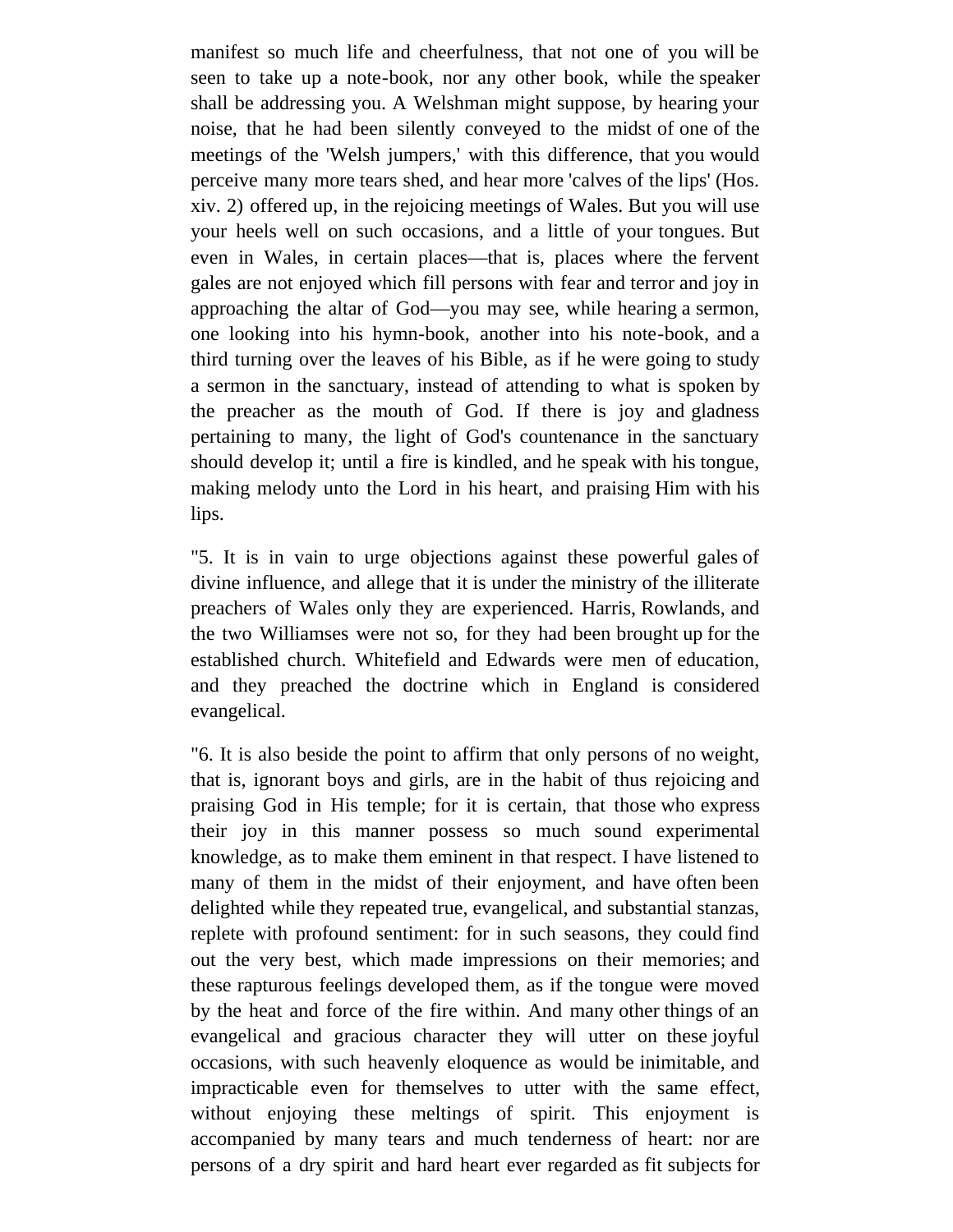this work of praise, in these blessed seasons of Christian enjoyment. It does not accord with any, but with him whose heart melts like wax, and runs in the form and mould of the gospel.

"7. There is no way in which churches or particular persons may enjoy this heavenly ecstasy, but by walking with God, and by cultivating a spirit of watchfulness and prayer, which shows its pure and holy character. It awakens watchfulness against all evil tempers, improper expressions, and wicked actions, lest the sense of it should be lost. Such a frame of mind cannot be expected by living in sin. These individuals come to the house of God with an earnest desire for this enjoyment, and dreading lest there should be a something in them which would cause God to deny them this unspeakable privilege. It is an exceedingly easy matter for a minister to manage a congregation while Christian enjoyment keeps them near to God. They are diligent and zealous, and ready for every good work. But it is very easy to offend this joyous spirit—or give it what name you please, enthusiasm, religious madness, or Welsh jumping, (its English name,)—and make it hide itself. A quarrel and disagreement in the church will occasion it to withdraw immediately. Indulging in sin, in word or deed, will soon put it to flight. It is like unto the angel formerly, who could not behold the sin of Israel without hiding himself; so is the angel of the religious life of Wales, which proves him to be a holy angel, though he has the name of a 'Welsh jumper.' My prayer is, that this angel be a guard upon every congregation, and that none should do any thing to offend him. It is an exceedingly powerful assistant to accompany us through the wilderness. But the individual that has not felt its happy influences, has nothing to lose; hence he does not dread a dry meeting and a hard prayer, for they are all the same to him; but the people of this enjoyment pray before prayer, and before hearing, that they may meet with God in them.

"8. The seasons when these blessings are vouchsafed to the churches of Wales, are to be noticed. It is generally at a time when the cause of religion is at a low ebb—all gone to slumber. This happy spirit of enjoyment, like the angel of the pillar of fire, appears when there is distress, and every thing at the worst. Its approach to the congregation is like the glory of God returning to the temple of old; it creates a stir among the brethren,—they have a new prayer, and a new spirit given them to worship God. This will lay hold of another,—some new strength and light will appear in the pulpit, until it will be imagined that the preacher's voice is altered, and that his spirit is become more evangelical, and that he preaches with a more excellent savor than usual. Tenderness will descend upon the members, and it will be seen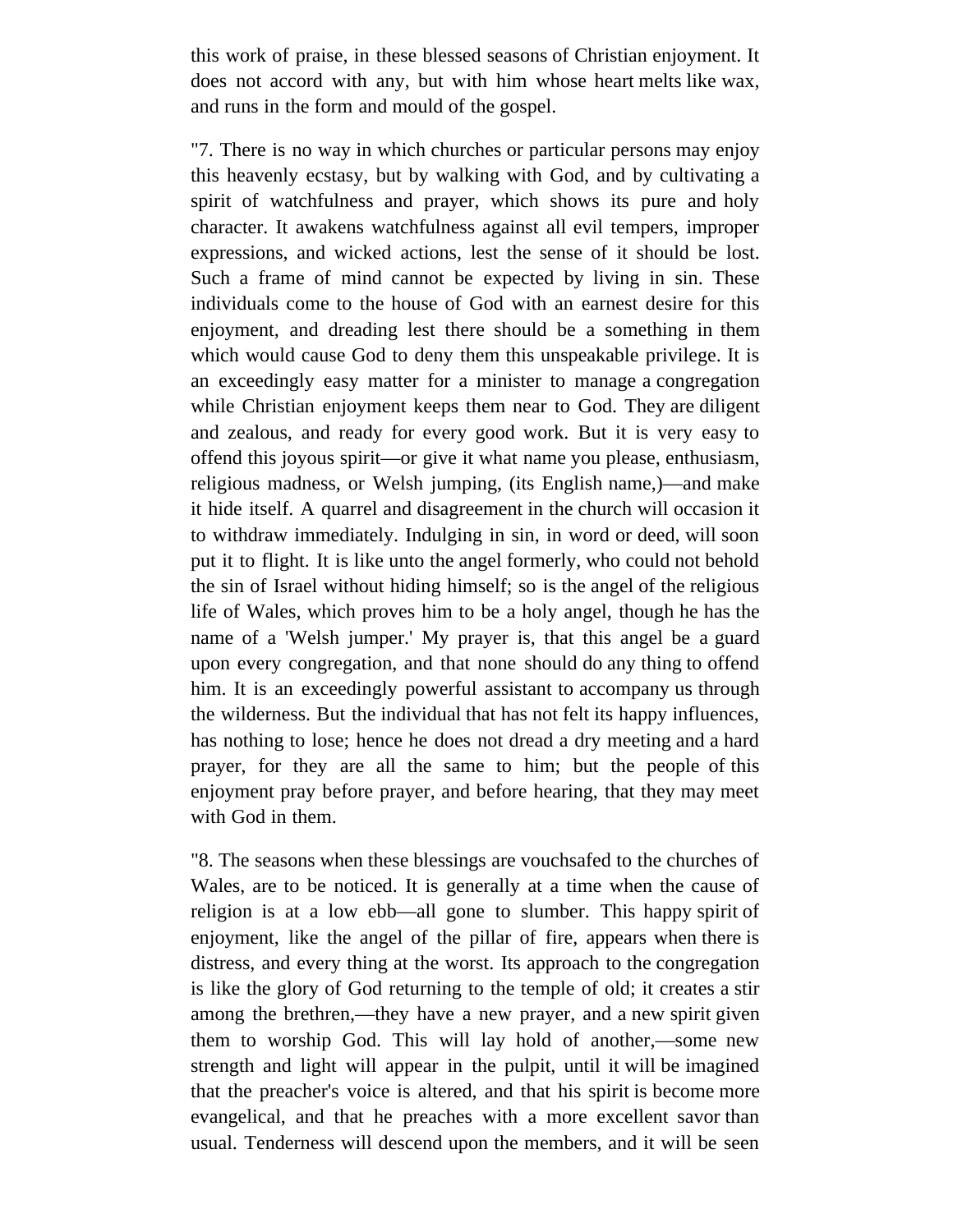that Mr. Wet-eyes and Mr. Amen have taken their place among them. The heavenly gale will reach some of the old backsliders, and they are brought with weeping to seek their forfeited privilege. By this time the sound of Almighty God will be heard in the outer court, beginning to move the hearers like a mighty wind shaking the forest. In these seasons of refreshing from the presence of the Lord some churches will receive, in the course of a year, additions of one hundred, others a hundred and fifty, and some others upwards of two hundred new members. Sometimes, the gale seems as if it blew upon the outer court —upon the hearers, and the young people from ten to fifteen years of age—when nothing extraordinary appears in the light and effect of the ministry, nor in the church; but afterwards making its way through the outer court to rouse the inner court, until a great concern is awakened for the state of the soul. But observe: 'The revival that begins in the church, and proceeds from thence to the world, and not that which commences outside of the church, is more frequent, and more efficient in its converts, for the pangs of labor are to begin in Zion.

"9. Again, it may be remarked that the happy effects which follow these powerful revivals, evince their nature. They are certain, where they are strong, to bend the oaks of Bashan—men of strong and sturdy minds, and haughty hearts—to attend the ministry of the word. They will bring all the ships of Tarshish, the merchants of this world, into the harbor of hearing. The power of the day of the Lord will raze all the walls of bigotry to the foundations. The thoughts of eternal realities, and the spirit of worship, are by these blessings diffused abroad, and family worship is established in scores of families, where a few months before no regard was had unto it. The door of such a district, thus opened by the powers of the world to come, shall not be closed against the hearers of the gospel, until a goodly number of souls are there converted unto God. Where the living waters flow, dead fish are made alive by its virtues.

"10. Since the first appearing of these gracious gifts at Llangeitho, under the ministry of Mr. Rowlands, they have been showers of blessings, which are poured down on the congregations of the Baptists and Congregationalists as well as the Calvinistic Methodists; and sometimes one of these denominations is favored with them, whilst the others are destitute. These refreshing seasons were, at times, experienced in a very powerful manner at Llangeitho, for about fifty years; that is, all the period of Mr. Rowlands' ministrations in that church. About two thousand persons assembled there for communion once a month, from the several counties of Wales, even in winter, and about three thousand in the summer season; which rendered it the most extraordinary place in Europe and beyond a doubt, hundreds of those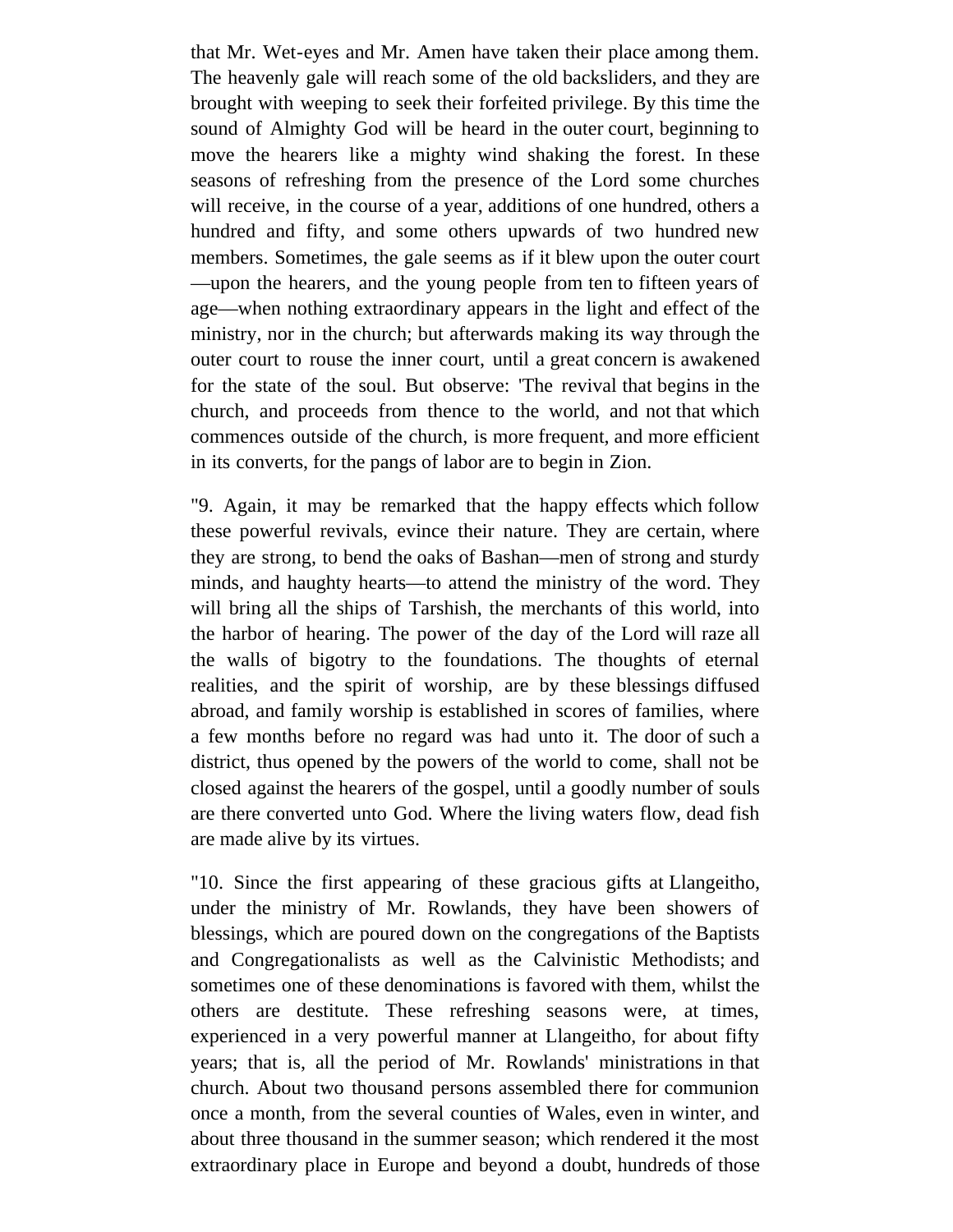who assembled there, on such occasions, are now in heaven singing the new song. If to live on the merits of Christ, to fear God, and praise him, and lead a sober and righteous life, is an evidence of a godly state, then this was visible at that time at Llangeitho."

### **CAERNARVON.**

Mr. Evans' next settlement was in Caernarvon. The Baptist interest in that town was in a feeble and languishing condition. The church numbered about thirty members, but they were chiefly of the lowest class, and sadly disunited. They had a decent house of worship, but it was involved in a debt of £800. "All things," said Mr. Evans, "seemed like a waste howling wilderness; yea, a habitation of dragons, where they made their rest night and day." Some advised the dissolution of the church, but he thought better to attempt its reformation. His coming produced quite a sensation through the town. His first congregation was very large, and for some time multitudes flocked to his ministry, but they were only accidental hearers, generally members of other churches, who, when they had satisfied their curiosity, returned to their own places of worship. His Welsh biographer mentions with commendation the sympathy and help which he received from the Wesleyan and the Calvinistic Methodists, and Mr. Evans himself calls them the Aarons and the Hurs that sustained his hands in Caernarvon.

His labors and zeal in this place were not less than in Caerphilly and Cardiff; but owing to many unfavorable circumstances, his success was far inferior. During the first year, however, he reduced the chaos around him to some incipient order; and was enabled, by the payment of a mortgage upon the church, to save it from sheriff's sale. He employed a Mr. Edwards to travel into England, Ireland, and Scotland, and make collections for this purpose. Mr. Evans was already known extensively, as the author of the celebrated Specimen of Welsh Preaching, which had been translated into English, and published in many of the periodicals, eliciting universal admiration. Mr. Edwards had this piece reprinted, and distributed the copies wherever he went, thus making known the pastor of the church for which he solicited pecuniary aid.

Though the aged servant of God saw few conversions from his labors in Caernarvon, the seed which he sowed in tears upon that sterile soil has sprung up since his decease, and others have gathered the harvest The Baptist church there has experienced a gracious revival, and many of the new converts attribute their salvation, under God, to Christmas Evans.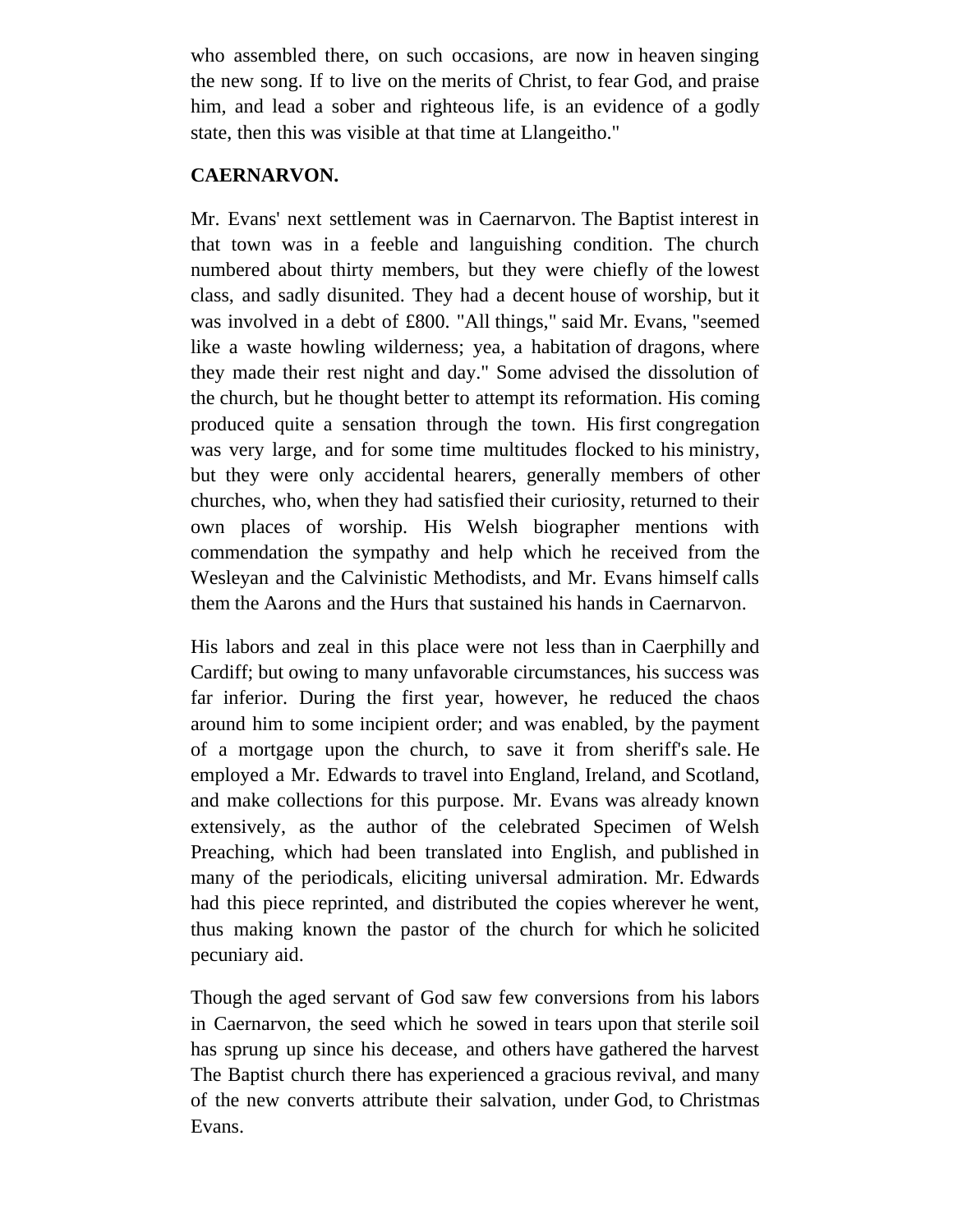While in Caernarvon he penned in his journal the following pious reflections: "I have been thinking of the great goodness of the Lord unto me throughout my unworthy ministry, and now, in my old age, I see the work prospering wonderfully in my hand, so that there is reason to think that I am in some degree a blessing to the church, when I might have been a burden to it, or rather a curse, by which she might have been induced to wish me laid in the earth, that I might no longer prevent the progress of the work. Thanks be to God, that it is not so? though I deserve no better; yet I am in the land of mercy. This is unto me according to the manner of God unto his people. My path in the valley, the dangers, and the precipices of destruction upon which I have stood, rushes into my thoughts, and also the sinking of many in death, and the downfall of others by immorality, and their burial in Kibroth-Hat-taavah, the graves of inordinate desire; together with the withering, the feebleness, and the unfruitfulness of some through the influence of a secret departure from God, and of walking in the hidden paths that lead to apostasy."

# **PULPIT POPULARITY.**

Mr. Evans' popularity in the pulpit was never greater than during the last few years of his life. His descriptive powers, which were transcendent from the first, improved to the day of his death. His services were always solicited at the anniversaries of the Missionary and Bible societies in Caernarvon, and the mayor of that town once made him a handsome present for a temperance speech which he delivered there.

In 1834, he preached at the Holyhead association. His text was Heb. vi. 18. There were many seamen present; and beautifully did the preacher describe the believer's hope, "the anchor of the soul;" and eloquently did he set forth the necessity of its having, not a bare rock, but a rock covered with clay—not abstract divinity, but "God manifest in the flesh,"—in order that its hold may be "sure and steadfast," securing the Christian against spiritual shipwreck amid the many storms of the world!

The last association he ever attended in Anglesea was held in the same place, in 1837. On that occasion he preached from Col. ii. 14, 15. This sermon was one of the most effective he ever delivered. "The powerful manner," says one of his friends "in which he described the enemies, who were like unicorns and strong bulls of Bashan, and all the little elves—the great roaring lion, together with all the hosts and principalities and powers of hell, death, and the grave, giving way when Christ cried, 'It is finished,' was indescribably grand and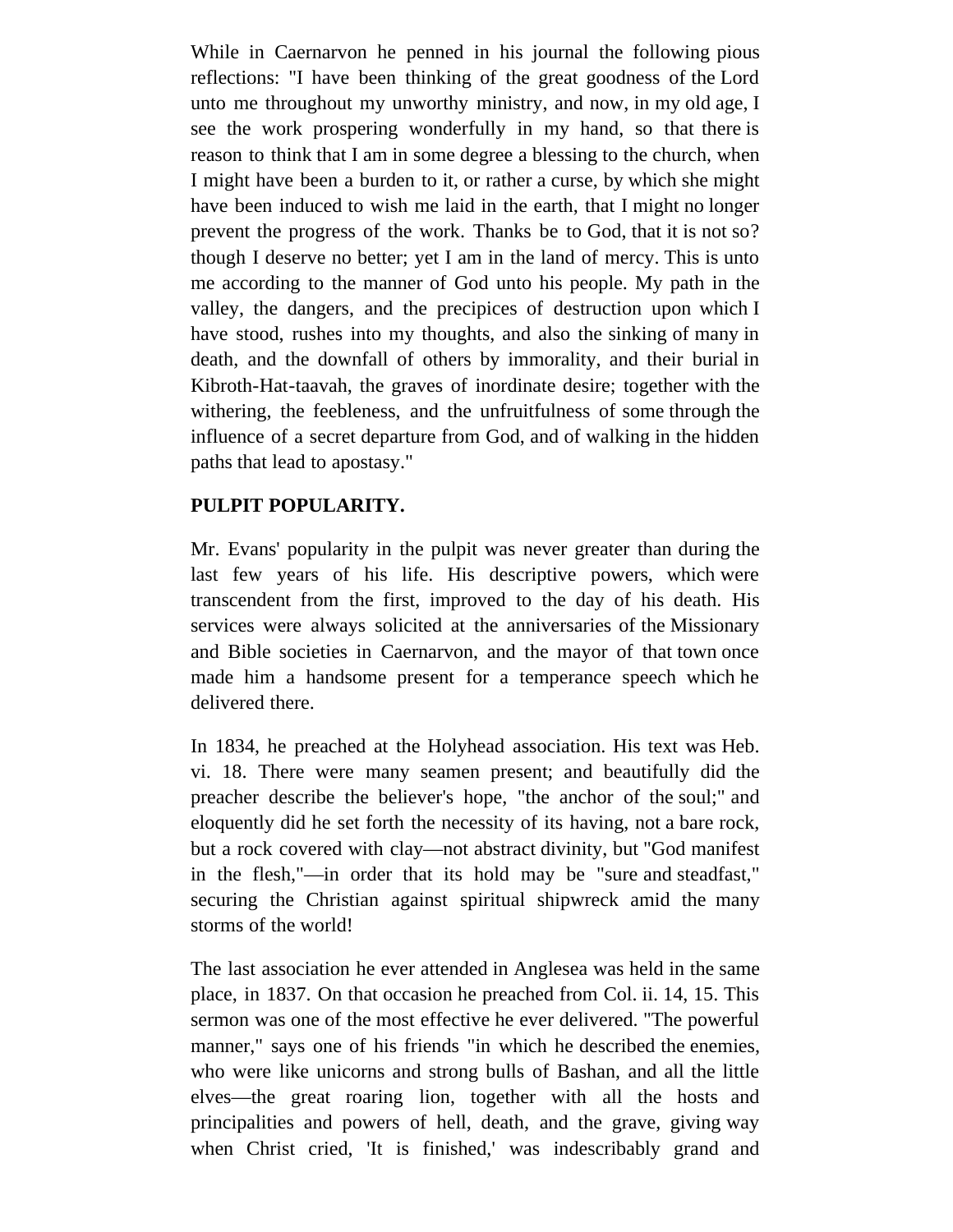majestic: one might have thought that the scene was actually before the eye, and that Jesus could be then seen laying hold of the powers of darkness, casting them forth, and making a show of them openly."

#### **INTERESTING LETTER.**

We insert in this place an interesting letter written during Mr. Evans' residence at Caernarvon.

"Beloved Brother: ...I write to you, August 5, 1836, in the seventieth year of my age, and in the fiftieth of my ministry, after conversing much with ministerial brethren, earnestly desiring to see our associational union brought into action by representatives of the churches, with a view to promote a determination,—1. To bear each other's burden more efficiently in the denomination to which we belong. I lament the deficiency in this point, and ardently wish to see it effectually remedied. 2. To watch over and promote a holy conversation among all the members and all the preachers in a more efficient manner, to prevent persons of unbecoming conversation from obtaining privileges in any church, when they have been excluded in another, for that would occasion spots and blemishes to appear on the bright countenance of the ministry. The associational union, in which all the churches of the same faith and order join, should be a defence of the independence of the churches through their representatives: it should also operate as a sort of check upon independency, lest it should become opposed to the general good, and frustrate the cooperation of the whole body. *That they may all be one*, is the motto.

"Respecting church discipline. We cannot be certain that we are doing right by administering the same punishment to all offenders, even for the same offence; for the general character weighs heavily in the balance of discipline. Also a distinction should be made between the seducer and the seduced; and between being overcome, or falling into sin, and living habitually in sin, and following it as a slave following his master. The denial of Peter, from weakness, and without previous deliberation, was very different from the betrayal of Judas, and his intentional selling of Christ. The different characters of Saul, king of Israel, and that of David, required different treatment in discipline on account of their offences. The Lord's discipline upon Saul was that of a rod of iron, but upon David the correcting rod of a father, for his good, that he might be a partaker of his holiness.

"There are two things, brother, which we ought to avoid in the exercise of discipline. 1. We should avoid too great severity on the one part, and 2, too much leniency on the other part. Wisdom is necessary here to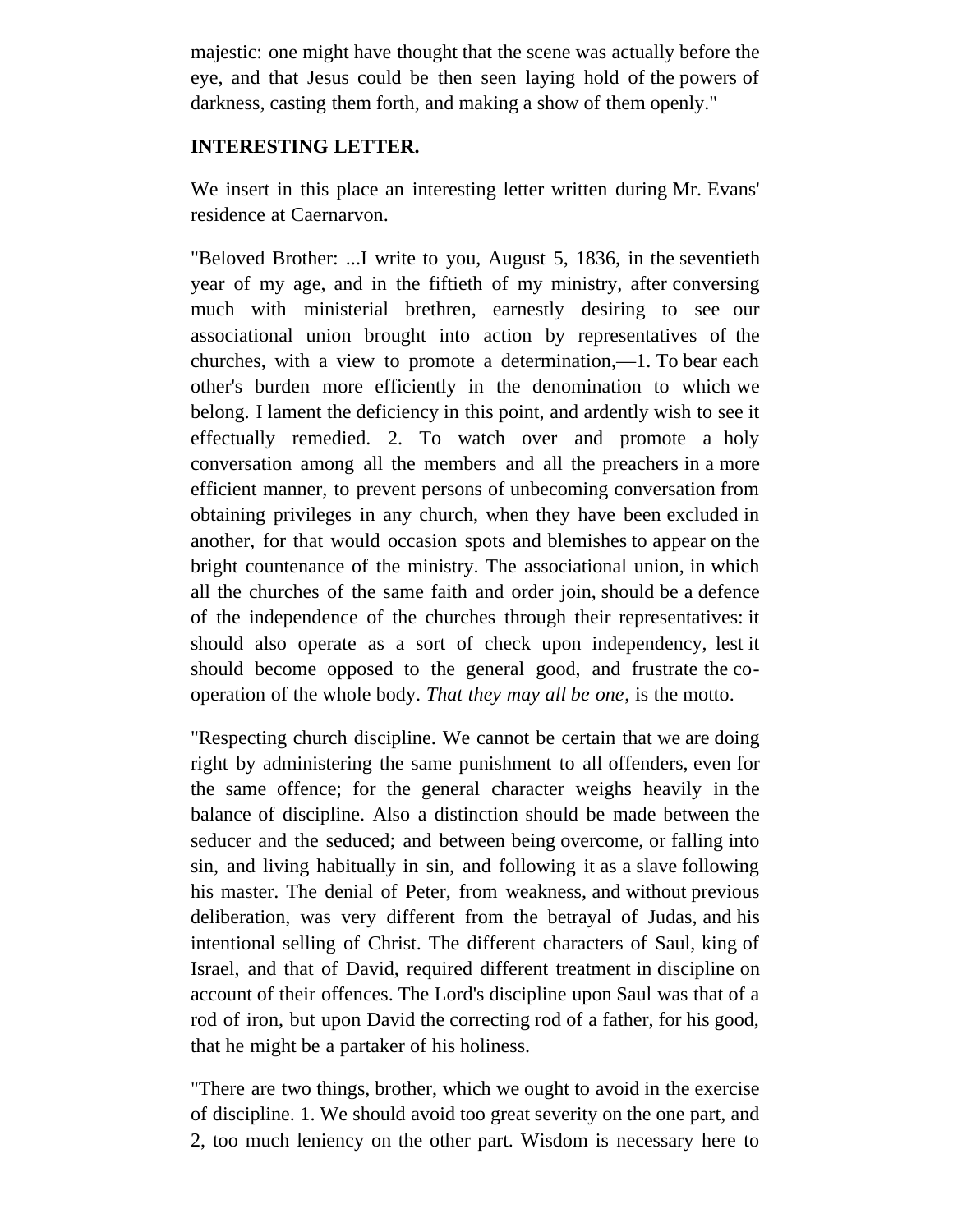distinguish the different characters, those who require severity, and those who claim tenderness: the two are to be found blended in the principle of evangelical discipline. A difference is to be made betwixt some who may have been companions in the same crime; snatching some of them as brands from the burning. The ground of the distinction lies in the different amount of guilt which subsists between the seducer and the seduced.

"I have witnessed danger, and have sustained some harm myself, and seen harm done in churches, by exercising tenderness towards some persons, in the vain hope of their reformation. Receiving verbal testimony or mere fluent acknowledgments from their lips, without waiting for fruit in action also: some having been often accused, and as often turning to the refuges frequented by them. I never exercised tenderness towards such as these, without being repaid by them afterwards, if they had opportunity. Shimei-like, they would curse me after having shed the best oil of tenderness on their heads. There are some in the Christian church like Jezebel; and there are some in our congregations like Joab, the son of Zeruiah, that you can scarce discipline them without rending the kingdom, until they become ripe for judgment; for they hardly ever repent, more than did Joab and Shimei; they are ultimately suddenly broken, without any danger to the church from their fall.

"I perceive that the Scriptures make a difference between one that falls into sin, and one wallowing in it; between one overtaken by a party of marauders, and dragged into the camp, and made drunk at supper, and one like Judas, going to the party, and being secretly one of them, having pistols as they had: such are hypocrites. I have many times been the advocate of the fallen, and in a variety of instances have observed this operating beneficially for the church. Sometimes I have found those who had been spared upon their own verbal contrition, blessing God for his long forbearance of them, and also their spiritual brethren, who had in a manner set their bones; as the Scripture hath it, 'Restore such an one in the spirit of meekness.'

"We should be careful that discretion and love be in exercise, though in strife and contention it be not always an easy matter to do this. When the beasts of dissension get loose from the caravan, Satan sometimes drives them through the streets of Zion, that they may enter the houses of the inhabitants; and like the lioness that escaped from the keepers at Shrewsbury, and attacked the foremost horse in the carriage; so contentions frequently attack the leaders, in order to stop the carriage of the ministry as it travels on in the labors of the pulpit. In the midst of the noise of strife, the man of God must raise his voice to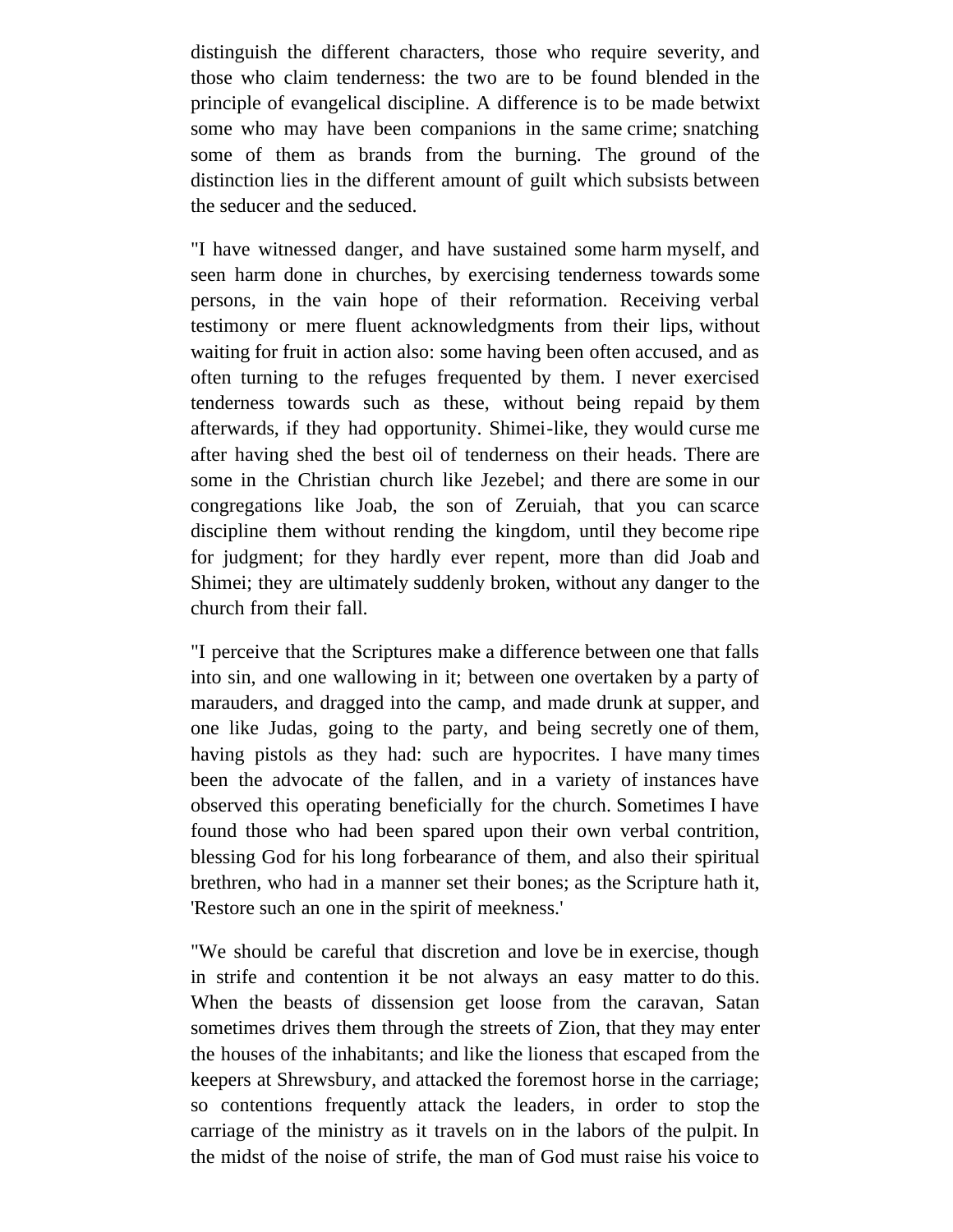heaven for courage and tenderness, so that the oil of Christ's love to the souls of men may be found in the oil-flagon of reproof, which is poured on the head; for if anger and revenge enter in, they will drop, like the spider in Germany, into the pot, and that will prevent the salutary effect of the oil, because the poison of wrath is mixed with it. The righteousness of God cannot be fulfilled in this manner in the discipline. O! brother, who is sufficient for these things, without constant help from heaven? How awful is this place! This is the house of God and the gate of heaven—and here is a ladder by which we may climb up for help; and a school in which we may learn how to conduct ourselves in the house of God.

"You cannot but be conscious, brother, of the great difficulty there is not to speak unadvisedly with our lips, as did Moses whilst drawing water for the rebellious Israelites. The rebellion of the people had imbittered his spirit, so that his obduracy stood like a cloud between the people and the tenderness of the Lord, when he was showing mercy upon them by giving them water. Moses upbraided their rebellion instead of showing mercy, as the dispensation of God now required; a dispensation which contained in it a secret intimation of the great mercy to be shown by the death of Christ on the cross. Their strife was the cause of imbittering the spirit of Moses, yet he should have possessed his soul in patience.

"There are two things, brother, which you should observe: First, you will be called upon to attend to causes of contention; and you will find persons so hardened, that you will not be able to obtain weapons in all the armory of God's word that will terrify them and make them afraid of entering their old haunts. Such are persons without faith, and without the fear of God and the love of Christ influencing their minds; and though you warn them of the consequences of their contentions, that they are likely to deprive them of the privileges of the house of God, and thus forfeit the promised land, yet they stand unmoved, nothing terrified, for they value the flesh-pots of Egypt and their livelihood there, more than the manna and the land of promise. You cannot frighten them by speaking of the danger and loss of the immunities of the church below, or that above; Esau-like, they will sell their birthright as Christian professors for a mess of pottage. A man who has no money is not afraid to meet with robbers in the wood; but the individual that has gold to lose will be cautious and watchful, lest he should be robbed of his property. On a night of great storm, when ships are broken to pieces and sinking, a person who has no share in any of them will not tremble or feel any concern on their account. Thus there are some men concerning whom it is impossible to make them dread going out among the rapacious beasts of backslidings, and no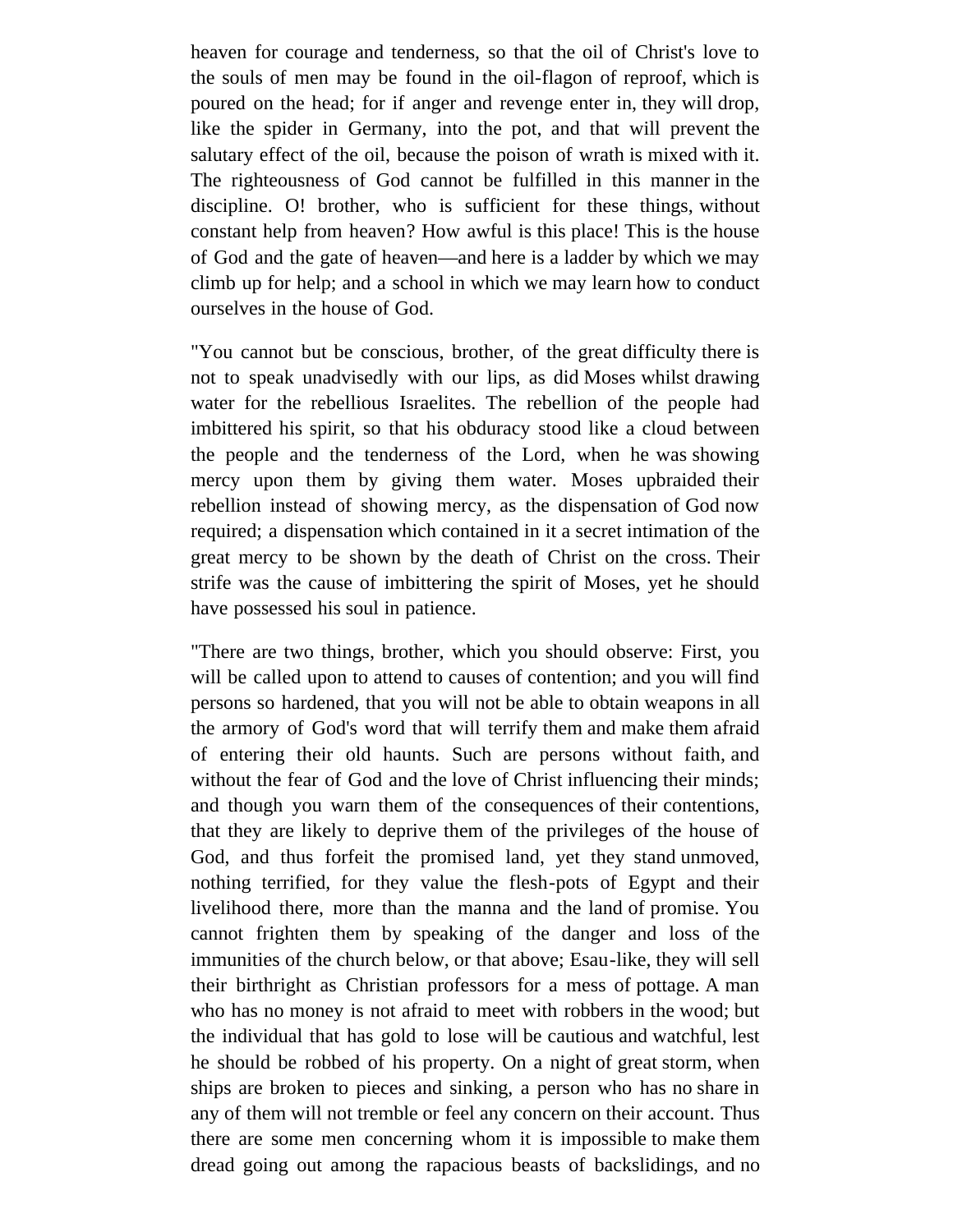storms can keep them in fear. Their spirit is one with the marauders, and they have no care, for they have nothing to lose in the tempests that blow upon the cause of the religion of Christ. These are the tares, or the children of the wicked one, in the church.

"Secondly, for your own encouragement, brother, I remark that you will have to attend to the exercise of discipline, and to treat with persons that may be alarmed, and made to tremble at the word of God, and not rush on presumptuously in their evil course. These are professors who possess white garments, and the gold of faith, and eyesalve from the unction of the Holy One. These individuals are rich in faith. They are afraid of revolutions and upsettings of the constitutional order of the new covenant, for they have funds invested in the stocks of God's kingdom. They are afraid that any storm or rock of offence should come in the way of the gospel ship, for their treasure is on board of it, and they have an interest in it. They dread the thought of walking unwatchfully and licentiously, lest they should be robbed of their riches, and forfeit the fellowship of God in prayer, lose the light of his countenance, and his peace in the means of grace, and lest they should be deprived of their confidence in the merits of Christ and a good conscience. They have denied themselves, and have pulled out the right eye, lest they should not be acceptable before God. They dread harboring in their bosoms the old guilt and former doubts. They are cautious not to give a night's lodging to such miscreants as anger, revenge, lust, and things which are of the earth; for they know that these are robbers, and if they have any indulgence they will steal away the title-deeds of assurance to the inheritance. They are well aware, also, that they will sustain the loss of a pure conscience, which has been purged by the blood of Christ, and which, as a golden chest, is a preserver of our confidence immovable unto the end. It is possible, brother, to manage and discipline such professors. They have something to lose, consequently they will not flee from their refuge, lest they should be destroyed. Keep that which thou hast. David lost for a season the enjoyment of the above blessings; but he was cleansed with hyssop, had his spirit renewed, and his riches were restored to him by faith's view of the Messiah, for which he vowed to sing aloud for ever and ever. He prayed, after this, to be delivered from presumptuous sins, lest he should be imprisoned a second time by a party so wicked and detestable. May the spiritual gift be kindled in you, brother. Grace be with you for ever and ever.

"Affectionately,

"Christmas Evans.

"Caernarvon, August 5, 1836."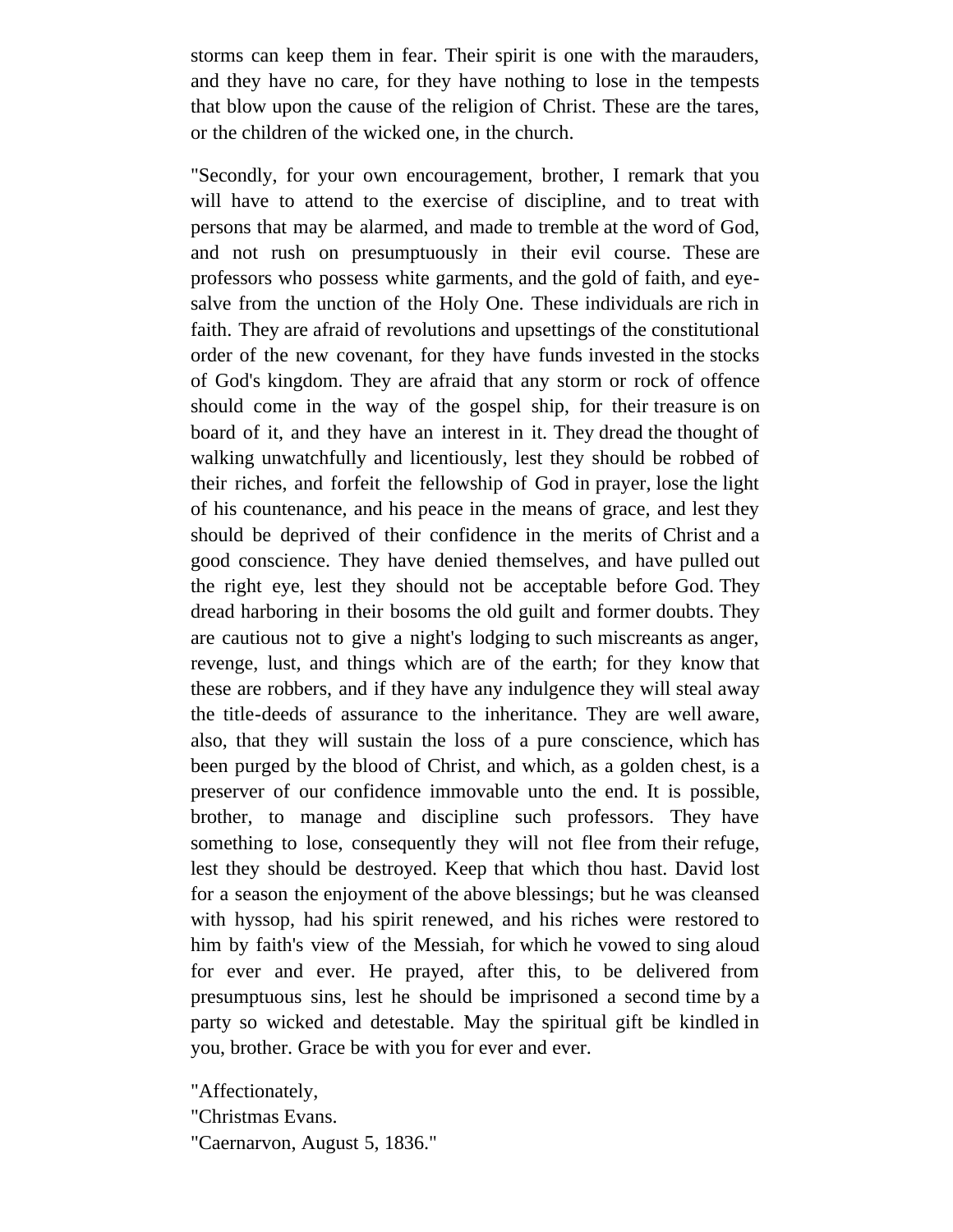### **TOUR THROUGH THE PRINCIPALITY.**

In April, 1838, when Mr. Evans had been about four years in Caernarvon, the church under his charge received notice to pay up the £300 yet due on their house of worship. He took a tour through the principality, to collect money for this purpose. Before he set out, he wrote a circular to his brethren, which was published in the Welsh Magazine. We make the following extract:—

"The term of the lease of life has expired in my case, even three score and ten years, and I am very much afflicted. I have purposed to sacrifice myself to this object, though I am afraid I shall die in the journey, and fear I shall not succeed in my errand for Christ. We have no source to which we can now repair, but our own denomination in Wales, and brethren and friends of other communities that may sympathize with us. O brethren, pray with me for protection on the journey—for strength and health this once, on occasion of my bidding farewell to you all—pray for the light of the Lord's countenance upon me in preaching, pray for his own glory, and that his key may open the hearts of the people to contribute towards his cause in its present exigency. O help us, brethren,—when you see the old brother, after having been fifty-three years in the ministry, now, instead of being in the grave with his colleagues, or resting at home with three of them who are yet alive —brethren Lewis of Llanwenarth, Davies of Velin Voel, and Thomas of Aberduar (Note: The three are since dead; the first two named died before Mr. Evans, and Mr. Thomas since)—when you see him coming, with the furrows of death in his countenance, the flowers of the grave on his head, and his whole constitution gradually dissolving; having labored fifty years in the ministry in the Baptist denomination. He comes to you with hundreds of prayers bubbling as it were from the fountain of his heart, and with a mixture of fear and confidence. O do not frown upon him!—he is afraid of your frowns. Smile upon him by contributing cheerfully to his cause this once for all. If you frown upon me, ministers and deacons, by intimating an irregular case, I am afraid I shall sink into the grave before returning home. This is my last sacrifice for the Redeemer's cause."

In this journey, he "was cordially received everywhere by the churches, and very successful in raising money. At no former period of his life was his popularity so great as now. Wherever he preached, the place was thronged at an early hour; and frequently multitudes remained without, unable to obtain admittance.

#### **MONMOUTHSHIRE ASSOCIATION.**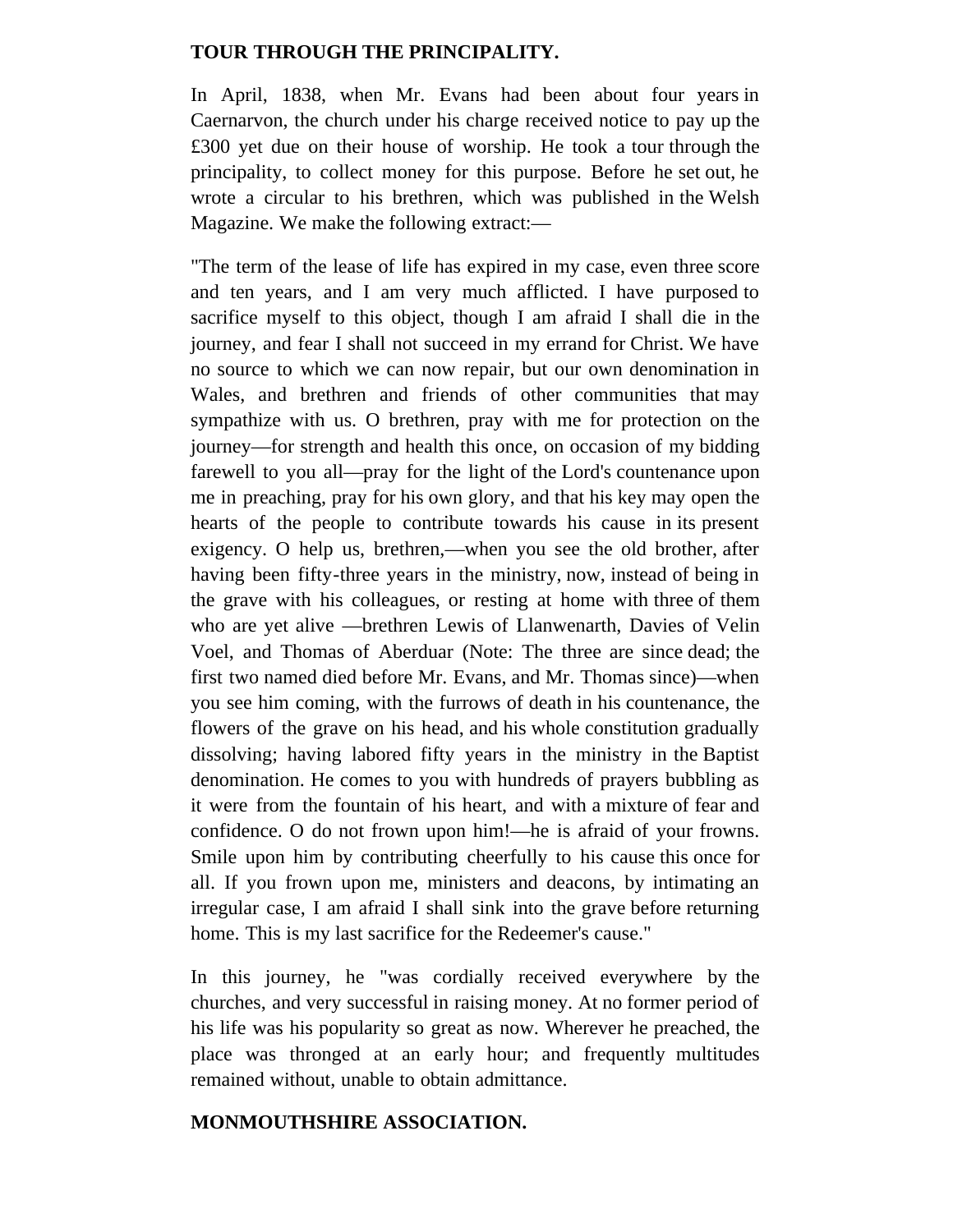During this tour, he attended the Monmouthshire Association, and preached his last associational sermon. In his introduction, he described a man whom he had seen in Caernarvon, throwing a few beans to a herd of swine that followed him, and thus enticing them to the door of the slaughter-house, where they were to be slain; and said that, in a similar manner, with one temptation after another, Satan allures deluded sinners to the very gates of hell, where they are to be tormented for ever and ever. He spoke of the gospel on the day of Pentecost, as a great electrical machine; Christ turning the handle; Peter placing the chain in contact with the people; and the Holy Ghost descending like a stream of ethereal fire, and melting the hearts of three thousand at once!

Perhaps no sermon that Mr. Evans ever preached evinced more vigor of intellect, more power and splendor of genius, than this; and seldom, if ever, had he a more perfect command over the feelings of an audience. But the effort was too much for him, and he was afterward confined to his room by illness for a week.

# **LAST SERMON, SICKNESS, AND DEATH.**

Following this indefatigable man of God, we find him, on Sunday, the fifteenth of July, notwithstanding his late illness, at Swansea, preaching like a seraph, on the Prodigal Son in the morning, and in the evening on the words of St. Paul—"I am not ashamed of the gospel of Christ," &c.

The next evening he preached in the church at Mount Pleasant. He said he had taken his pulpit model from the day of Pentecost. He described the event of that memorable day, as a great naval battle between Emanuel and the Prince of Darkness. "The captain of our salvation" sent out twelve little boats to engage the whole fleet of hell. For a time all was enveloped in fire and smoke, and the issue of the day seemed doubtful; but when the conflict ceased, and the cloud cleared away, it was ascertained that the twelve little boats had captured three thousand of Satan's ships of war.

When the preacher sat down, he said, "This is my last sermon." And so it was. That night he was taken violently ill. The next day he lay in a partial stupor, taking but little notice of his friends. The third day he seemed somewhat better. On the morning of the fourth day, Thursday, he arose and walked in the garden. Toward evening he sunk again, and grew worse during the night. At two of the clock on Friday morning, he said to his friends:—"I am about to leave you. I have labored in the sanctuary fifty-three years; and this is my comfort and confidence, that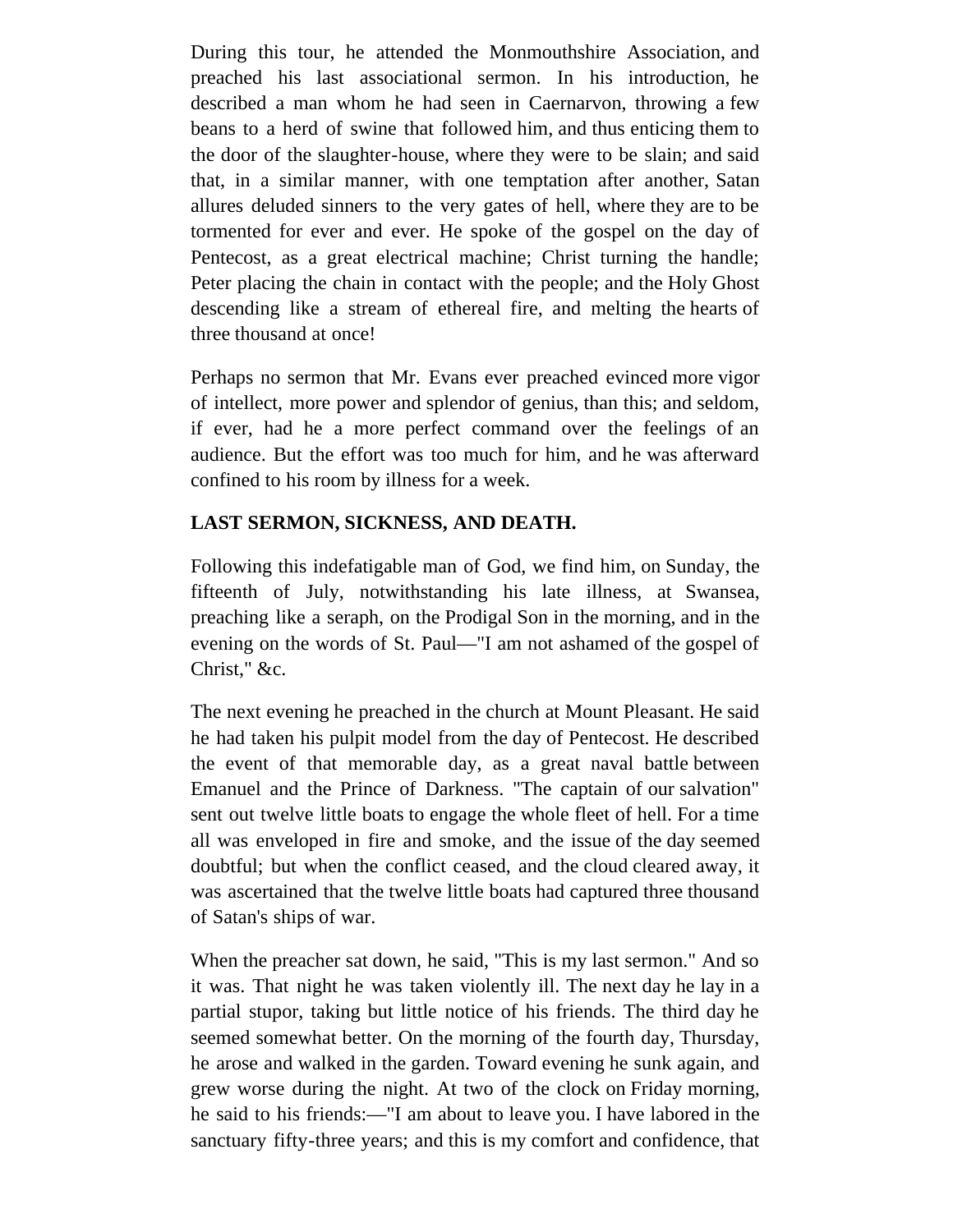I have never labored without blood in the basin"—meaning, evidently, that he had not failed to preach "Jesus Christ, and him crucified." After a few more remarks of a similar character, he repeated a Welsh stanza, expressive of his firm trust in the Redeemer; and then, as if he had done with earth, and desired to depart, exclaimed in English—"Goodbye! drive on!" He now turned over, and seemed to sleep. His friends tried to rouse him. It was too late. The angelic postillion had obeyed the order. The chariot had passed over the everlasting hills.

Thus died Christmas Evans, at the house of his friend, Rev. Daniel Davies, in Swansea, July 19th, 1838, in the 73d year of his age, and the 54th of his ministry. His life was blameless, and his end was peace. "This honor have all his saints!"

### **FUNEREAL SORROW.**

His funeral took place four days after his death. Never before was there such a funeral in Swansea, never such a concourse of mourners. The people came in crowds, and wept their way to the grave as if they had been following the bier of their father. The melancholy tidings of his departure spread through the principality, and the fountains of sorrow were everywhere unsealed. In Anglesea, especially, the grief was deep and universal. There he had spent more than half of his ministerial life, and hundreds owned him as their father in Christ. The Baptist pulpits were all clothed in mourning, and funeral sermons were preached throughout the principality.

# **Portraiture.**

# **PERSONAL APPEARANCE.**

Mr. Evans was a good-looking man, nearly six feet high, and well proportioned. His intellectual faculties, phrenologically speaking, were amply developed. He had lost one of his eyes in his youth, but the other was large and bright enough for two. It had a peculiarly penetrating glance; and when kindling under the inspiration of the pulpit, added wonderfully to the effect of his eloquence. All his features were expressive of intelligence and love; his whole bearing, dignified and majestic; and the blending of great and amiable qualities in his character commanded at once the reverence and the confidence of all who knew him.

### **MORAL AND CHRISTIAN CHARACTER.**

From the time of his conversion to the day of his death, Mr. Evans exhibited a consistent and exemplary piety. Though he several times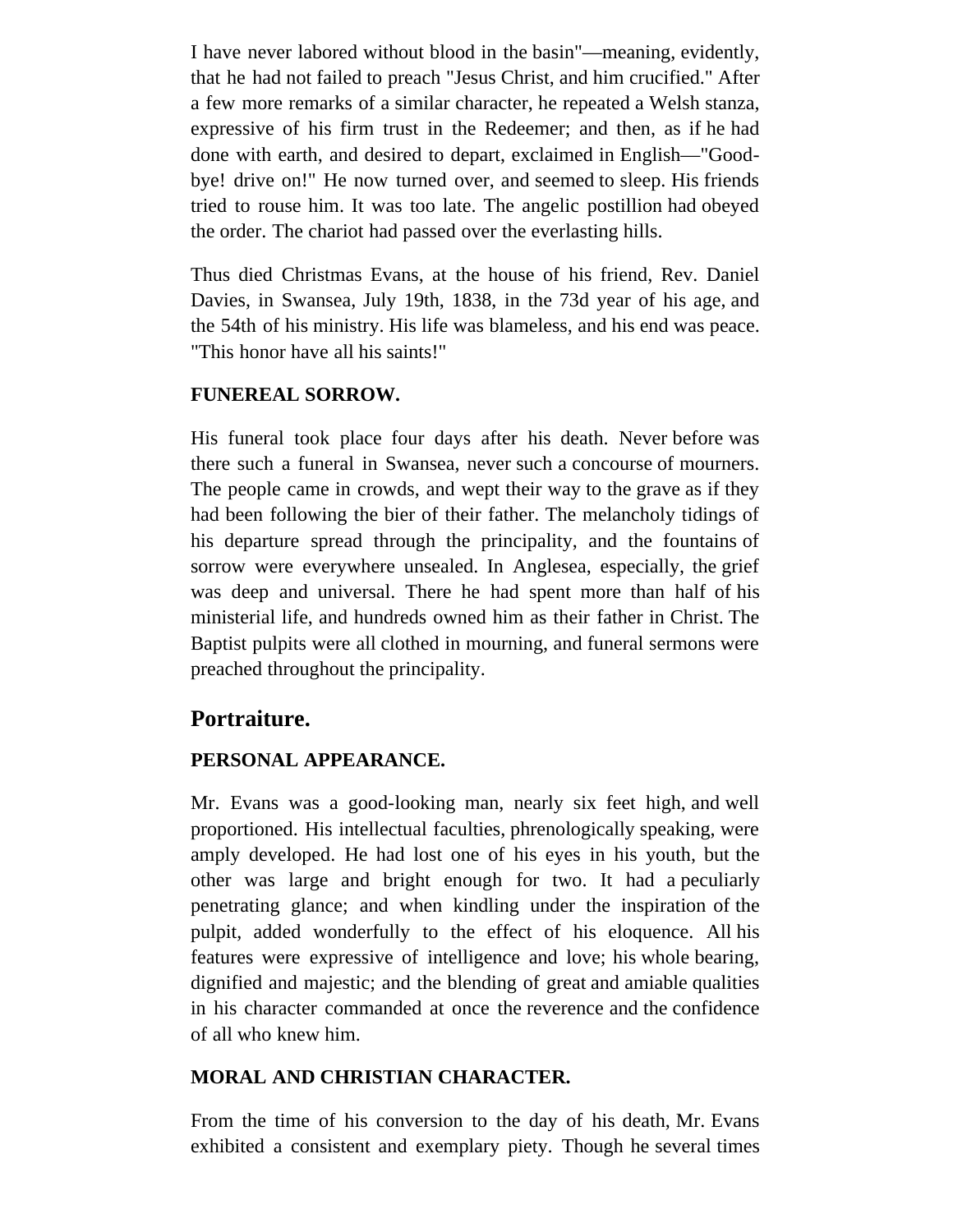fell into darkness and doubt, and lost a portion of his burning zeal, he never forfeited his place in the church, or tarnished his Christian name. The uprightness of his deportment was acknowledged by all his neighbors; and those of other denominations, differing widely from him in creed and custom, always accorded to him the reputation of "a holy man of God." But his piety was never ostentatious or austere. Modesty and humility were among his most prominent qualities, and a high degree of Christian cheerfulness characterized his conversation. However low, at times, his religious enjoyment, he was always careful to walk with becoming circumspection before the world, that the cause of Christ might suffer no reproach through his imprudence.

### **SOCIAL DISPOSITION.**

Mr. Evans was naturally of a quick and irritable temper; but Divine Grace subdued his constitutional impetuosity, made him "gentle toward all men," and clothed him with "the ornament of a meek and quiet spirit." He was eminently social in his feelings, and took great delight in the company of his friends. It cost him no effort to render himself agreeable in any society. In the cottage and the mansion he was equally at home, and the unlettered peasant and the erudite philosopher were equally interested by his conversation. He never had any children of his own, but was always remarkably fond of the children of others. After discoursing for an hour on the sublimest topics of the Christian faith, in a style befitting their importance, to the great delight, and often to the amazement of all who heard him, he would descend to the relation of some pretty story, in a manner so affectionate and familiar as at once to win the hearts and enlighten the minds of half a dozen bright-eyed little creatures, grouped around him like Peter Parley's scholars in the picture.

# **READING AND STUDY.**

Mr. Evans was a great lover of books. He seized and devoured with avidity every interesting volume that fell in his way. He never resorted to reading, however, as a mere pastime. He sought for mental and spiritual treasures to enrich his sermons. For this he beat the fields and dug the wells of knowledge. Every thing was made subservient to his holy calling. Every thing was pressed into his preparations for the pulpit. His authors were selected with prudent discrimination, and perused with earnest attention, indicating an intense desire to be thoroughly furnished for his work. He studied what he read. He was extensively acquainted with the best theological writers of the age, and quoted them frequently in his discourses. But there is one volume to which he referred more frequently than to all the rest, "the book of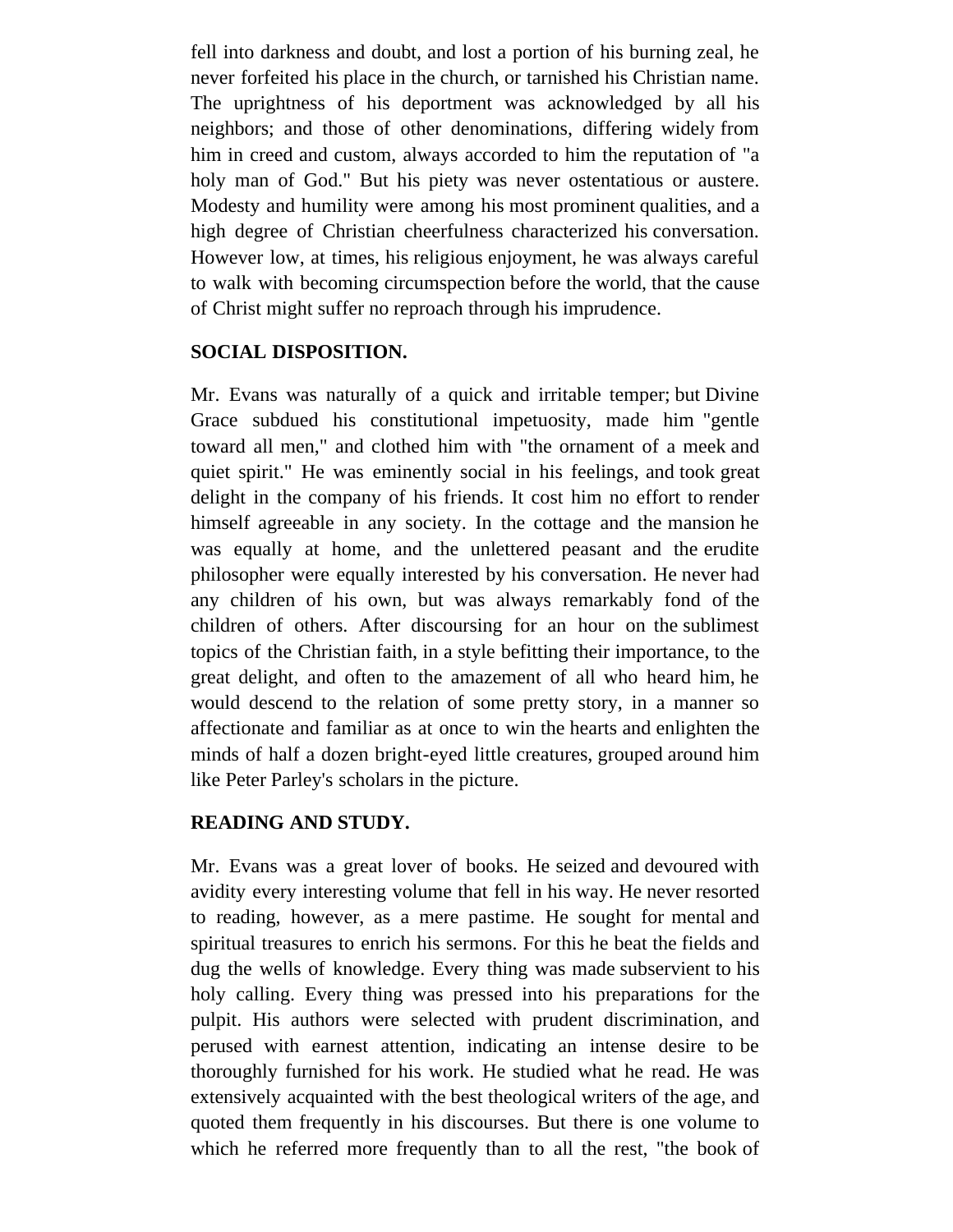books divine." He was emphatically "a man mighty in the Scriptures." From the word of God he derived the principal matter of his preaching.

Even that lofty imagery which constituted the peculiar charm of his ministry, was ordinarily but an amplification of scriptural tropes and descriptions. In theology, next to the Bible, Dr. Owen was his favorite author. He paid considerable attention to Oriental manners and customs; was well read in history, ancient and modern; and particularly fond of tracing the rise and fall of empires.

### **DEVOTIONAL HABITS.**

Mr. Evans was eminently a man of prayer. Prayer was his daily bread, the very breath of his spirit. He considered himself entitled, through Christ, to all the blessings of the gospel, and came boldly to the throne of grace in every time of need. During his whole ministerial life, much of his time was spent in the closet. It was his custom for many years, to retire for devotion three times during the day, and rise regularly for the same purpose at midnight. The disorders of the church, the slanders of his enemies, and the various afflictions of life, all drove him to the mercy-seat, and made him peculiarly earnest and importunate in supplication. After these seasons of agony, he came into the church, or the social circle, as an angel from the presence of God, and "all his garments smelt of myrrh and aloes and cassia from the ivory palaces."

He never undertook a new enterprise, without first asking counsel of the Lord. When he had a call to another field of labor, he could not decide upon the matter till he had spread it repeatedly before the throne. When he was about to preach at an association, or on any important occasion, he wrestled for hours with the angel of the covenant, nor relinquished his hold till he felt himself "endued with power from on high." Then he came forth to the congregation, as Moses from the Tabernacle, when he had communed with God. Just before leaving home on his tour of collection for the Caernarvon church, the last labor of his life, he penned in his book of appointments the following paragraph:—

"O Lord, grant me my desire on this journey, for thy name's sake. My first petition;—Comfort in Christ—the comfort of love— the bowels of love and mercy in the denomination—the fellowship of the Spirit.— Amen. My second petition;—That the sermons I have prepared for this journey may increase in their ministration, like the five loaves and two fishes.—Amen. C. E."

### **CHRISTIAN BENEFICENCE.**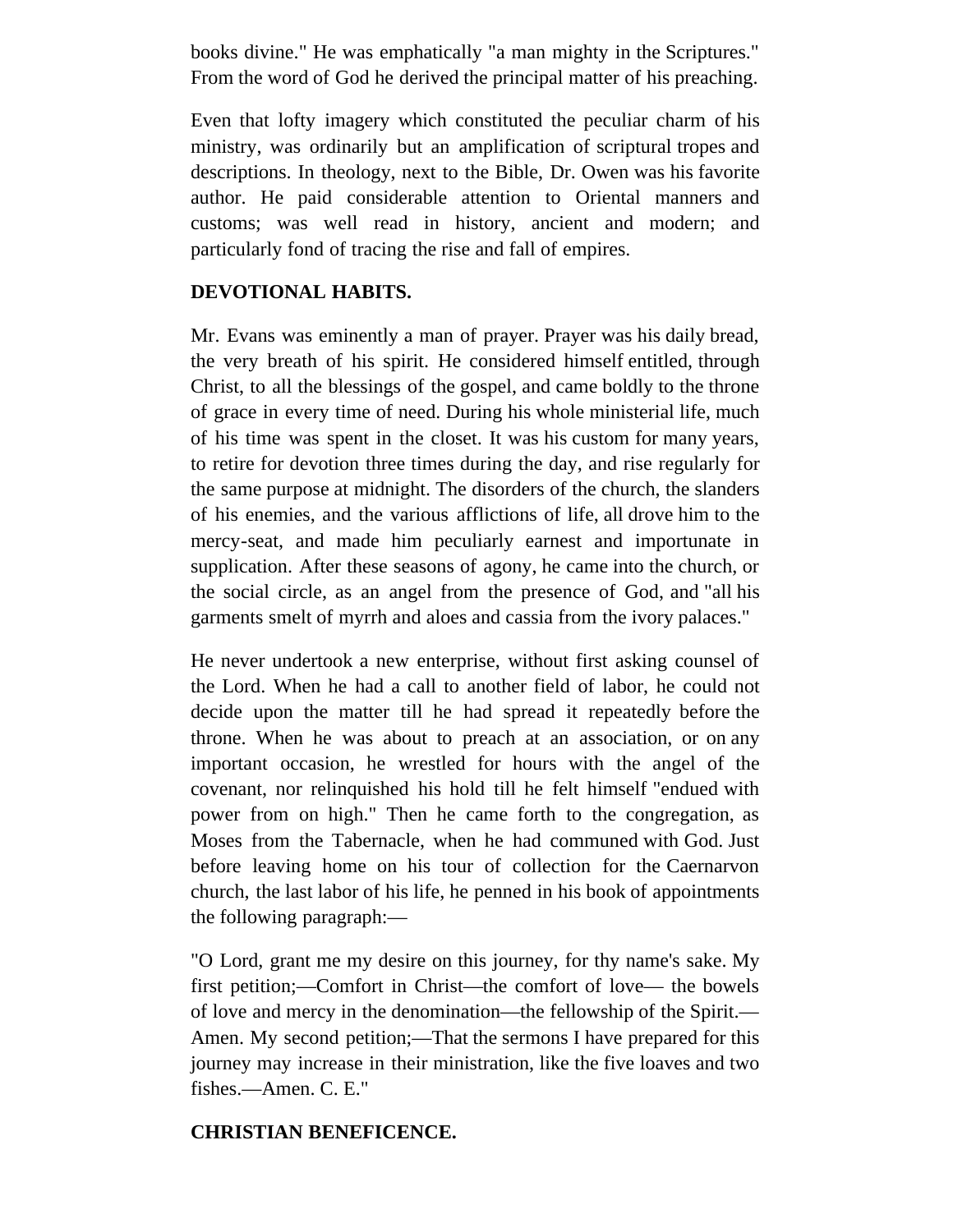Mr. Evans was a poor man, but "rich in good works." Suffering poverty always excited his pity, and opened his purse. Wherever he beheld distress, he was "ready to distribute, willing to communicate," according to the ability which God had given him. His salary in Anglesea, for twenty years, was only seventeen pounds per annum; and afterward, only thirty. With so small an income, he could not be expected to bestow much upon the various objects of charity. But he gave annually one pound to the Bible Society, one pound to the Missionary Society, and ten shillings to the Baptist Education Society, besides contributing liberally to the relief of the poor and the sick in his neighborhood.

Sometimes his liberality was larger than his purse. Once, when a Protestant Irishman, poorly clad, told him that he spent much time in reading the Scriptures to his illiterate countrymen, he pulled off his own coat, and gave it to him. At another time, he presented a poor Jew, who had recently been converted to Christianity, a new suit of clothes, the best he had in his wardrobe. While in Anglesea, he visited a brother in the church, who had been reduced by protracted illness to a condition of great distress; and finding the family almost in a state of starvation, emptied his pocket of the only pound he had. His wife remonstrated with him, told him she had not bread enough in the house to last twenty-four hours, and demanded what he would do now he had given away all his money. His only answer was: "Jehovah-jireh; the Lord will provide!" The next day he received a letter from England, enclosing two pounds as a present. As soon as he had read it, he called out to his wife;—"Catherine! I told thee that Providence would return the alms-pound, for it was a loan to the Lord; and see, here it is, doubled in one day!" It is evident from this incident, that Mr. Evans' liberality was the fruit of his faith in God; and the good man's confidence is never put to shame. "There is that scattereth, and yet increaseth."

### **SPIRIT OF FORGIVENESS.**

"Be ye merciful, even as your Father who is in heaven is merciful." There is no virtue more beautiful in its character, or more important to the Christian, than that thus enjoined by the Son of God. The spirit of forgiveness infinitely transcends all the effects of mere human philosophy, and allies man to his Maker. In this amiable quality, Christmas Evans was never wanting. He took a thousand times more pleasure in pardoning the offender, than the offender in asking his pardon. "It was only," says his Welsh biographer, "for the person who had given offence to make some sort of acknowledgment, to say there had been a misunderstanding Mr. Evans would anticipate him with: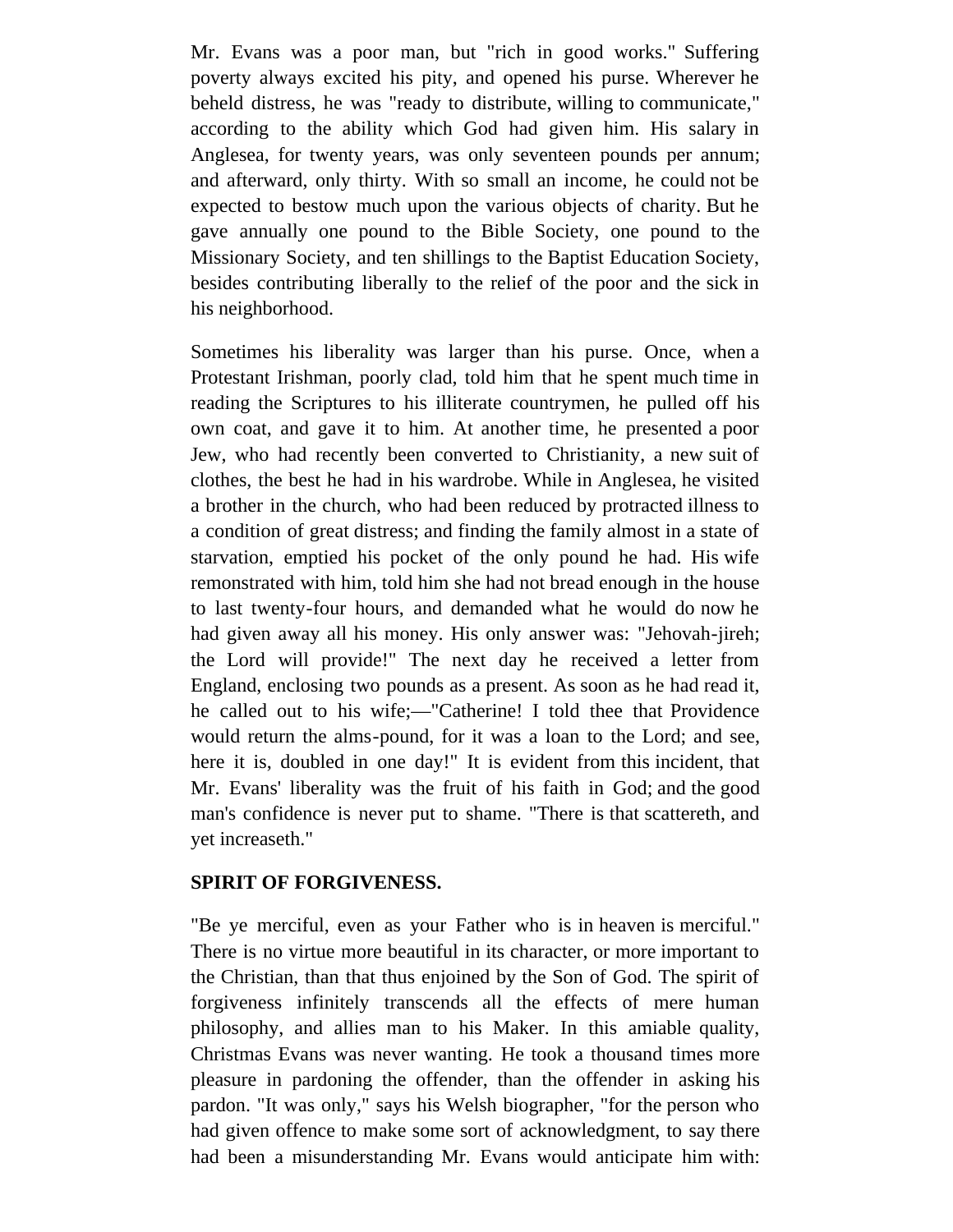—'O, say nothing about it! let it be buried! very likely I have been in fault myself!'" The spirit of Mr. Evans' diary everywhere corroborates this description of his character. We extract a single paragraph:—

"I trust that by the grace of God, I have overcome my natural disposition to anger and revenge. I have been enabled to forgive my greatest enemies, and pray that they may be forgiven of God. I can say from my heart, with Stephen; 'Lord, lay not this sin to their charge!' I have no wish that any of them should suffer for their attempts to injure me, but that they may all be led to repentance, and settle their matters at the mercy-seat, where I hope also that the multitude of my own trespasses will be covered and forgotten."

His mercy was as impartial as it was cordial. He had held a controversy with a minister of another sect, who, forgetting the rules of Christian courtesy, treated him very unkindly before the public. This minister was afterward arraigned and imprisoned on a very serious allegation. If he had been convicted, degradation from the ministry would have been the smallest part of his punishment. Mr. Evans, learning the fact, and believing the prosecution unjust and malicious, felt greatly distressed for his polemical opponent. On the day of trial, he retired to his room, and poured out his heart to God on his behalf, for a long time, and with peculiar fervor. Then he waited with great anxiety for the issue. As he sat at the table, with several friends and brethren, a minister, who had been at court, entered the room, and said: "Mr.—— is acquitted!" Mr. Evans instantly fell upon his knees, with tears streaming down his face, and exclaimed: —"Thanks he unto thee, O Lord Jesus! for delivering one of thy servants from the mouth of the lions!" He then arose, saluted his friend, and joined in the mutual congratulations of the company.

# **CATHOLIC GENEROSITY.**

That Christmas Evans was no bigot, might he inferred from the above anecdote. But we have other and ampler evidence of his Christian catholicity. He was a Baptist; and, with the rest of his brethren, a strenuous advocate for exclusive immersion. He was a Calvinist, and thought it very important to vindicate against Arminian views what are sometimes called "the doctrines of grace." But he was also a Christian, and held all other Christians as brethren. He did not repudiate the sincerely pious, because they could not say his "Shibboleth." Kind, candid, and ingenuous, he judged of things according to their real value and importance, and appreciated true talent and virtue wherever he found them. His creed was not; "I am of Paul;" nor, "I am of Apollos;" nor, "I am of John the Baptist;" but, "We are all of Christ!"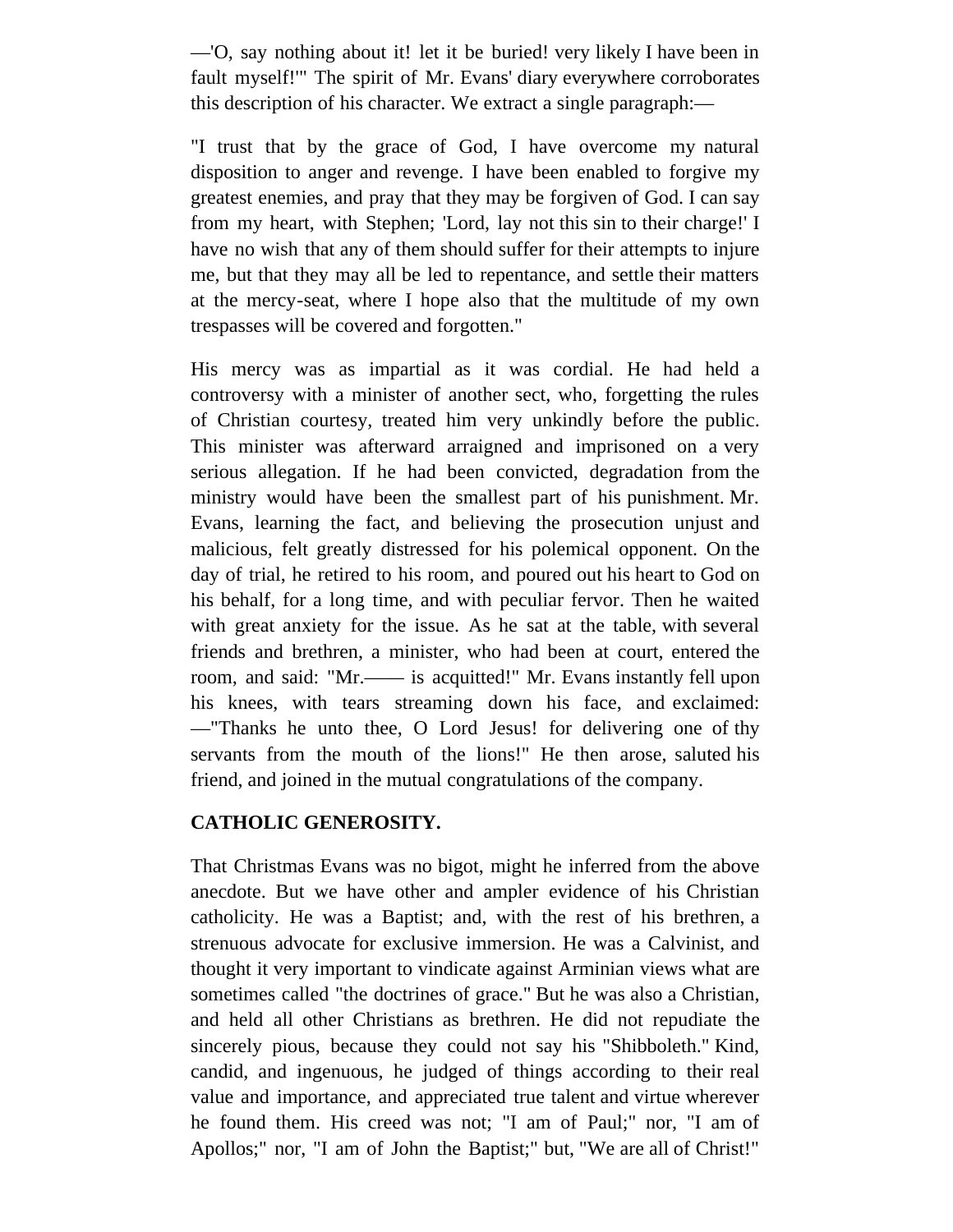He was not blinded by the senseless prejudice of sect. He was influenced less by the peculiarities of his denomination than by the love of Christ. Many of his warmest friends were ministers of other orders; and of the Methodists and Congregationalists at Caernarvon, he made honorable mention in his diary.

The most despicable reptile of the moral world is envy, the spirit that prompted revolt in heaven, and hurled archangels down to hell. Yet it is often found among Christians; among the ministers of a religion whose very principle is charity. Some men, like king Saul, can never bear a rival. If the thousands of Israel raise the voice and tune the lyre in honor of some victorious David, the evil spirit comes upon them, and they launch their javelins at the young anointed, and seek "to smite him even to the wall." From such feelings Mr. Evans was always free. His large heart was utterly incapable of anything of the kind. He esteemed others better than himself, and in honor preferred his brethren. Wherever he discovered talent and sanctified ambition in a young preacher, he never exerted an influence to hinder him, hut heartily bade him God speed. He did not deem it necessary to smite him on the head with a cudgel to keep him in his place. He was not afraid that others would outshine him in the pulpit. He would gladly have taken his place at the feet of any of Christ's ambassadors. He was willing to accord due praise to merit, not only in the dead, but also in the living; not only in those of other countries and other denominations, but also in those of his native principality and the Baptist church. His immediate contemporaries and neighbors were often the subjects of his highest encomiums. His heart was as large as the world!

# **INGENUOUSNESS AND HONESTY.**

A late American writer has said of insincerity, that it is the most detestable of all vices for which men go unhung. Yet it must be admitted, there is no vice more prevalent, even among the professed followers of Him, "who knew no iniquity, neither was guile found in his lips." The sentiment, that it is right to deceive for the good of the church, is not peculiar to the Papists. Perhaps the enlightened Protestant can scarcely be found, who would verbally avow such a doctrine; but it is often practically avowed, even by the messenger of truth; and ecclesiastical elevation is sometimes attributable more to dishonesty than to real virtue or talent.

Christmas Evans' popularity, however, could boast a better origin. It was the spontaneous fruit of his graces and his gifts. He was never indebted to unfair and underhanded measures for his success. His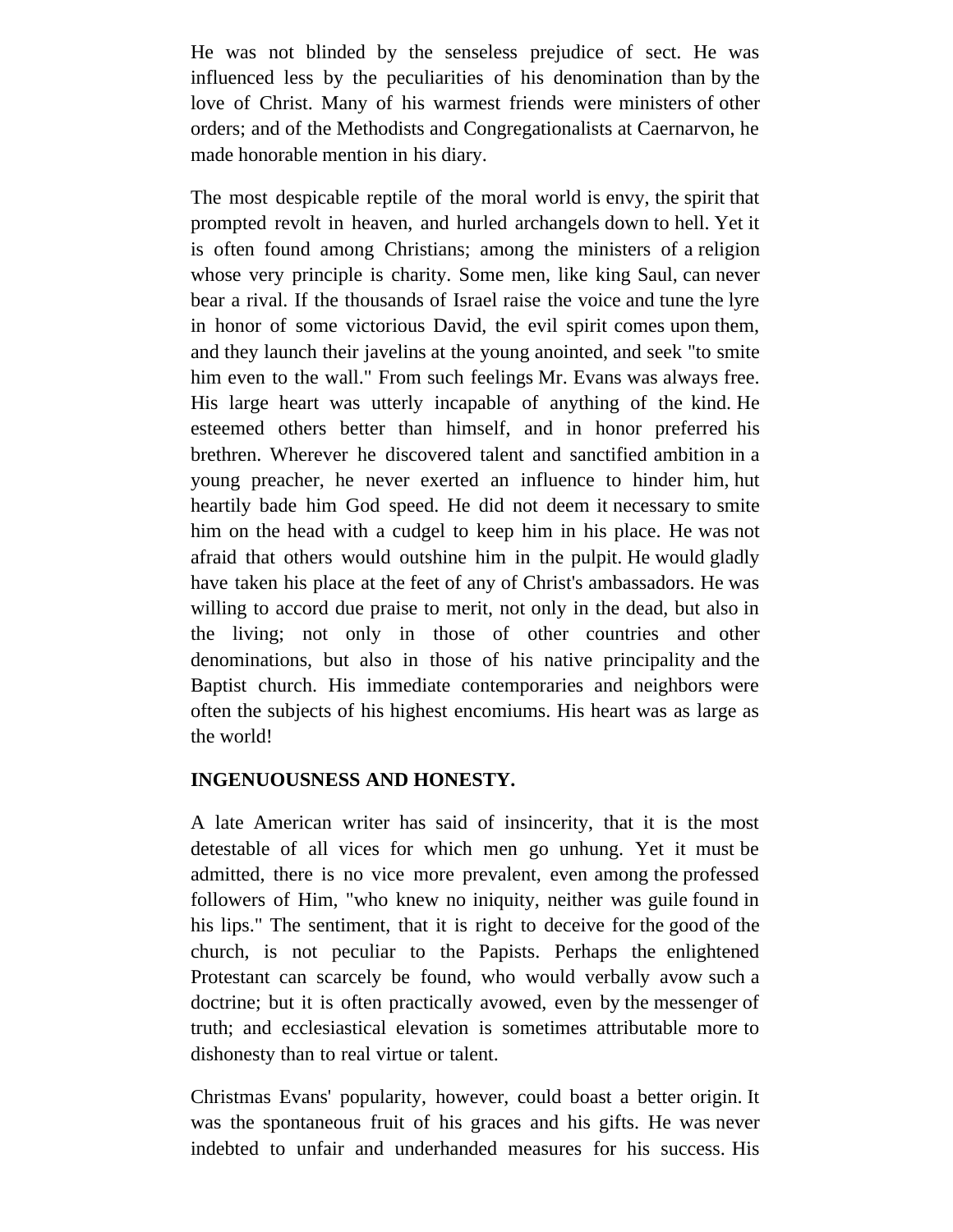conduct was always open and ingenuous. Of deceit and secret design he was incapable. He never attempted to build up his own church by proselyting the converts of other churches. In one instance, when a young man, who had been educated for the ministry in the established church of England, came to him, desiring baptism by immersion, instead of eagerly seizing upon so valuable an acquisition to the Baptists, as some doubtless would have done, he endeavored to dissuade him from his purpose, and yielded at length only to his fervent importunity.

He deemed the slightest departure from truth, in any instance, a crime, and a deep disgrace to the Christian character. He was innocent and unsuspecting as a child. His frank and confiding disposition was unquestionably the occasion of most of his heavy trials. Jealous and malicious men took advantage of his Christian simplicity, and made one of his sweetest virtues a poison to his peace.

He once employed a person to sell a horse for him at a fair. After some time, he went out to see if he was likely to succeed. There was a man bargaining for the animal, and the contract was nearly completed.

"Is this your horse, Mr. Evans?" said the purchaser.

"Certainly it is," he replied.

"What is his age, sir?"

"Twenty-three years."

"But this man tells me he is only fifteen."

"He is certainly twenty-three, for he has been with me these twenty years, and he was three years old when I bought him.'

"Is he safe-footed?"

"Very far from that, I assure you, or I would not part with him, and he has never been put in harness since I have had him either."

"Please to go into the house, Mr. Evans," whispered the man whom he had employed to make the sale, "for I shall never dispose of the horse while you are present."

The frank manner, however, in which Mr. Evans told him all the truth, induced the dealer to make the purchase at a very handsome price; while it procured for Mr. Evans a good name, which is better than gold.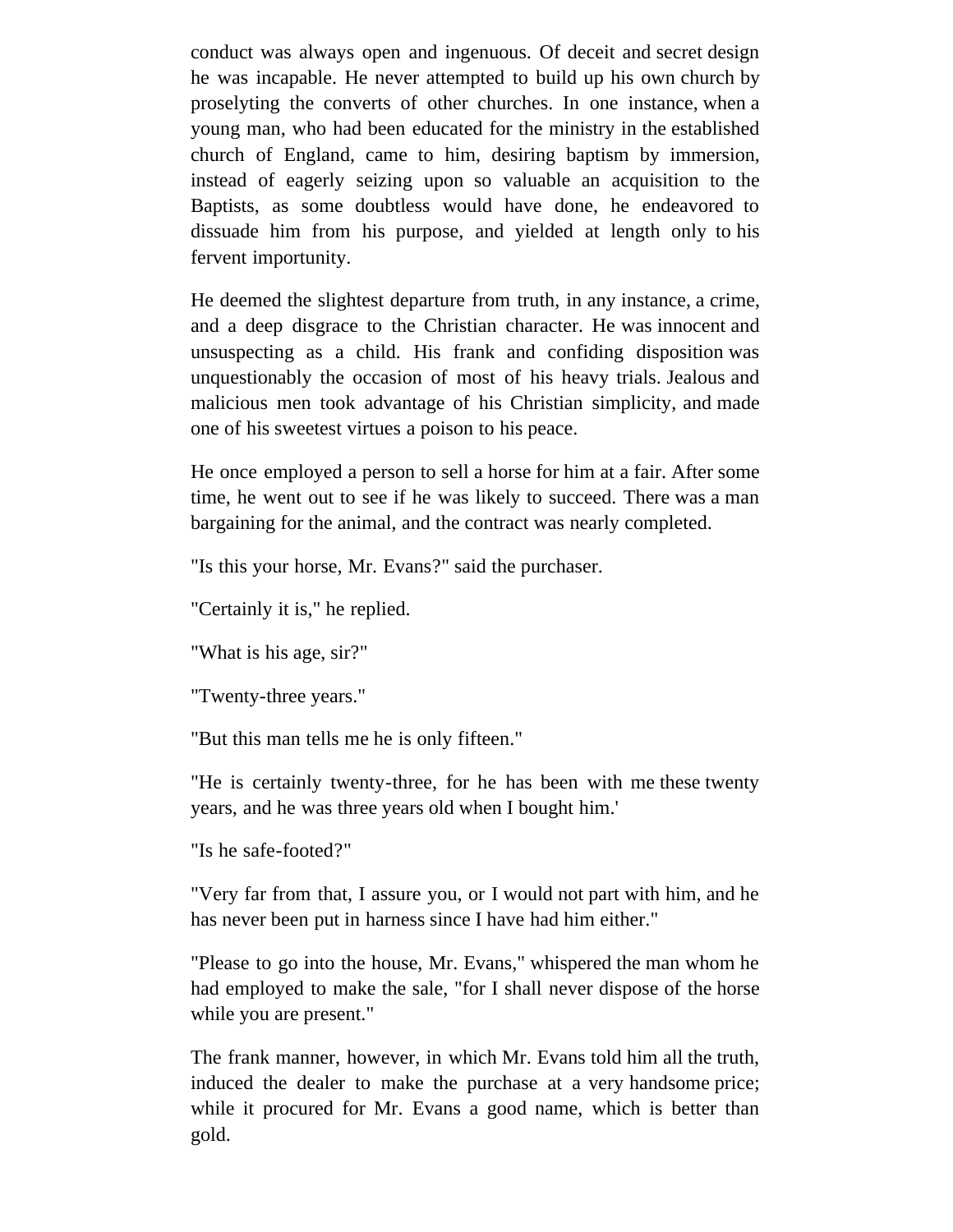#### **SARCASTIC REBUKES.**

In conversation he was always careful of the feelings of others. He would never employ a sarcastic remark, but for the purpose of merited rebuke. "It is better," said he, "to keep sarcasms pocketed, if we cannot use them without wounding the feelings of a friend." But he was capable, when occasion required, of wielding this weapon with terrible effect. Take the following instances.

Just before his removal from Cardiff to Caernarvon, he was conversing on the contemplated change in a circle of several ministers. His labors had been solicited in two or three other places, and the company were canvassing the comparative claims of the different churches. A feebleminded young man present, who "thought more highly of himself than he ought to think," said:—"It is my opinion, Father Evans, that you had better go to Caernarvon. It is not likely your talents would suit either of the other places, but I think you might do very well at Caernarvon." Mr. Evans opened his large eye upon the speaker, and replied;—"And hast *thou* peeped? When didst thou creep from the shell?"

Once, two ministers, of different sects, were disputing in his presence on what he deemed an unimportant matter of ecclesiastical discipline. One of them asked:—"What say you, Mr. Evans?" Mr. Evans replied: —"I saw two boys quarrelling over two snails. One of them insisted that his snail was the better, because it had horns; while the other as strenuously argued for the superiority of his, because it had none. The boys were very angry and vociferous, but the two snails were friends." The disputants burst into a hearty laugh, and the debate ended.

A shallow atheist was ridiculing the idea of a God, because, as he alleged, he had no sensible evidence of his being. Mr. Evans answered: —"My friend, the mole in the meadow has never seen a king; shall he therefore say there is no king? O thou atheistic mole! thou hast never travelled out of thy own narrow field; and if thou hadst, thou hast no eyes to see with; and wilt thou dare to say there is no God? Dost thou think all others as blind as thyself? All that thou canst say is, that thou dost not see God, and dost not wish to see him. How dost thou know that the being of a God is not so manifest on the other side of the river of death, that no doubt is entertained concerning it throughout all the expanse of eternity? Can the earth-mole say there is no grand Lama in Thibet? Poor worm! thou must travel through the gates of death, and fathom the bottomless pit, and measure the land of destruction, and scale the very heaven of heavens, and surround all the borders of time and eternity, before thou canst assure thyself there is no God!"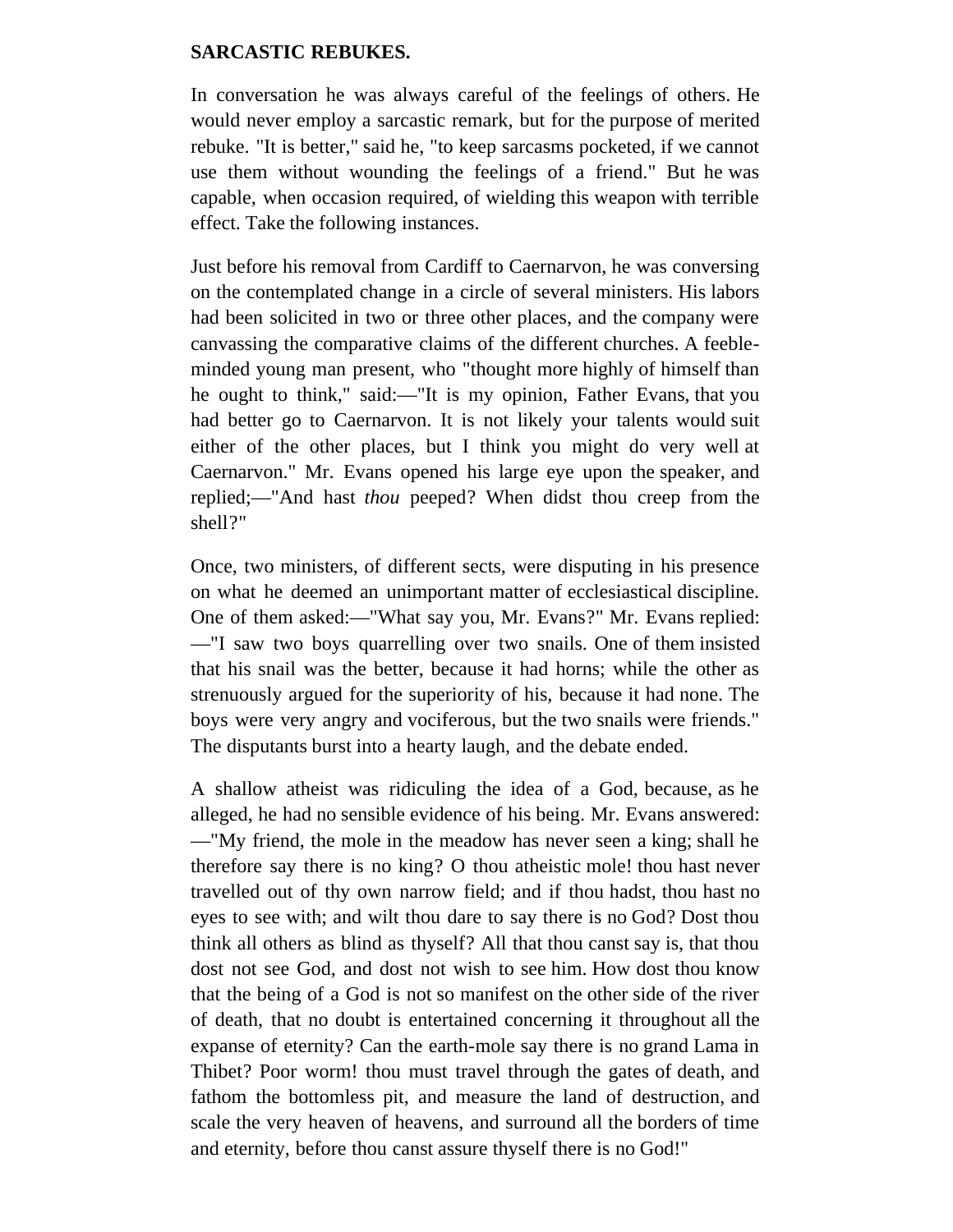### **PULPIT TALENTS AND LABORS.**

As a preacher, Mr. Evans was very peculiar. No translation of his sermons can give the English reader an adequate idea of their force and beauty in the original.

He was exceedingly methodical and perspicuous. His arrangement was never loose and vague; his thoughts never confused and mingled together. He was a "wise master-builder," who took care to lay a broad and firm foundation, and then "built thereon gold, silver, and precious stones." The several parts of his discourse bore a mutual relation of dependence, and each would have been incomplete without the others. His order was so natural, that it was very easy to follow him; and his manner so impressive, that it was nearly impossible to forget him.

He never spoke on a subject that he did not understand. Before entering the pulpit, he invariably measured his text in all its extent, and considered it in every possible aspect. "He had a wonderful method," says one, "of making the most abstruse passages appear easy and plain. He interpreted scripture by scripture, and exhibited the component parts of his subject in a clear and beautiful manner, and illustrated them by the most, appropriate and striking metaphors; and forging link by link, united them together, and bound the whole up in one glorious chain. His talents were such as to enable him to cast a ray of light upon the darkest points of the Christian system."

Mr. Evans' descriptive powers were altogether unique. He abounded in allegories of the most forcible character. In this respect, he was equalled by none of his contemporaries; transcended by none of his predecessors. Passages of this kind will be so frequently met with in the following selection from his sermons, that it is not necessary to point them out to the reader.

His happy art of description is attributable chiefly to a very remarkable imagination. This is one of the primary qualities of an orator. When it is lacking, no depth of learning, no graces of delivery, can compensate for its lack. True, argument is important. There is no eloquence without argument. Argument must constitute the bone and the sinew of every good discourse. But the bone and the sinew constitute only the skeleton. Imagination must supply the muscle and the nerve. Imagination must clothe it with beauty, and inspire it with life; give expression to the features, animation to the eye, and to the tongue motion and melody articulate. Argument is the John Baptist of eloquence, after whom there cometh a mightier, baptising with fire!

"Logic," says Carlyle, "is good, but not the best. The irrefragable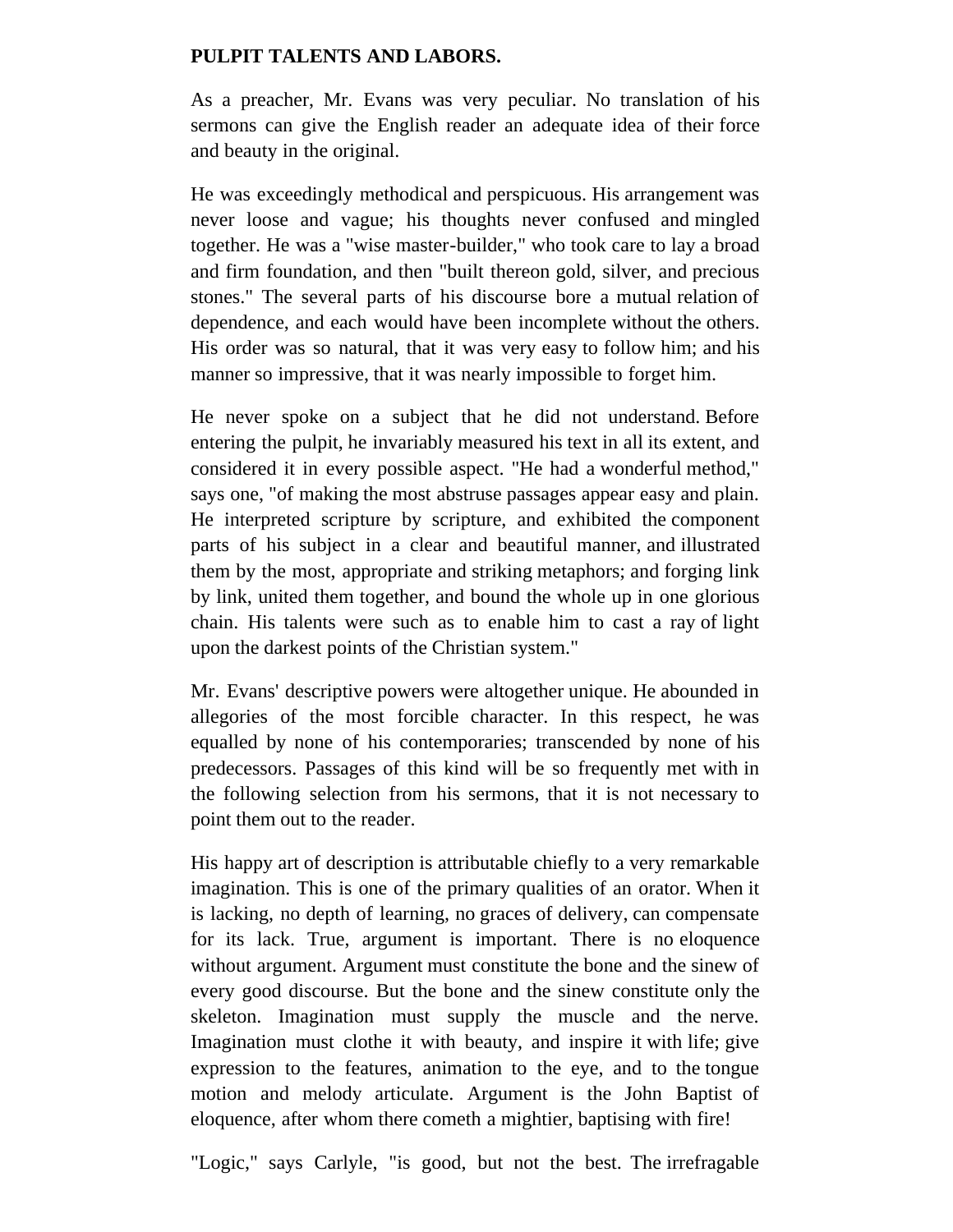doctor, with his chain of inductions, his corollaries, dilemmas, and other cunning logical diagrams and apparatus, will cast you a beautiful horoscope, and speak you reasonable things; nevertheless, the stolen jewel which you wanted him to find you is not forthcoming. Often, by some winged word, winged as the thunderbolt is, of a Luther, Napoleon, Goethe, shall we see the difficulty split asunder, and its secret laid bare; while the irrefragable, with all his logical roots, hews at it, and hovers round it, and finds it on all sides too hard for him."

Mr. Evans had feeling as well as fancy. This in a preacher is even more important than the other. Here, we conceive, lies the principal distinction between the orator and the poet. Poetry is the language of fancy; eloquence, the language of feeling. The preacher who operates only on the judgment and the fancy may instruct and please, and thus prepare the way for persuasion. Persuasion itself requires a warm and glowing heart. Eloquence has been defined, "the power of imparting one's feelings to others." "If you want me to weep," said Horace, "you must weep yourself." The preacher who is himself unmoved, will toil in vain to move his hearers. His sermon may be as beautiful as the moonbeams on the snow; but it will be as powerless and as cold. As saith Longinus:—"The orator must have a vehement and enthusiastic passion, a certain madness, or divine phrensy, breathing into his thoughts, and inspiring his speech." To use the language of another: —"Truth must be planted in the hot-bed of feeling, if we would witness its flowery development, and enjoy its fruit. The orator must be roused and inflamed by the majesty of his theme; not wrought up into an unmeaning fury, like a tempest in a tea-pot; but influenced and agitated by solemn considerations of truth, duty, interest, and moral grandeur."

If this description of eloquence was ever realized in the pulpit, it was in the preaching of Christmas Evans. He spoke what he felt, and because he felt. The fountain was in his own soul, and it flowed out upon his audience in streams of living water. He was always full of his subject, and his ordinary manner was exceedingly ardent and pathetic. Sometimes he seemed quite overwhelmed with the magnitude and grandeur of his theme, and then he spoke with such impassioned earnestness as to storm the hearts of his hearers. Thus inspired, it was scarcely possible that any man of ordinary sensibilities should be otherwise than eloquent. But Mr. Evans' talents were of a superior order; and when kindling with the enthusiasm of his message, he became peculiarly energetic and impressive. "His words came out," as Longinus says, "as it discharged from an engine," and their influence rested like a spell upon the ear and the heart. He transported his hearers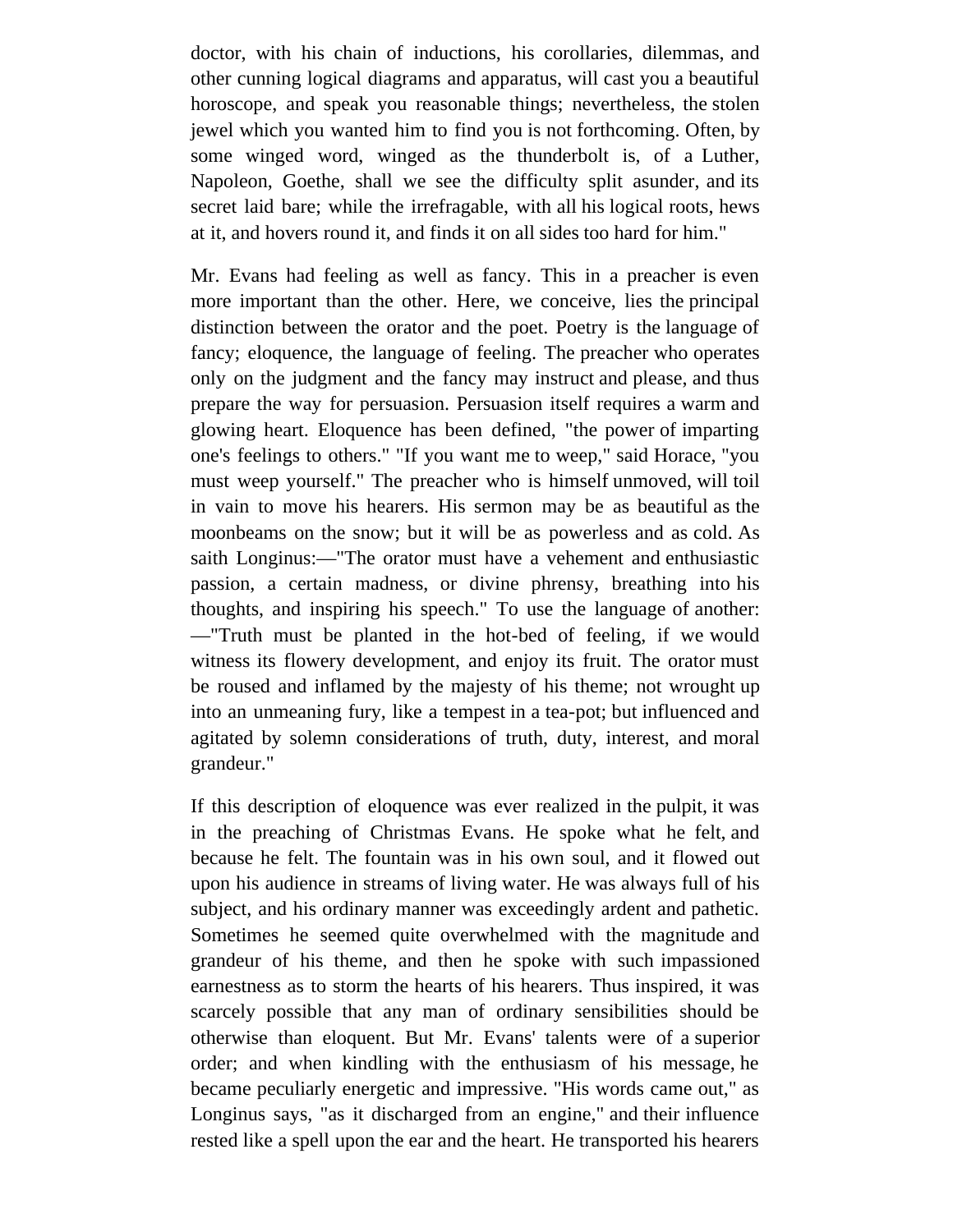beyond the region of argument, and leaving all their cavils and prejudices immeasurably behind, rapt them away to the third heaven of ecstasy!

The secret of all this power is found in the preacher's piety. He was a man of eminent faith and holiness. The "things new and old" for the edification of his hearers, he "brought forth out of the treasure of his own heart." The love of God within him imparted to his preaching a wonderful unction. His splendid mental creations were instinct with the inspiration of sanctified feeling. This divine anointing often rendered him superior to himself, clothed him with a superhuman energy, till he seemed a messenger from the other world. The man was lost in his theme. Art was swallowed up in the whirlpool of excited feeling. The audience were swept irresistibly along by the current of the discourse; acknowledging, by tears and groans, the preacher's hold upon their hearts; and sometimes losing all self-control, and bursting into the most extravagant expressions of wonder and delight. On this subject take the language of one, who, from personal acquaintance with Mr. Evans, was qualified to form a correct estimate of his character as a Christian minister:—

"He was also an experimental preacher. That a preacher feel his subject, constitutes one of his excellencies; but that his sermon be deeply imbued with the spiritual experience of the preacher, is the crowning point of his excellency. It is true, a person may speak well of the distress of other people, but he will speak more powerfully of his own distress. Persons may expatiate very eloquently on the pleasant fragrance of the herbs and flowers of foreign lands, but those who have themselves participated in the fragrant odors, in the soft breezes of those countries, can describe them in an infinitely superior manner, and to much greater advantage. Many may speak fluently of the mercies of God, in providence and grace—protecting, preserving, pardoning sinners, &c., but those who have experienced a sense of the divine mercy in their own souls can speak much better of it. Mr. Evans had an experience of the things of God. Not only had he heard of Calvary, but in Calvary he lived; not only had he heard of the bread of angels and of the corn of heaven, but this bread and this corn were his daily food; not only had he heard of the river of life, the streams whereof make glad the city of our God, but the crystal waters of this river were his constant drink; not only had he heard of the renewing influences of the grace of God, but he himself had been made the subject of these influences. He had experienced the operations of the Spirit renovating his own heart, and therefore he could speak of them, not as a matter of hearsay, but with the apostle—'And what our hands have handled of the Word of life, declare we unto you'" (1 John 1:1-3).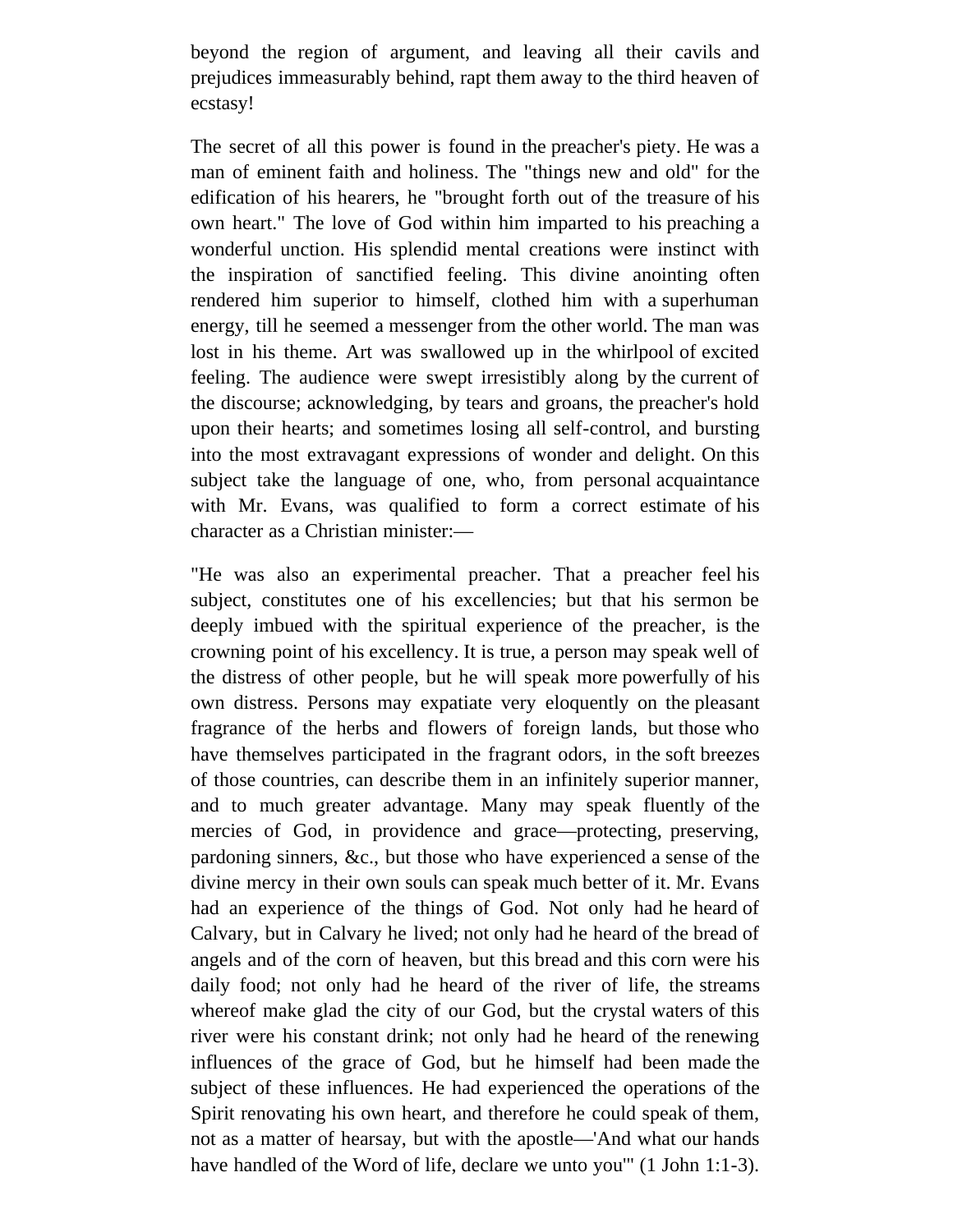Mr. Evans' preaching was highly evangelical. "Jesus Christ and him crucified," was the alpha and omega of his ministry. The character of the following sermons fully justifies that remarkable saying upon his death-bed: "I have never labored without blood in the basin." Every one of them is illustrative of some important point in the economy of salvation. Every one of them tends to humble the sinner, and exalt the grace of God. Every one of them abounds with lofty views of the Divine Justice and Mercy.

"It is generally allowed," observes his friend "that the people who are trained by a minister, and moulded by his instructions, are a good evidence of the tendency of his doctrine and ministry. In this view then, it is observed, the church where he more statedly labored in Anglesea, and where the most of his care and efforts were bestowed, were a people mighty in the Scriptures; that they would converse well and readily on most of the doctrines of the Christian faith; that they labored much to improve in knowledge, and were active in the cause of religion. These nearly all were Mr. Evans' own people; they were nurtured by him, and upon his ministerial food they grew to be men, and were wholly according to the mold of his doctrine. It has been remarked, 'that if volumes upon volumes were written upon the subject of the tendency of his ministry, it could never be exhibited to greater advantage than has been done by himself, in those bright, clear, and golden letters, which he has inscribed upon the people of his charge at Llangevni.'"

The following extracts from Mr. Evans contain his views of the evangelical over the legal style of preaching:—

"While a preacher inculcates duties in any way but with a view to the promises of mercy, and of undeserved strength, he is more like to a moral philosopher, than to the apostles and preachers that have been a blessing unto men, such as Whitefield, and hundreds who have been in a degree blessed in the same doctrine, and by the same Spirit. It is not in the duties we are to rest, but in Christ 'Blessed are the dead which die in the Lord—that they may rest from their labors, and *their works follow them*.' It was not in reliance upon their works they passed through the river of death, as if presumptuously on a bundle of rushes, but their works will meet them in the judgment day, to be weighed there in the balance of the faith and love of Christ; and they will be there as witnesses on the part of the saints, bearing testimony that the love of Christ constrained them to live to him that died for them and was raised again."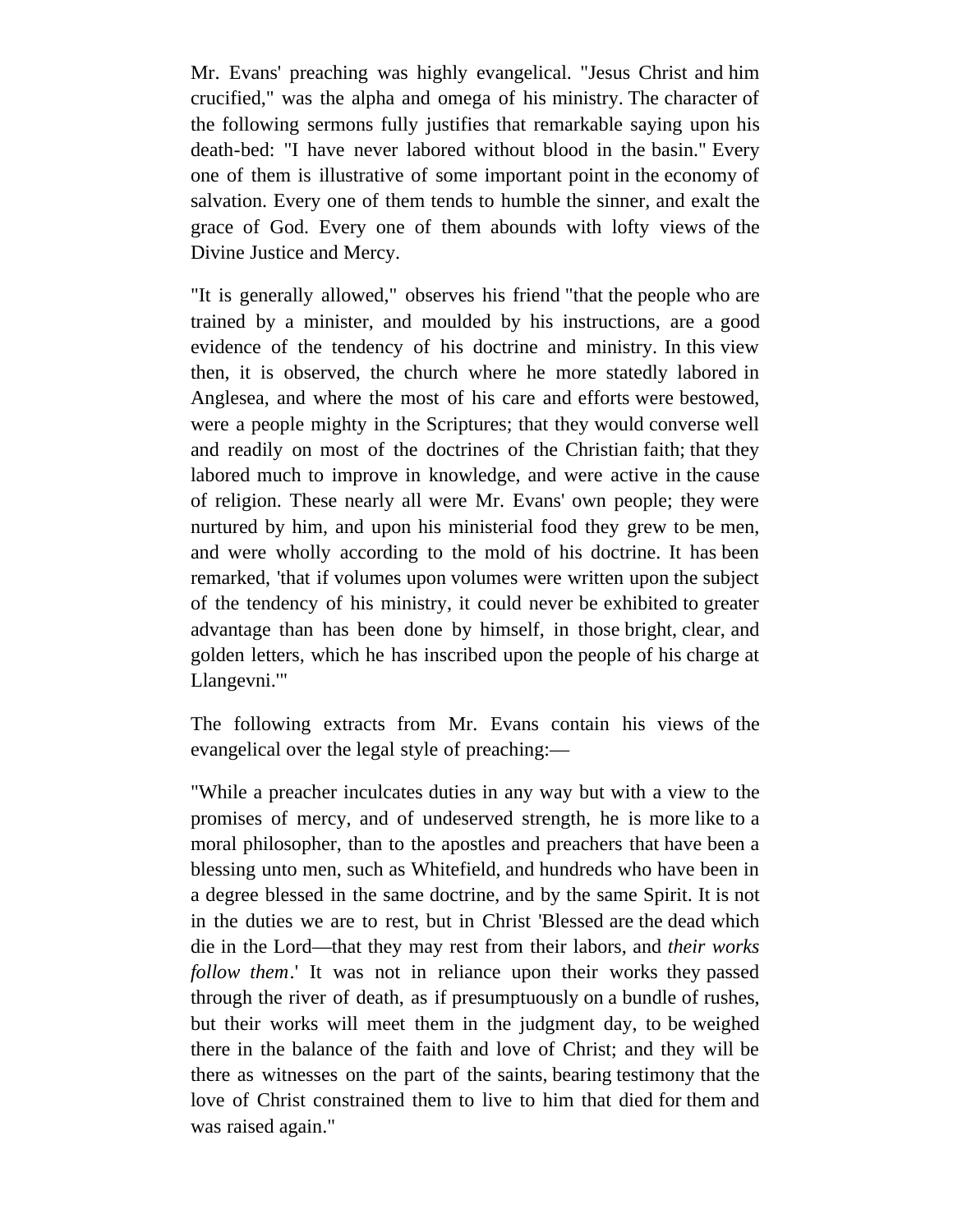Again:—"By endeavoring to avoid the bog, you sink in the quicksands —while you are hiding the system of grace, and casting it, as it were, into the shade—duties without faith are not acceptable, for 'without faith it is impossible to please God.' I compare you to a dry-goods merchant, who should hang up a piece of white cloth over the shelves of his store, where the cloths, fine linen, silks, &c., are kept, and thus hiding every article in his store, without exposing any thing to the view of his customers, yet he would stand at the counter, and address them in the language of surprise, Why do you not buy here, for I know you have wherewith? So some preach, standing like the store-keeper at the counter, saying, while the doctrine of grace is kept out of sight, Why do you not buy here? for we know that you have the money of ability; but you spend your money in the shops of the lusts of the flesh, the lusts of the eye, and the pride of life. But they reply, What shall we buy, sir? you tell us that there is salvation in your store—and fine linen wrought out from Bethlehem to Calvary, and white raiment; gold and pearls, and food and drink indeed; but you hide them under the vail: bring them to the counter, and open them before us; show us, carefully and plainly, whence this salvation proceeds, and by what means it has been procured;—has it been expensive to some one, seeing it is free for us?"

Once more:—"I compare such preachers to a miner, who should go to the quarry where he raised the ore, and taking his sledge in his hand, should endeavor to form bars of iron of the ore in its rough state, without a furnace to melt it, or a rolling-mill to roll it out, or molds to cast the metal, and conform the casts to their patterns. The gospel is like a form or mold, and sinners are to be melted, as it were, and cast into it. 'But ye have obeyed from the heart that form of doctrine which was delivered you,' (Romans 6:17) or into which you were delivered, as is the marginal reading, so that your hearts ran into the mold. Evangelical preachers have, in the name of Christ, a mold or form to cast the minds of men into; as Solomon, the vessels of the temple. The Sadducees and Pharisees had their forms, and legal preachers have their forms; but evangelical preachers should bring with them the 'form of sound words,' so that, if the hearers believe, or are melted into it, Christ may be formed in their hearts—then they will be as born of the truth, and the image of the truth will appear in their sentiments and experience, and in their conduct in the church, in the family, and in the neighborhood. Preachers without the mold, are all those who do not preach all the points of the gospel of the grace of God."

Christmas Evans was in labors more abundant than any of his Welsh contemporaries. We have stated in the memoir, that while in Anglesea, he frequently preached five times a day, and walked twenty miles.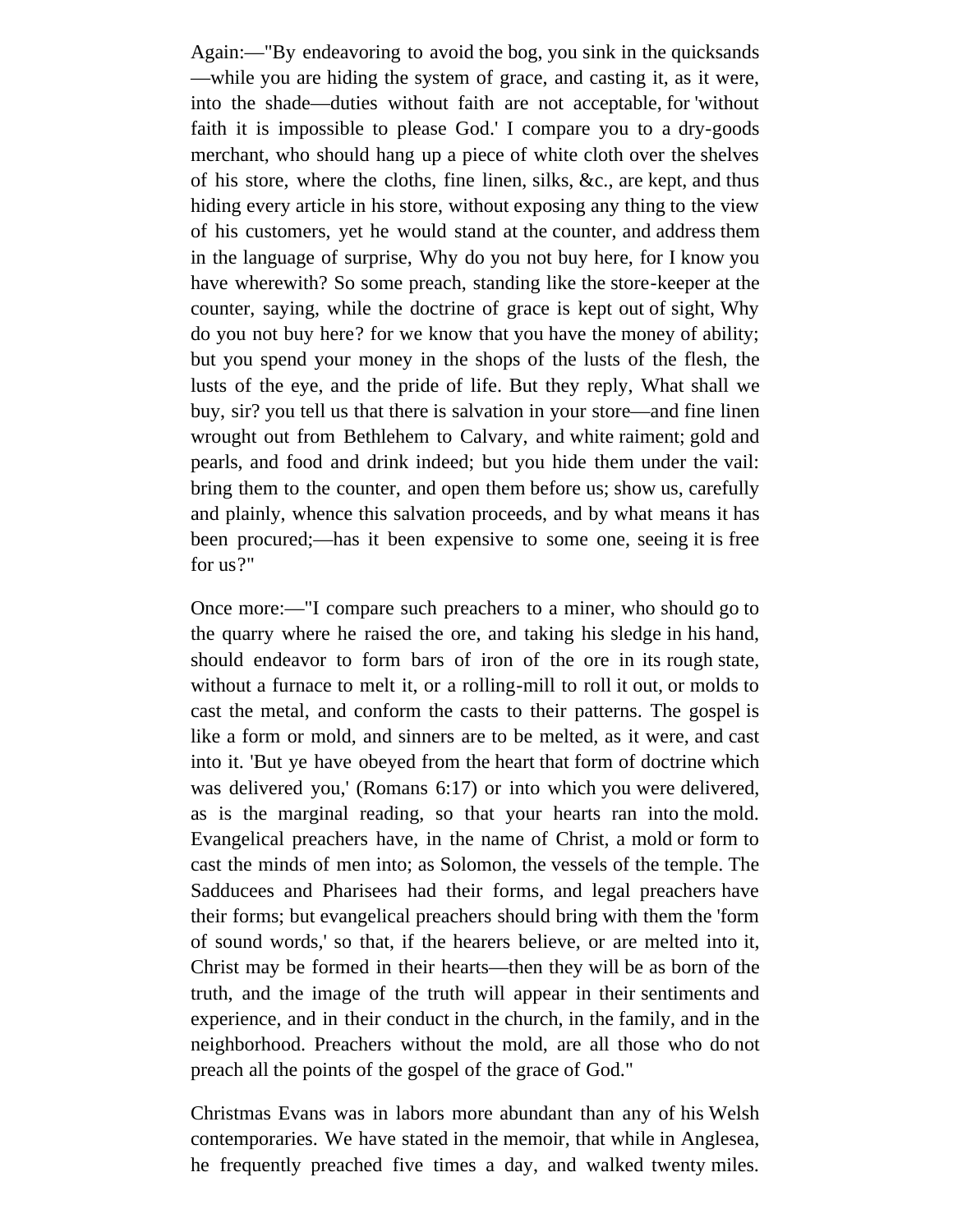During his ministry, he made forty journeys from North to South Wales, and preached one hundred and sixty-three associational sermons. It is wonderful that his extensive travels and arduous labors did not hurry him to the grave before he had lived out half his days. But he had a firm and vigorous constitution; and having borne the burden and the heat of the day, the Master sustained him in the vineyard till the setting of the sun.

And his labors were as successful as they were extensive. "The sound of heaven," remarks his friend "was to be heard in his sermons. He studied his discourses well; he 'sought to find out acceptable words, even words of truth;' and the Holy Ghost attended his ministry in an extraordinary manner."

Few men of modem times have had a more numerous spiritual family than he. Wherever he went, throughout all Wales, multitudes claimed him as their father in Christ. "In his day the Baptist associations acquired their great popularity, and in his day arose a number of the most respectable ministers ever known in the principality." Some of them were his own converts, and many of them had their talents inspired and their zeal inflamed under his powerful ministry. "Life and evangelical savor," said one of them, "attend Christmas Evans, wherever he is." "None of us," said another, "understand and comprehend the full extent of his usefulness." The celebrated Robert Hall mentioned his talents in terms of high commendation, and ranked him among the first men of his age. A Congregational clergyman, who was well acquainted with him, speaks of him as follows:—

"He is a connecting link between the beginning and the ending of this century. (Note: the eighteenth). He has the light, the talent, and the taste of the beginning, and has received every new light that has appeared since. He was enabled to accompany the career of religious knowledge in the morning, and also to follow its rapid strides in the evening. In this he is unlike every other preacher of the day: the morning and evening light of this wonderful century meet in him. He had strength to climb up to the top of Carmel in the morning, and remain there during the heat of the day, and see the fire consuming the sacrifice and licking up the water; his strength continued, by the hand of the Lord, so that he could descend from the mount in the evening, and run without fainting before the king's chariot to Jezreel."

We conclude this brief and somewhat imperfect portraiture with the following characteristic paragraph from the pen of Mr. Evans, illustrative of his views, not only of the right kind of pulpit ministration, but also of the injurious influence and tendency of the